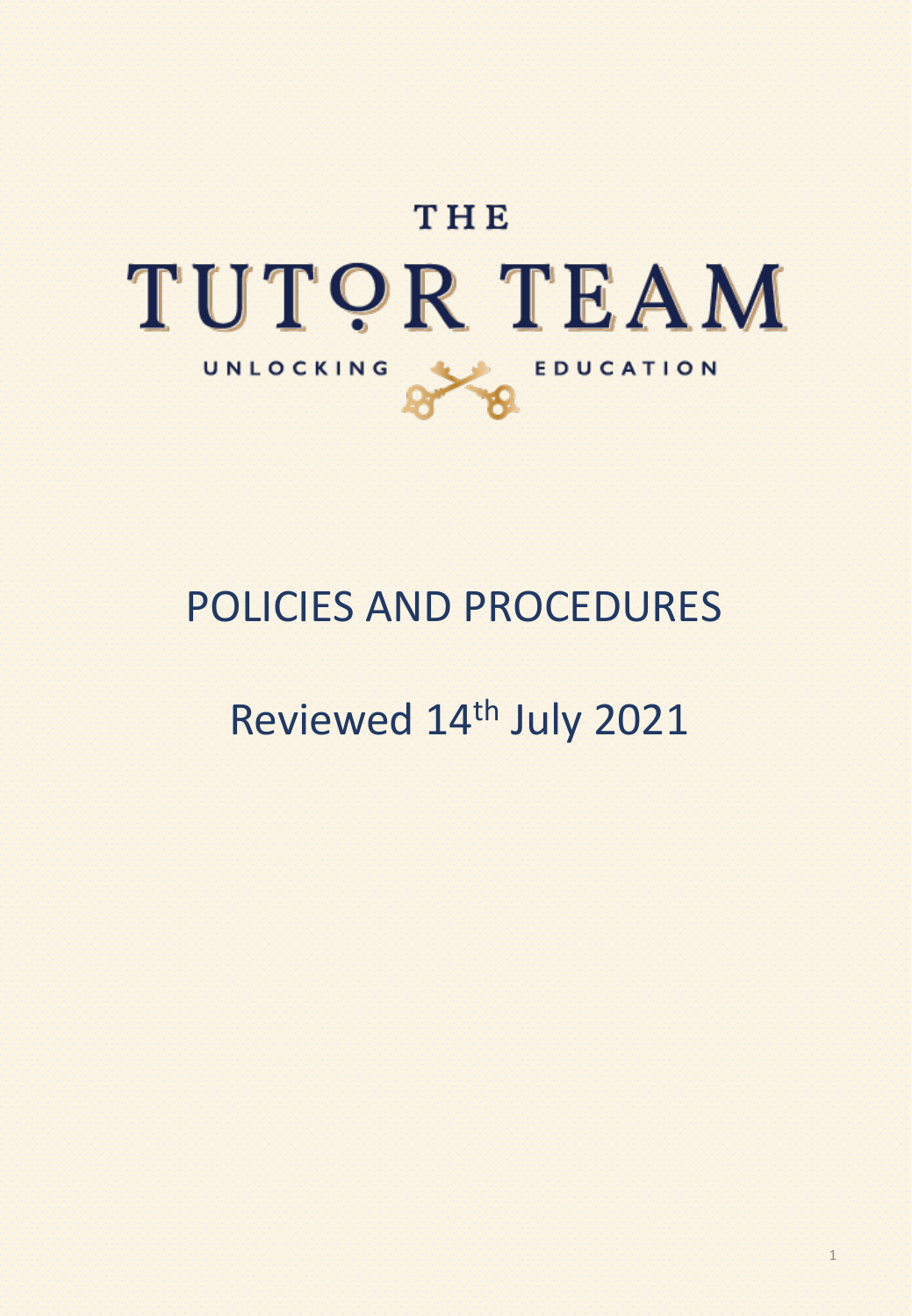| <b>CONTENTS TABLE</b>                               |             |
|-----------------------------------------------------|-------------|
| <b>Policy Name</b>                                  | Page Number |
| <b>Access to Fair Assessment Policy</b>             | $3 - 5$     |
| <b>Candidate Enquiries and Appeals Policy</b>       | $6 - 8$     |
| <b>Appendix A</b>                                   | $9 - 15$    |
| <b>Candidate Support Information Policy</b>         | $16 - 17$   |
| <b>Customer Complaints Policy</b>                   | 18          |
| <b>Conflict of Interest Policy</b>                  | 19-22       |
| <b>Data Protection Policy</b>                       | $23 - 43$   |
| <b>Equal Opportunities Policy</b>                   | 44-53       |
| <b>Health and Safety Policy</b>                     | 54-62       |
| <b>Induction Checklist</b>                          | 63-66       |
| <b>Internal Moderation Procedure (ASDAN) Policy</b> | 67-69       |
| Malpractice and Maladministration Policy            | 70-74       |
| <b>Organisation Chart</b>                           | 75          |
| <b>Qualification Review Process Policy</b>          | 76          |
| <b>Recruitment and Introduction Policy</b>          | 77-80       |
| <b>Withdrawal Policy</b>                            | 81-84       |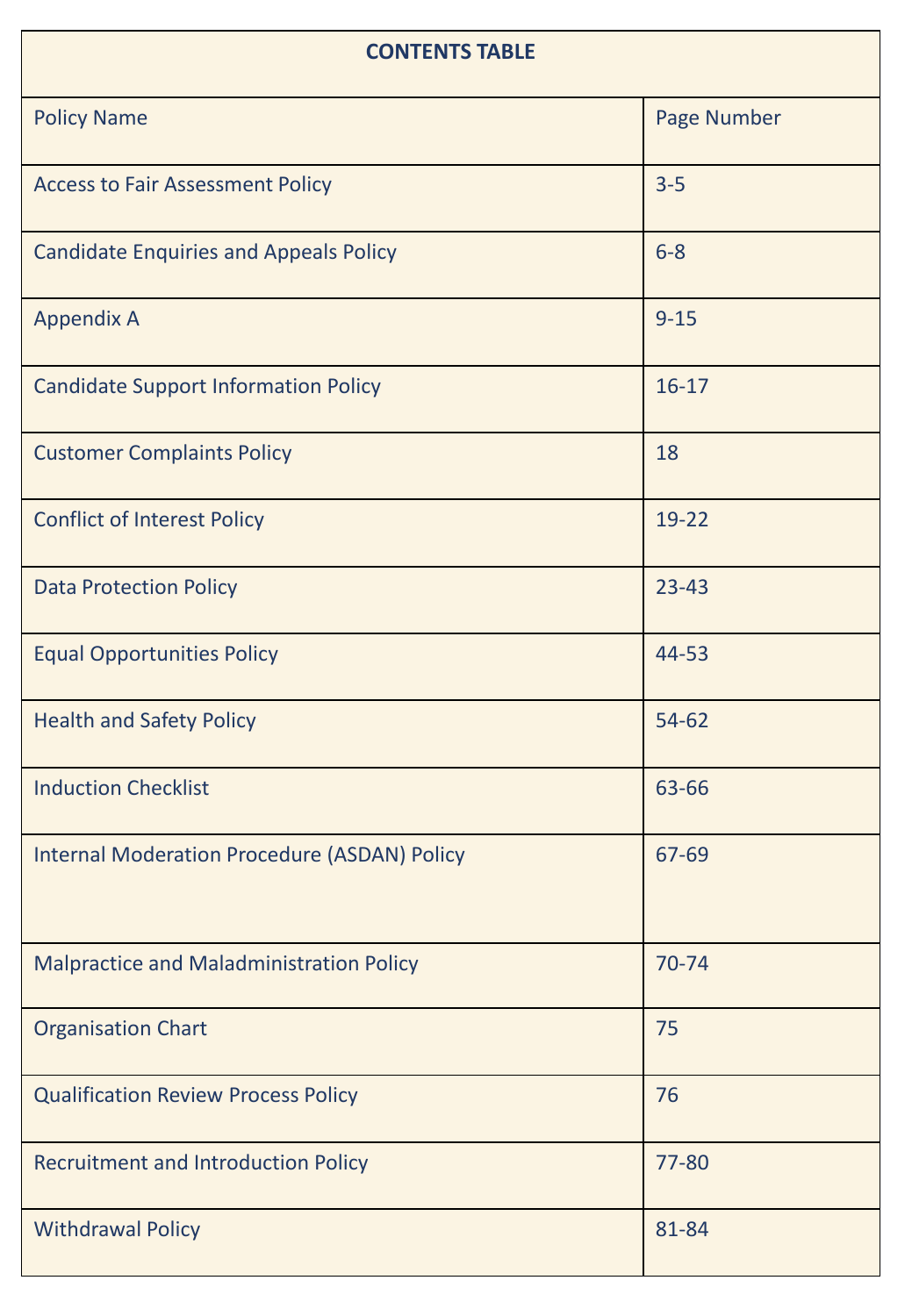#### **ACCESS TO FAIR ASSESSMENT POLICY**

#### 22 JUNE 2021

Due for Review June 2022

All relevant company policies and procedures are made available to staff in a handbook, and will be available to learners and third parties by request.

The Tutor Team Ltd has in place the necessary systems and procedures to allow the provision of access arrangements including reasonable adjustments. These reflect the needs of individual learners while also ensuring that the assessment continues to enable a valid, reliable and consistent judgement to be made about the achievement of all learning outcomes against the stated assessment criteria.

#### **Statement of Intent:**

The Tutor Team will provide all learners with the opportunity to achieve their full potential by the most appropriate and direct route. The Tutor Team's policy of access to fair assessment ensures that all assessments/assessment activities undertaken by learners are:

- **Reliable.**
- **Valid.**
- **Fit for purpose.**
- **Transparent.**
- **Recognise and respect equality and diversity.**
- **Use appropriate language for assessment tasks.**
- **Include a variety of assessment strategies.**

There are procedures in place which underpin this statement and are translated in practice. The Tutor Team will ensure that all:

#### **Tutors/Assessors:**

- Undertake an induction which includes the principles of assessment and understand criterion referenced assessments relevant to the awarding bodies we work in partnership with.
- Record the outcomes of all assessment activities.
- Provide clear, constructive and developmental feedback to all learners mapped against achievement of the learning outcomes and assessment criteria.
- Plan assessment strategies and the timing of assessments so as not to unnecessarily overburden learners or to discriminate against particular groups of learners.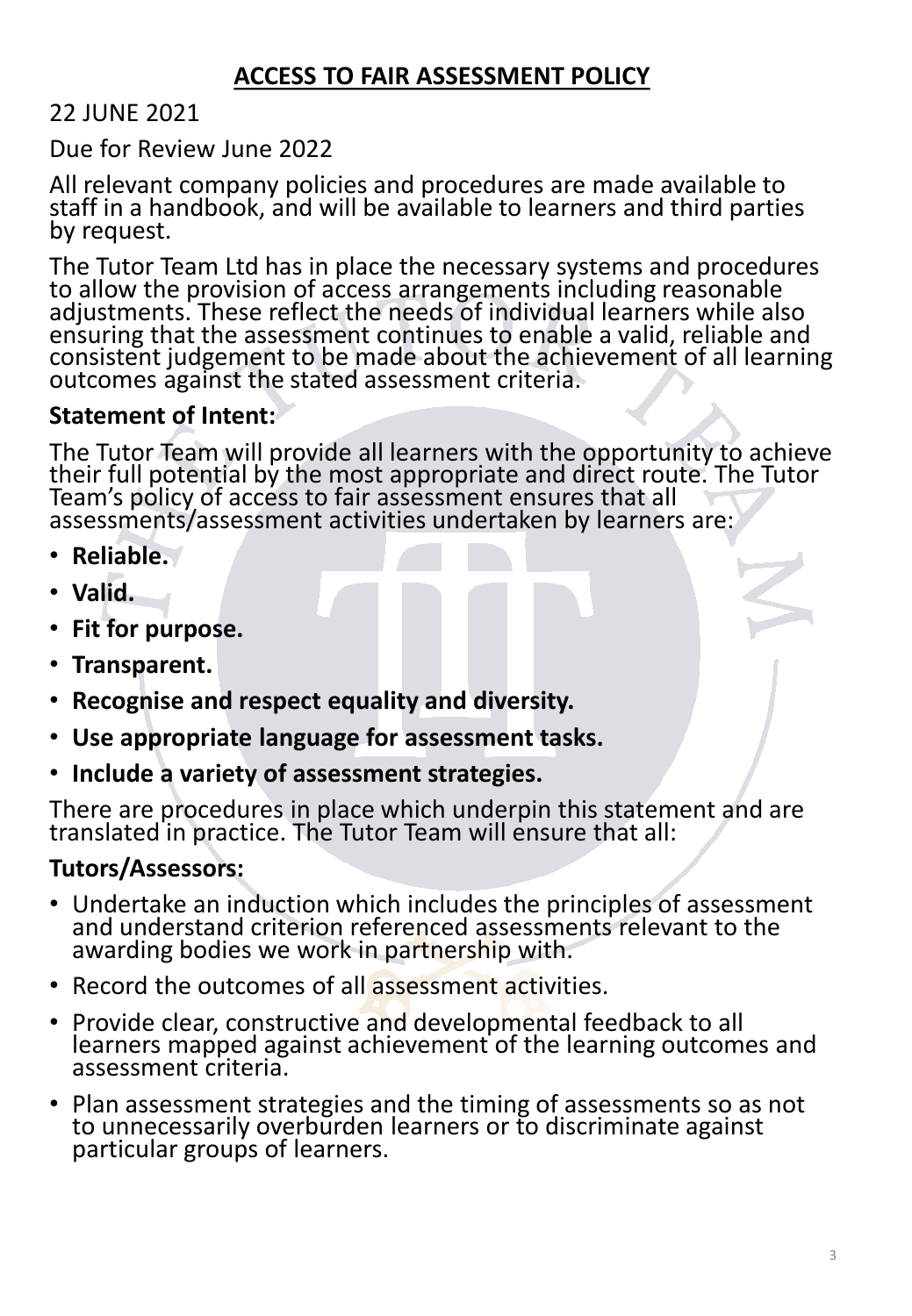#### **The writers of assessment materials will:**

Produce assessment activities with due regard to the equality and the diversity of learners.

Ensure that assessment tasks allow for the generation of evidence in diverse ways.

Ensure that they use appropriate language at a level suitable to the unit.

Ensure that the assessment strategy allows for the generation of evidence against all the learning outcomes and assessment criteria for a unit.

Review assessment tasks on an annual basis and as part of the quality cycle.

#### **Internal assessors will:**

Verify the appropriateness of the assessment/strategy for a unit.

Verify the appropriateness of individual assessment tasks against the principles itemised above and any particular requirements of the qualification.

Ensure that tutor/assessor records are accurate, clear and up to date.

Ensure that tutor feedback to learners is clear, constructive, developmental, unambiguous and related to the assessment criteria.

Ensure that all assessment decisions sampled as part of The Tutor Team's internal verification process are valid.

Provide written feedback to tutors on all aspects of the assessment process.

Ensure that all quality improvement recommendations are monitored and any resulting actions are implemented.

#### **Learners will:**

Be inducted into awarding body assessment methodology and understand criterion referenced assessments.

Be made aware of the Centre's assessment complaints procedure\* and how to access any relevant documentation to support its use.

Be provided with an individual assessment plan through the effective use of individual learning plans.

Be made aware of any time constraints attached to the achievement of the qualification.

\*[Complaints Procedure](https://www.dropbox.com/s/abevjaqn591pkgk/TTT%20Complaints%20procedure.docx?dl=0)

Receive feedback from all assessment activities to the The Tutor Team's timescale of within 10 working days which relates to the achievement/non-achievement of the assessment criteria. (**Note:**  During periods of Centre closure and staff annual leave the 10 working days timescale for assessment feedback to learners commences from the first day of the re-opening of the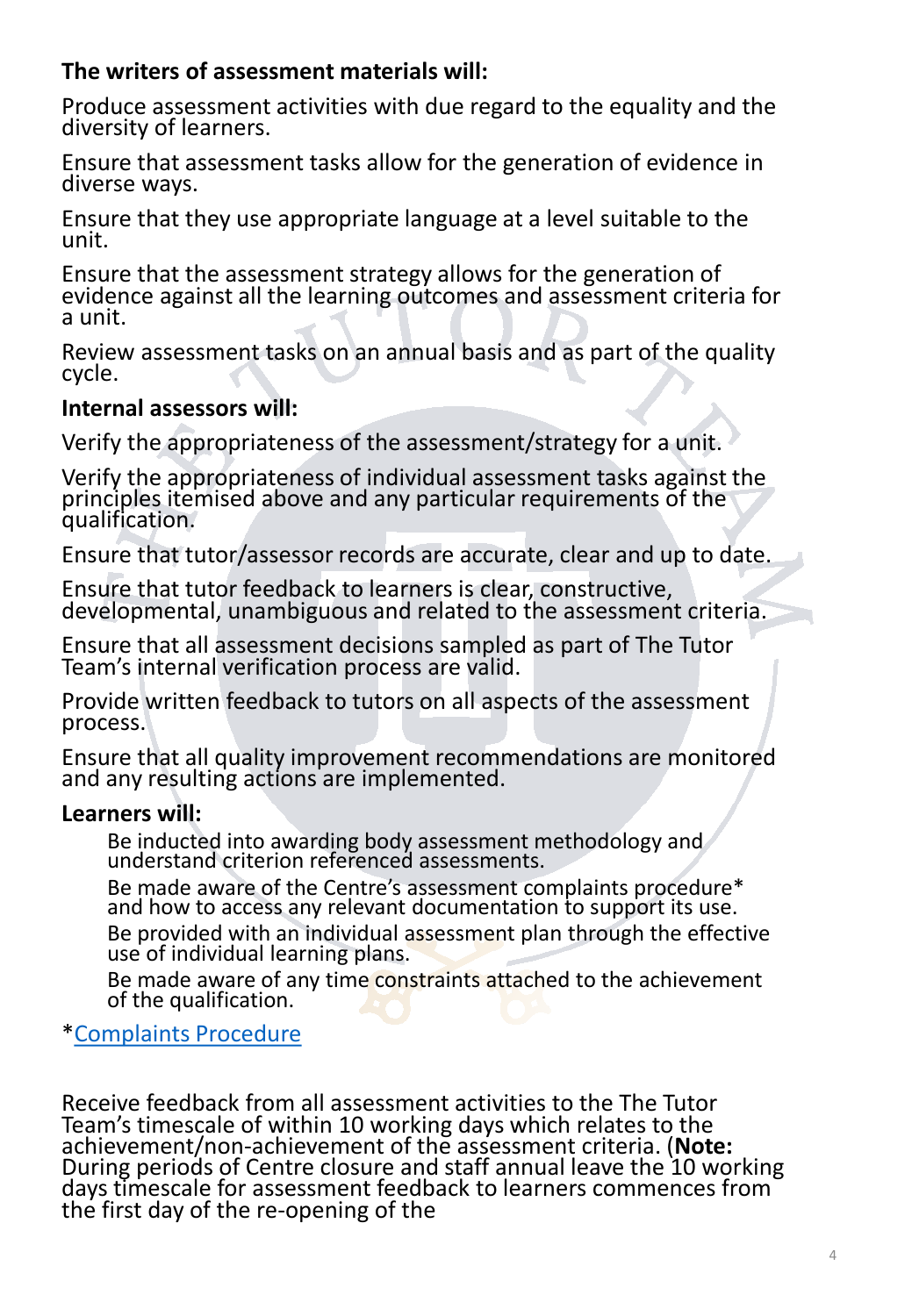- Centre after a period of closure and the tutors return to work from annual leave and the student will be informed accordingly).
- Receive regular feedback against their achievement of individual units and their progress towards the overall qualification.
- Produce outcomes that must at all times:
- Meet the requirements of the specifications regardless of the process or method used.
- Be as rigorous as assessment methods used with other learners.
- Be assessable.
- Be able to be moderated or verified.
- Fulfil the demands of the assessment criteria, regardless of method used to obtain the evidence. The assessment criteria may not be amended, re-worded or omitted.
- Must achieve all the required units to gain an awarding body qualification. It may sometimes be the case that some full qualifications are inaccessible because of a learner's inability to demonstrate competence in all parts of the qualification or to meet the individual needs of the learner. In these cases, unit certification will always be available.
- Be eligible for reasonable adjustments if their performance during an assessment is likely to be substantially affected by a particular impairment. Many of these learners will be defined as being disabled under the Disability Discrimination Act.
- An adjustment to an assessment should only be considered where the difficulty experienced places the learner at a substantial disadvantage, in comparison with learners who are not disabled. Where the difficulty is minor, the Centre will assist and support the learner by offering help with study and assessment skills.
- **Awarding Body Moderators:**
- • Will be given access to all relevant documentation and assessment evidence to support the award of credit/qualifications as requested.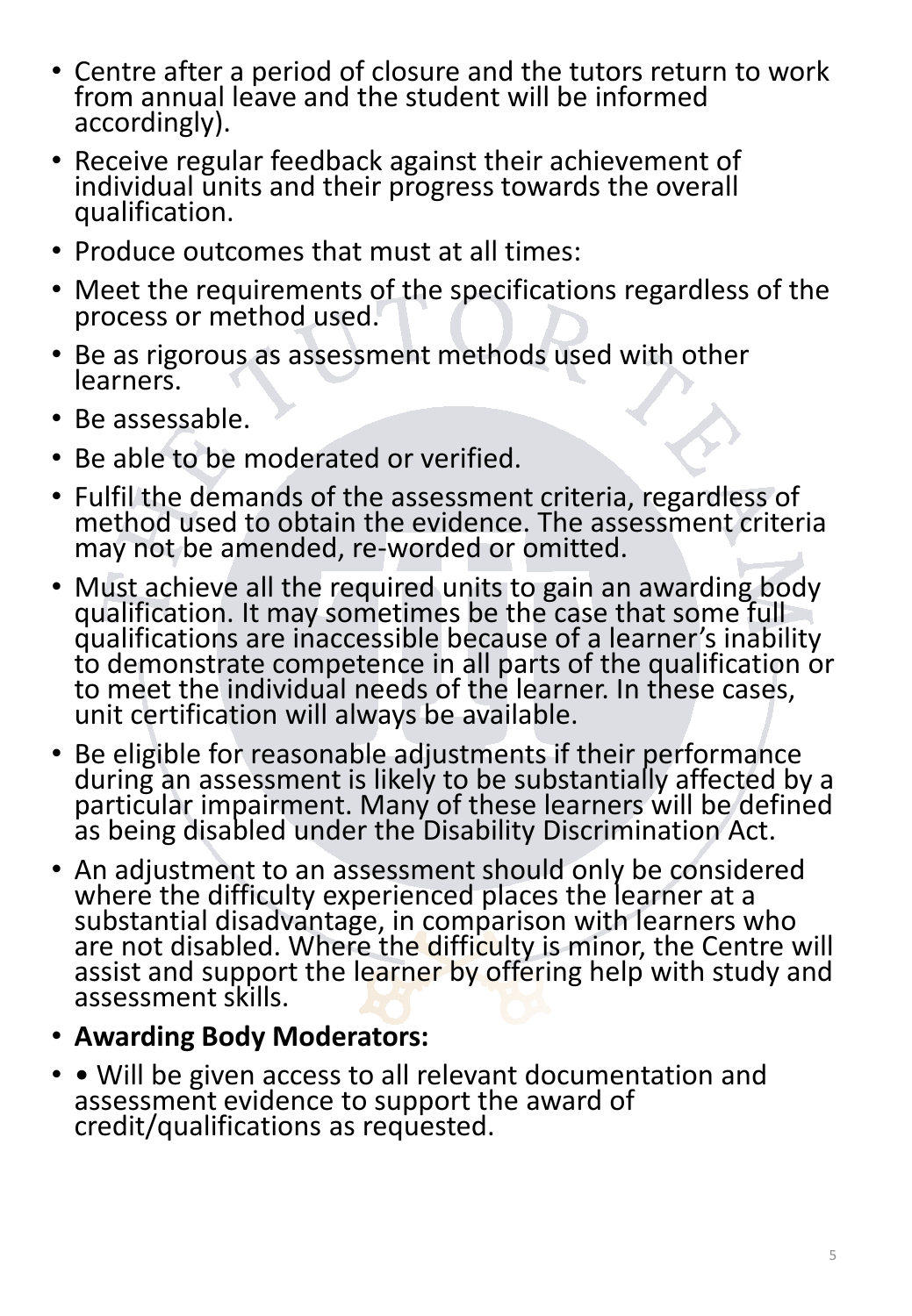### **CANDIDATE ENQUIRIES AND APPEALS**

26 June 2021

Due for Review June 2022

All relevant company policies and procedures are made available to staff in a handbook, and will be available to learners and third parties by request.

This policy sets out the steps for appealing against The Tutor Team's decisions and the process to be followed.

Candidates have the right to appeal any of the outcomes received for the qualifications they are undertaking.

Candidates will be made aware of the existence of this policy and the process for making an appeal at time of booking and paying for a course with The Tutor Team.

Appeals Procedure

In the first instance the candidate should lodge an appeal with the tutor or assessor allocated to them for the qualification. The appeal should be made within 14 days of the receipt of the disputed outcome.

The appeal should be made in writing by email or in a letter.

The tutor/assessor must immediately make The Tutor Team Ltd aware that an appeal has been made. This must be done within 48 hours of receiving an appeal.

The tutor/assessor must make an immediate response to the candidate to acknowledge receipt of the appeal. This must be done within 48 hours of receiving an appeal.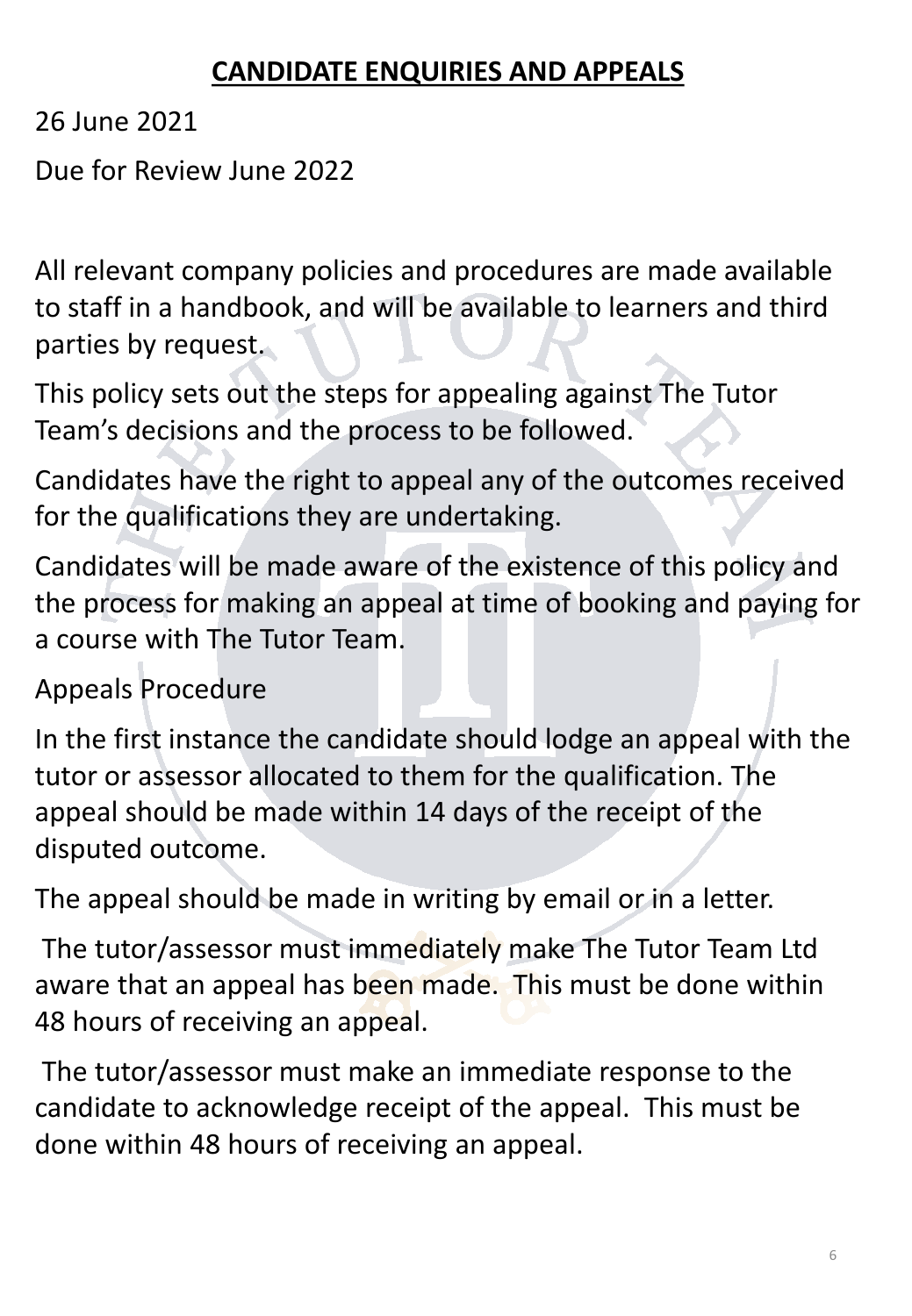The tutor/assessor must undertake to resolve the appeal within 7 days of receiving the appeal in writing. The tutor/assessor must keep a record of all correspondence, student work and other materials that relate to the appeal. These materials must be kept as evidence.

If the issue remains unresolved to the candidate's satisfaction, the candidate should make a submission to The Tutor Team's Quality Assurance Officer, Mr Anthony Rose. Mr Rose is an individual independent of the internal Assessment or Moderation Process, or the teaching process. This submission should be in writing by email to [anthonyrose@thetutorteam.com](mailto:anthonyrose@thetutorteam.com) or FAO Mr Anthony Rose at the main office address. Mr Rose will request all materials relating to the appeal from the tutor/assessor and the candidate. He will keep the materials as evidence which may be passed onto ASDAN. He will acknowledge to the candidate that the appeal has been escalated within 5 days of receipt of the appeal. He will review the materials and decide on the appeal within 7 days of receipt of all relevant materials.

If the issue still remains unresolved to the candidate's satisfaction, the candidate should notify the Head of Centre, Dr Janet Rose. This notification should be in writing by email to drjrose@thetutorteam,com or FAO Dr Janet Rose at the main office address. She will acknowledge to the candidate that the appeal has been escalated within 5 days of receipt of the appeal. Dr Rose will review the appeal and all the case materials within 7 days of receipt of the relevant materials.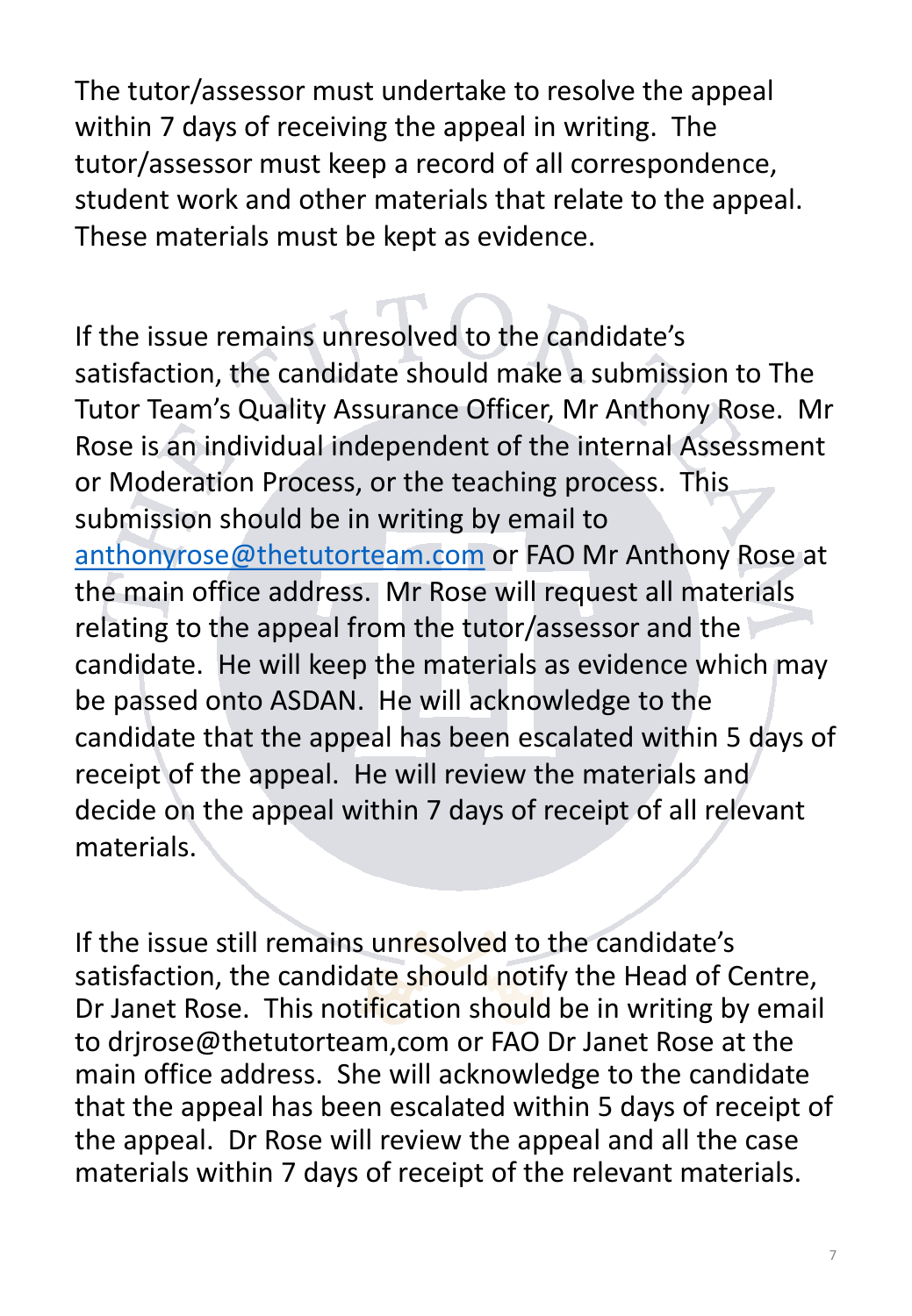At this point, if the candidate is still unhappy with the decision, Dr Rose will refer the matter to ASDAN, following the ASDAN enquiries and appeals procedure – See Appendix A below. All materials collected as evidence will be made available to ASDAN.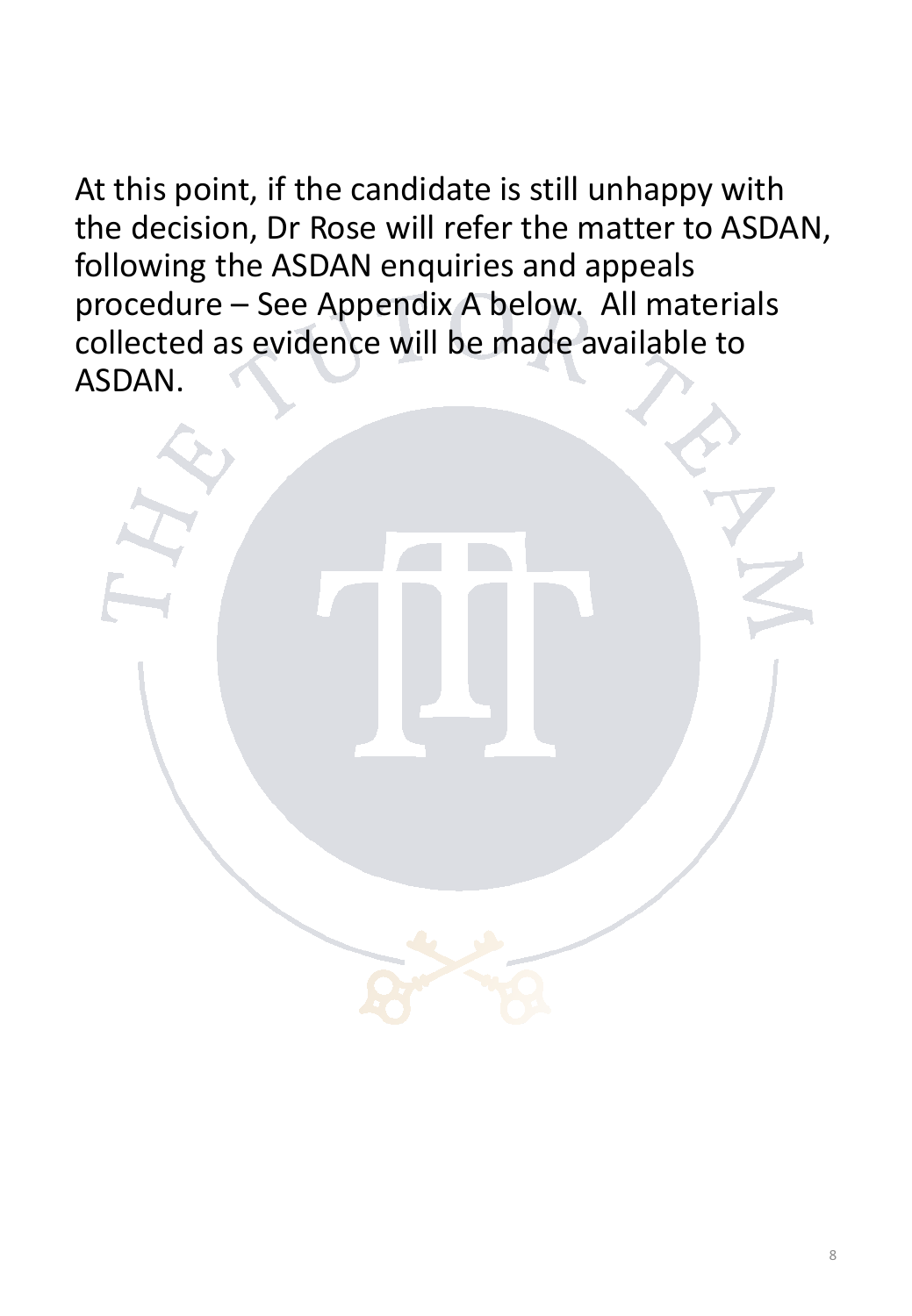#### **APPENDIX A**

ASDAN Policy and Procedures for Enquiries and Appeals

Definitions

An enquiry is a process through which ASDAN is asked to check one or more steps leading to a reported result.

An appeal is a process through which ASDAN may be challenged on the outcome of an enquiry about results, or where appropriate, other procedural decision affecting a centre or individual candidate.

Dissatisfaction with any other aspect of ASDAN's products or services may be addressed through ASDAN's Customer Complaints procedure.

As an approved awarding organisation ASDAN has confirmed with the regulatory authorities that it complies with the requirements of the Conditions of Recognition.

All centres must have an enquiries and appeals procedure available to their candidates. A centre's own procedures must be applied before any enquiry or appeal is submitted to ASDAN.

Stage One: Enquiries about results

Centres may request:

• A clerical check may be requested by telephone or email. This is normally a review of the

external moderation decisions affecting candidates' results, or, where appropriate, other decisions affecting centres or candidates. In many cases a telephone conversation or email exchange will be sufficient to clarify moderation decisions or feedback and satisfy the centre.

• A formal enquiry must be made by submitting an Enquiry Request form. The Compliance Manager will acknowledge receipt of the enquiry within five working days, carry out a more detailed investigation to answer the enquiry, involving consultations with appropriate staff, and provide the centre with a written response within ten working days.

• Re-moderation of portfolios, to check that all parts of the portfolio have been examined against appropriate standards and recorded, and any adjustments and special consideration correctly applied. The outcome will be notified in writing together with a report of findings for each unit included in the enquiry. Re-moderation is carried out by a Principal or Senior External Quality Assurer, who is not the External Quality Assurer who made the original decision.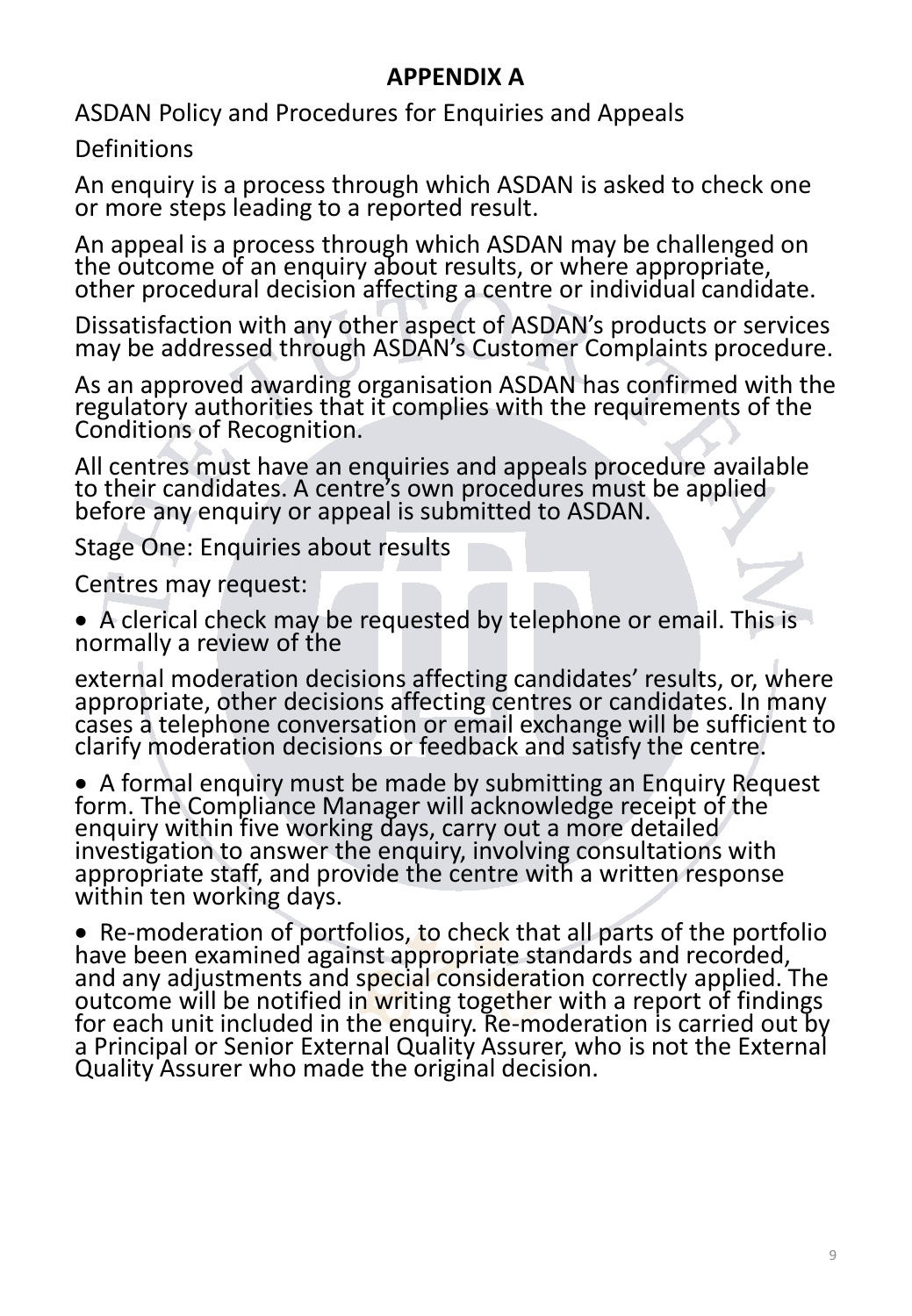### **Stage Two:**

Appeals Where a centre/candidate is not satisfied with the outcome of Stage One of the Enquiry and Appeals process, it may appeal to ASDAN to review the centre's/candidate's evidence, where a centre believes ASDAN has not applied its procedures consistently, properly or fairly.

Appeals may also be made against other decisions affecting centres and individual candidates, such as: ASDAN's decision to reject an application for Centre Approval the contents of a centre moderation or visit report ASDAN's decision to decline a request for special arrangements/consideration ASDAN's sanction as a result of malpractice, misconduct or maladministration the outcome of any ASDAN investigation into a complaint raised by the centre

Reviewed Feb 20

Policy and Procedures for Enquiries and Appeals

- The centre has not met the procedural requirements for an appeal
- The centre has not met the required timescales
- Other relevant process has not first been completed (e.g. centre's internal procedures, enquiry about results)

The case and evidence presented will be reviewed by, as appropriate, ASDAN's Head of Qualifications and Quality and/or Compliance Manager, an auditor, External Quality Assurer or other relevant person and an independent person who has no connection with ASDAN.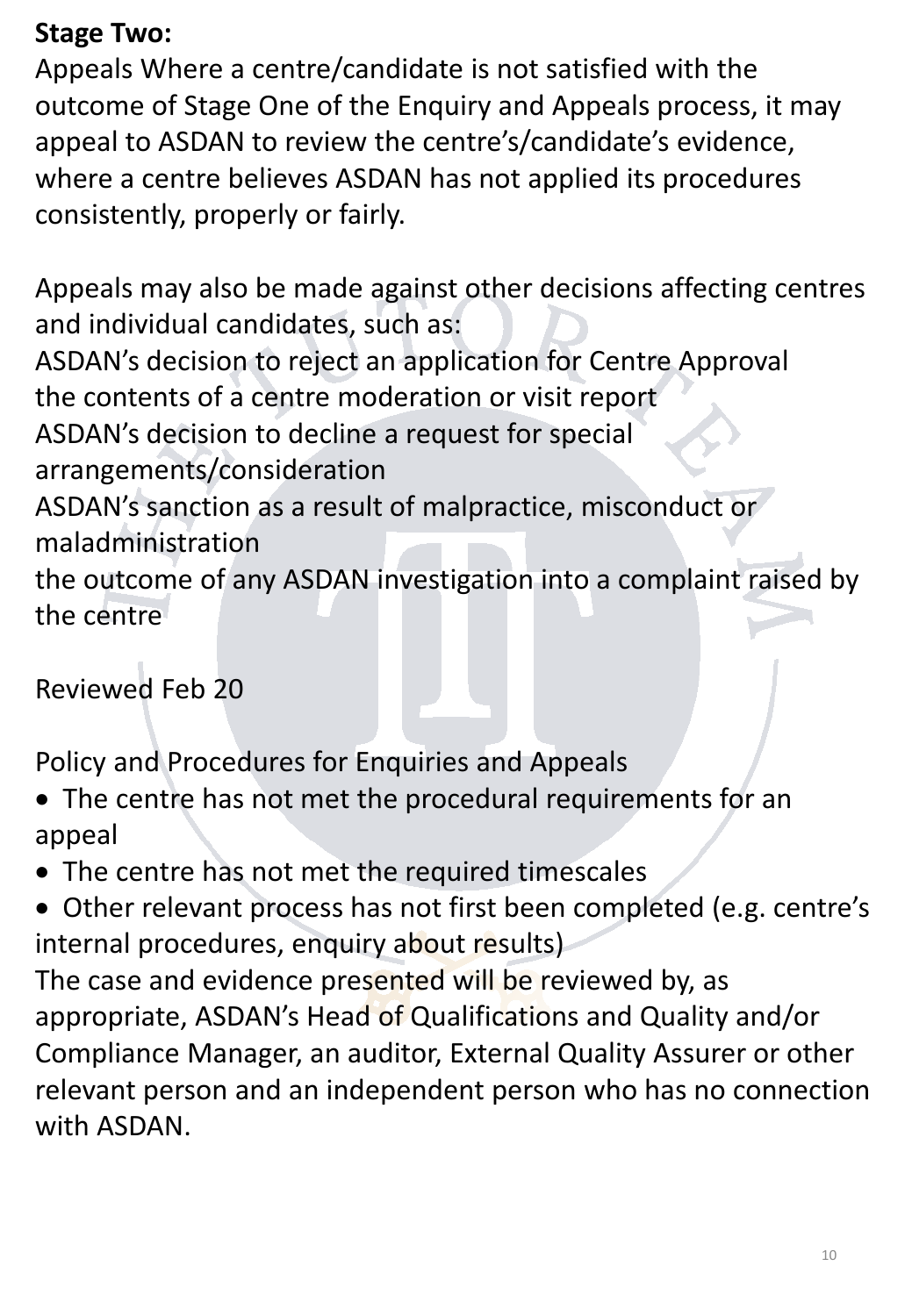The review may include, as appropriate, re-moderation of portfolios, a discussion with the centre or candidate and ASDAN personnel, a request for further information from the centre, candidate or ASDAN personnel or a visit to the centre by authorised ASDAN personnel. The Panel may request that centre personnel attend a hearing, which will be held at ASDAN premises during office hours. The appellant may be accompanied by a representative if they wish.

# **Stage Three: (Independent Review)**

Where a centre/candidate is not satisfied with the outcome of the decision made at Stage Two of the Enquiry and Appeals process, they may request arrangements for an Independent Review Panel. In this case the appeal will focus on whether the awarding organisation used procedures consistent with the regulatory authorities, and whether those procedures were applied properly and fairly in making judgements. All members of the Panel will be independent and not affiliated with ASDAN.

The Independent Review Panel members is convened by the Head of Qualifications and Quality. The members will comprise Regulatory staff from other Awarding Organisations as listed by the Federation of Awarding Bodies (FAB). The decision of the Independent Review Panel is final.

information on fees for enquiries and appeals is outlined separately in ASDAN's Pricing and Fees document. There will be no charge where an appeal is upheld.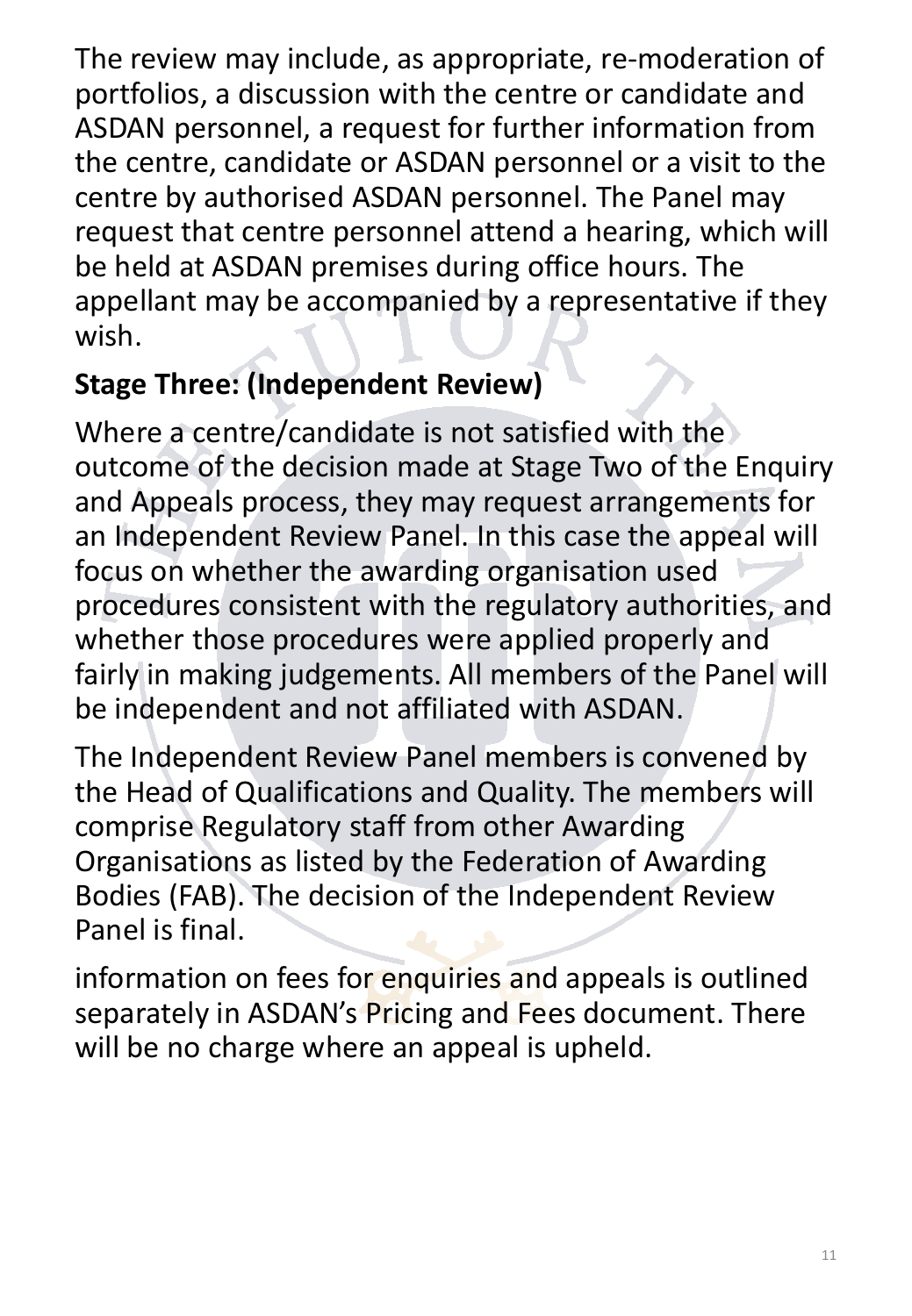The following procedures apply for enquiries and appeals:

A particular issue is identified within a centre regarding awarding organisation decisions. Following internal consideration a decision is made to make a request for a clerical check to the awarding organisation. A clerical check is carried out by the Compliance Manager and a response made at the latest within 5 days of the initial contact.

A decision may be made in a centre to make a formal enquiry. Formal enquiries are made in writing to the Compliance Manager by submitting an Enquiry Request form. Enquiries must be sent as early as possible following awarding organisation decisions, and at the latest four weeks after external moderation decisions have been received by centres.

Once received by ASDAN details are recorded on a proforma and acknowledgement sent within five working days. The enquiry is logged for monitoring and held in a designated file.

Investigations are made to answer the enquiry, involving consultations with appropriate staff and a response provided in writing within ten working days.

A decision may be made in a centre to request re-moderation of sample portfolios by an independent External Quality Assurer. The request is made in writing to ASDAN's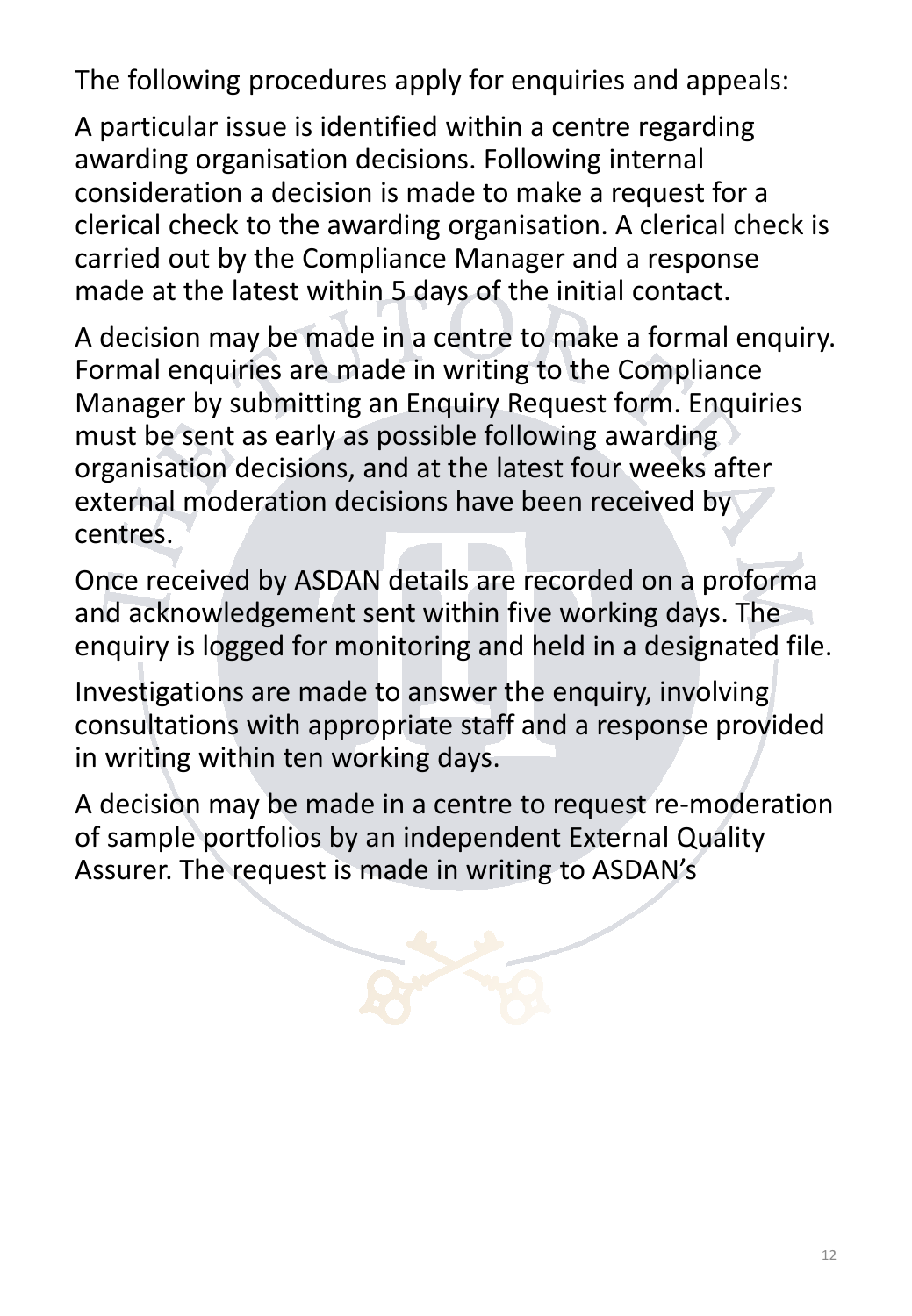### **Policy and Procedures for Enquiries and Appeals**

Compliance Manager, who will liaise with the centre and the independent External Quality Assurer on collection and delivery of the portfolios.

A decision may be made in a centre to make an appeal against the outcome of an enquiry into results, or another decision affecting centres and individual candidates. Appeals must be made in writing to an ASDAN Compliance Manager, using the appropriate form (Request for Appeal against Results or other Awarding Organisation Decision and Independent Review). Applications for appealing a decision must be sent as early as possible following awarding organisation decisions and at the latest four weeks after relevant decisions have been received by centres.

If candidates wish to appeal against internal assessment decisions they must proceed in line with the centre's own policy. Candidates will be expected to provide evidence of appealing to their own centre. Only if they are not satisfied by the outcome of an internal appeal should a candidate approach ASDAN. The first point of contact is the Compliance Manager. Any such appeal must be made before any external moderation is completed. Any charges will be subject to the nature of the investigation but will be notified if a cost to the centre/candidate is to be incurred.

Once received by ASDAN details are recorded on a proforma and a written acknowledgement sent within five working days. Candidate appeals are logged for monitoring and held in a designated file.

Applications to appeal against the result of an enquiry about results or other decision affecting centres are discussed with the Review Panel which will include an independent member who is not an employee or assessor working for or otherwise connected to ASDAN, ASDAN's Head of Qualifications and Quality and Compliance Manager. The panel will investigate the appeal and centres and/or other relevant persons will be informed in writing of the action or decision (recorded on pro forma) within four weeks of the receipt of the application.

Applications are raised as part of a standing item at a Quality Assurance Managers' Meeting, logged for monitoring and held in a designated file.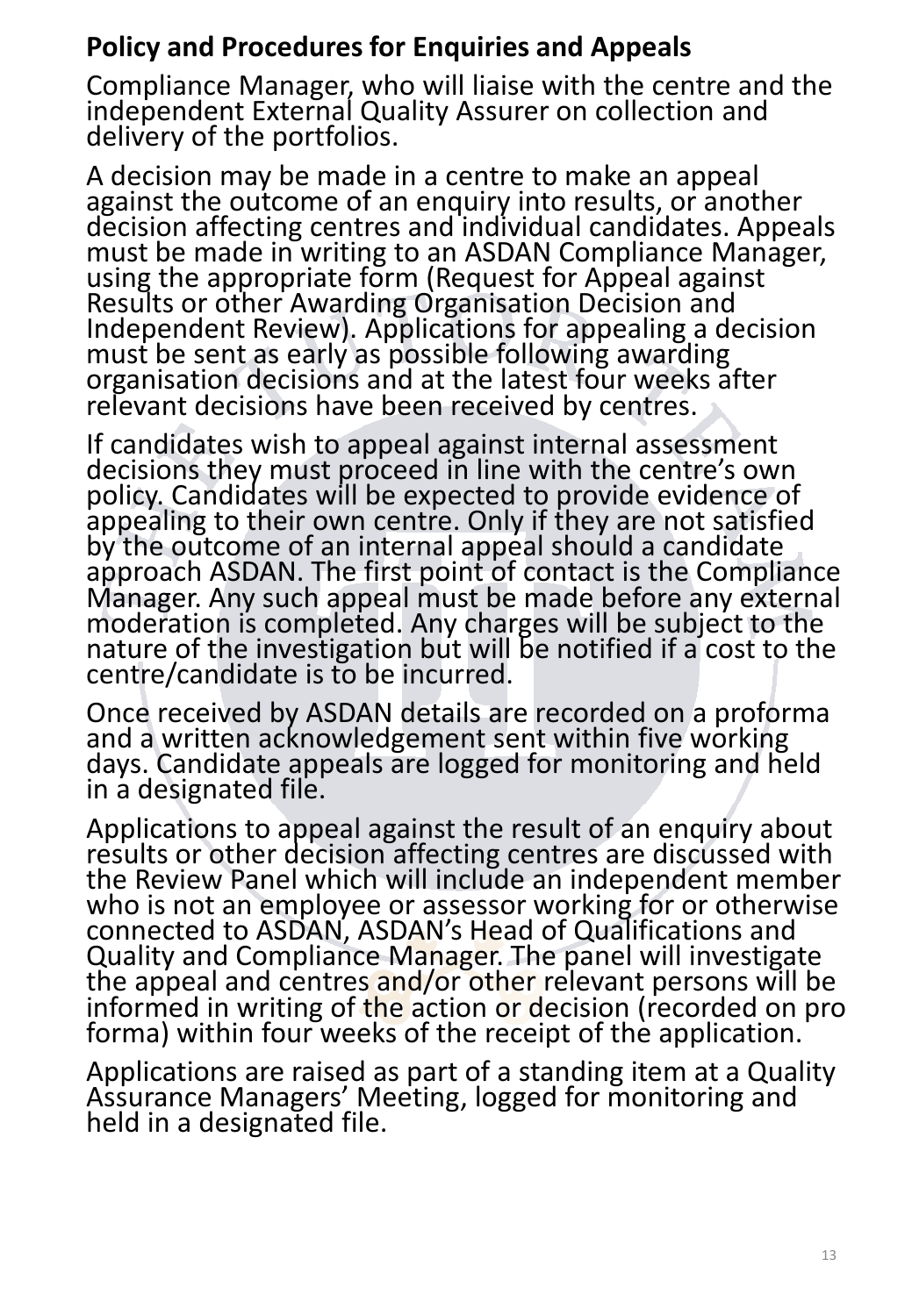If the decision is not straightforward and cannot be made without further consultation, advice will be sought from other bodies, e.g. Federation of Awarding Bodies, Ofqual and/or other regulatory bodies. In the event of continued consultation, acknowledgement is sent to relevant parties. Centres are informed of final decisions in writing as soon as possible.

If the centre is not satisfied with the findings of the Appeals Panel, they have the right to request an Independent Review to question whether the awarding organisation has used appropriate procedures and applied them properly and fairly in arriving at judgements. (Stage Three) All members of the Panel will be independent and not affiliated with ASDAN.

The whole process of enquiry and appeal is monitored through proforma, and reported on as a standing item on QA Managers Meeting agenda to establish whether there are common or recurring issues which may have an effect on centres. Where any such issues zare identified, ASDAN will notify registered centres of the findings and provide recommendations for mitigation.

are identified, ASDAN will notify registered centres of the findings and provide recommendations for mitigation.

The Head of Qualifications and Quality will provide quarterly reports to Trustees on the number and nature of enquiries and appeals, and their outcomes and make them available to the regulatory bodies on request.

Details of enquiries and appeals are archived to individual centre files, with pro forma retained in a designated file for monitoring.

If the outcome of an appeal affects the results of other candidates, appropriate action will be taken to protect the interests of those candidates and the integrity of the qualification, including where necessary the revocation of certificates.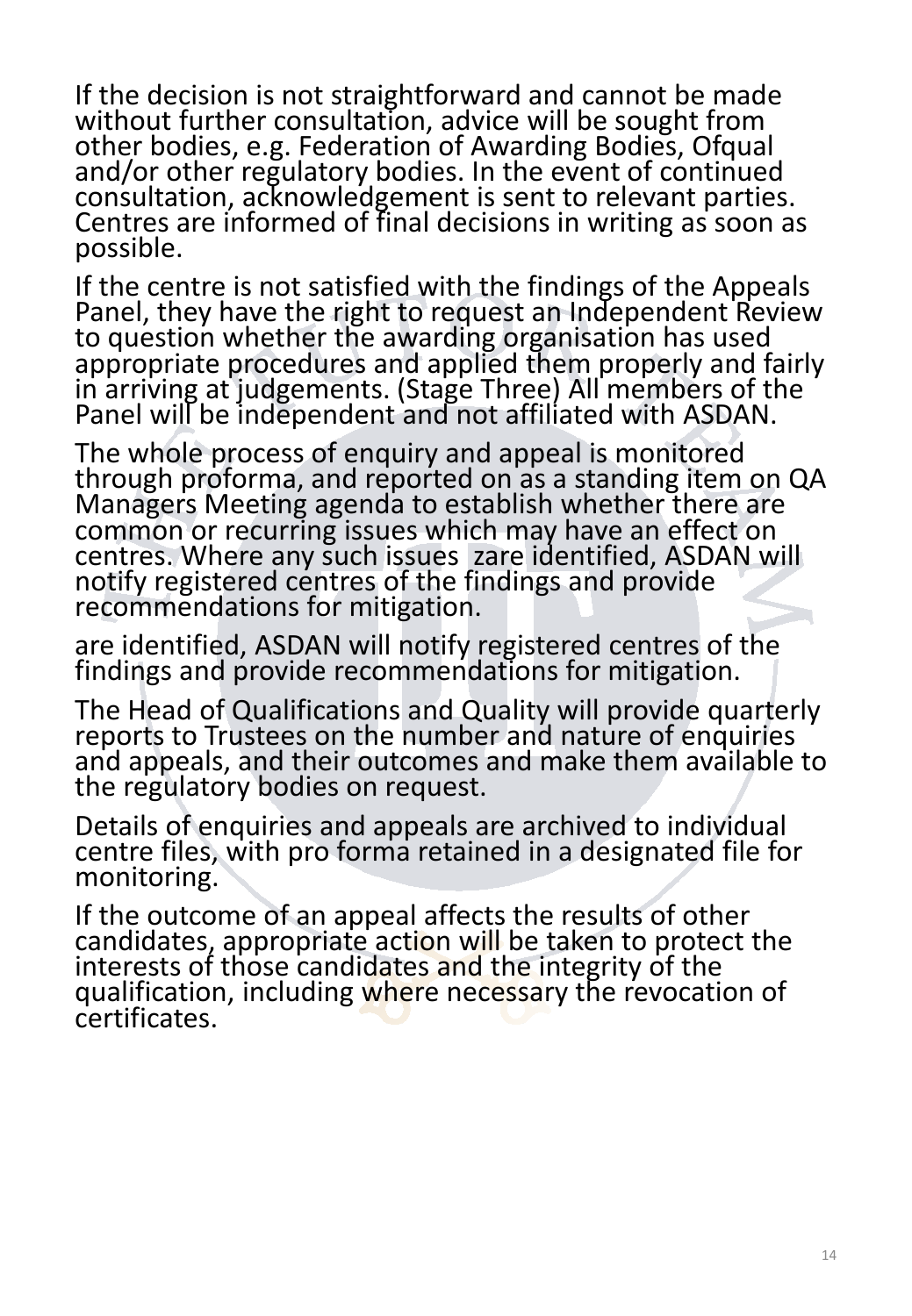If the outcome of the appeals process leads ASDAN to discover a failure in its assessment process, all reasonable steps will be taken to identify any candidate that has been affected, correct or mitigate as far as possible the effect of the failure and ensure that the failure does not recur in the future.

Where instances such as malpractice or other circumstances that may lead to an adverse effect are identified through these procedures, the regulators and other relevant AOs who may be affected will be informed.

ASDAN's policy and procedures for Enquiries and Appeals will be reviewed annually to ensure compliance with the requirements of the regulatory authorities, and to ensure that any failure discovered in the assessment process of another awarding organisation and notified by the regulators will not affect ASDAN's own assessment process.

ASDAN may need to access confidential information. We will ensure that such information is kept secure and only used for the purposes of the investigation and in line with relevant data protection legislation. We will not normally disclose the information to third parties unless required to do so, eg to our regulators and / or the police or other relevant and / or statutory bodies.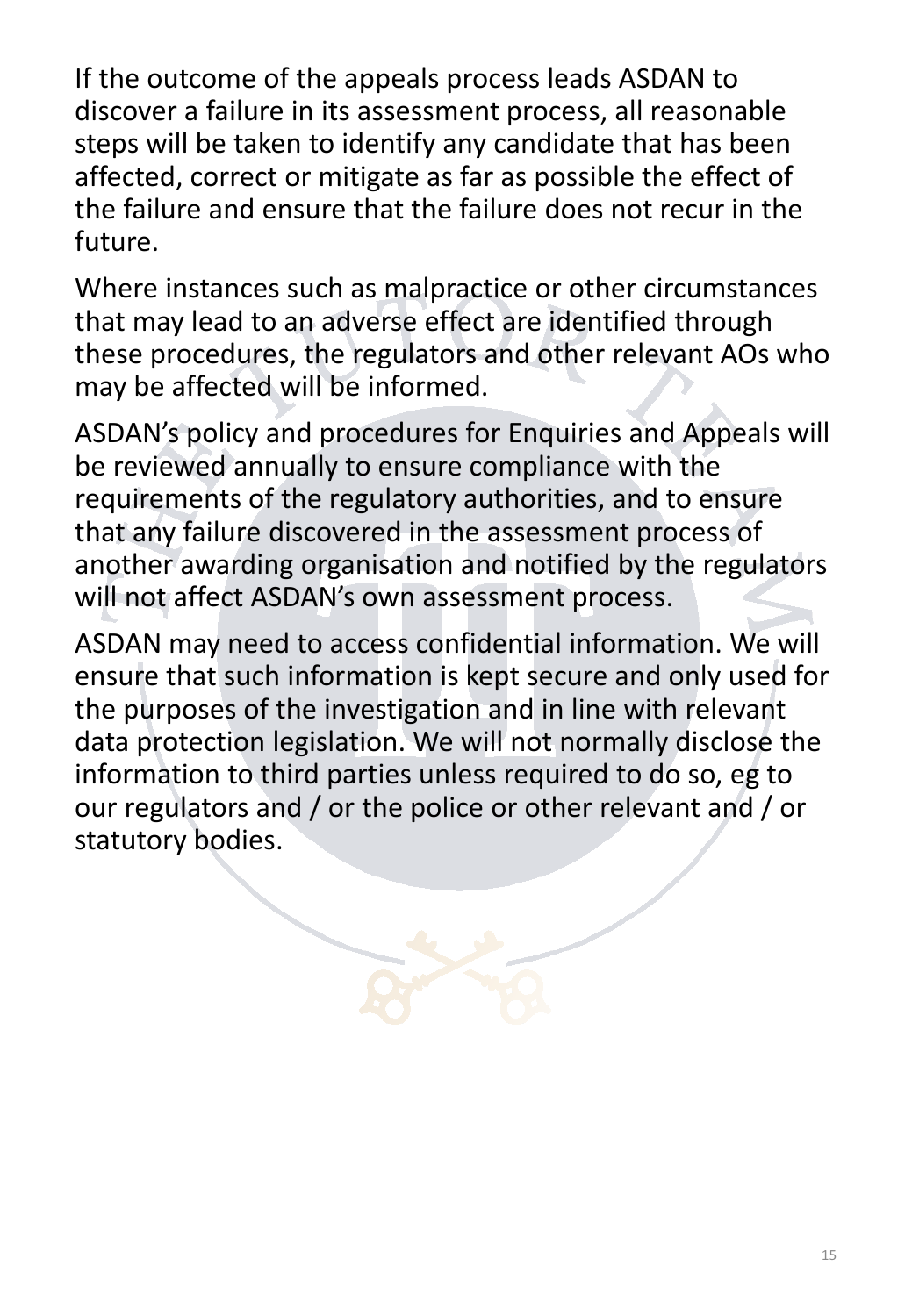#### **CANDIDATE SUPPORT INFORMATION**

26 June 2021

Due for Review June 2022

All relevant company policies and procedures are made available to staff in a handbook, and will be available to learners and third parties by request.

The Tutor Team will always endeavour to support our candidates in their studies, their assessments and with any issues that interfere with their learning. We will supply our candidates with qualified, experienced teachers to lead their studies and ensure they have the requisite learning materials for their course. Wherever possible we will offer advice and assistance with administrative elements of course application and account set up, including setting up in Tutor Cruncher.

The Tutor Team is sensitive to the needs of SEND candidates. We have a SEND coordinator in place and will work to make necessary adjustments designed to lower barriers to learning for SEND candidates and make their learning experience positive and assessments fair. Please contact the centre for a free consultation.

The Tutor Team supports home-educated candidates across the UK and overseas. We have tutors who are experienced at working with home-educated candidates and understand their needs are sometimes different to those learning at school. Our online platforms, courses and tuition services are ideally suited to the needs of home-educated candidates of all ages and abilities.

The Tutor Team supports school and college candidates who wish to study courses not available at their institutions, such as the EPQ. We support school and college students who require extra support with their studies thorough our one-toone tuition services. We can also support candidates who have been excluded from school to obtain qualifications and an education.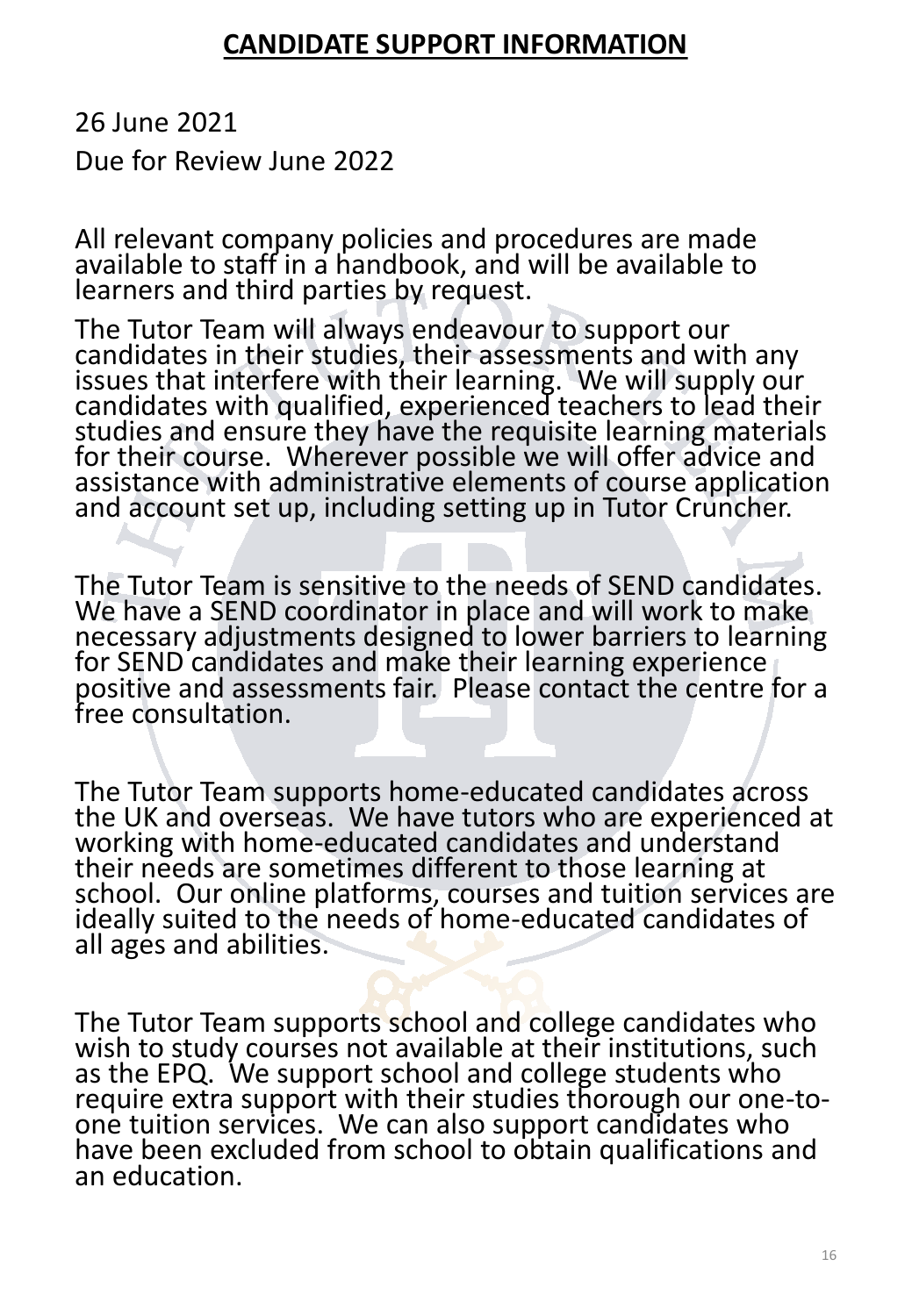The Tutor Team welcomes mature candidates for courses and tuition. We help candidates secure qualifications to enhance employment prospects, to retrain for a career, or assist onto higher education. We have a flexible approach which permits study in the evenings and at the weekends – please ask for details.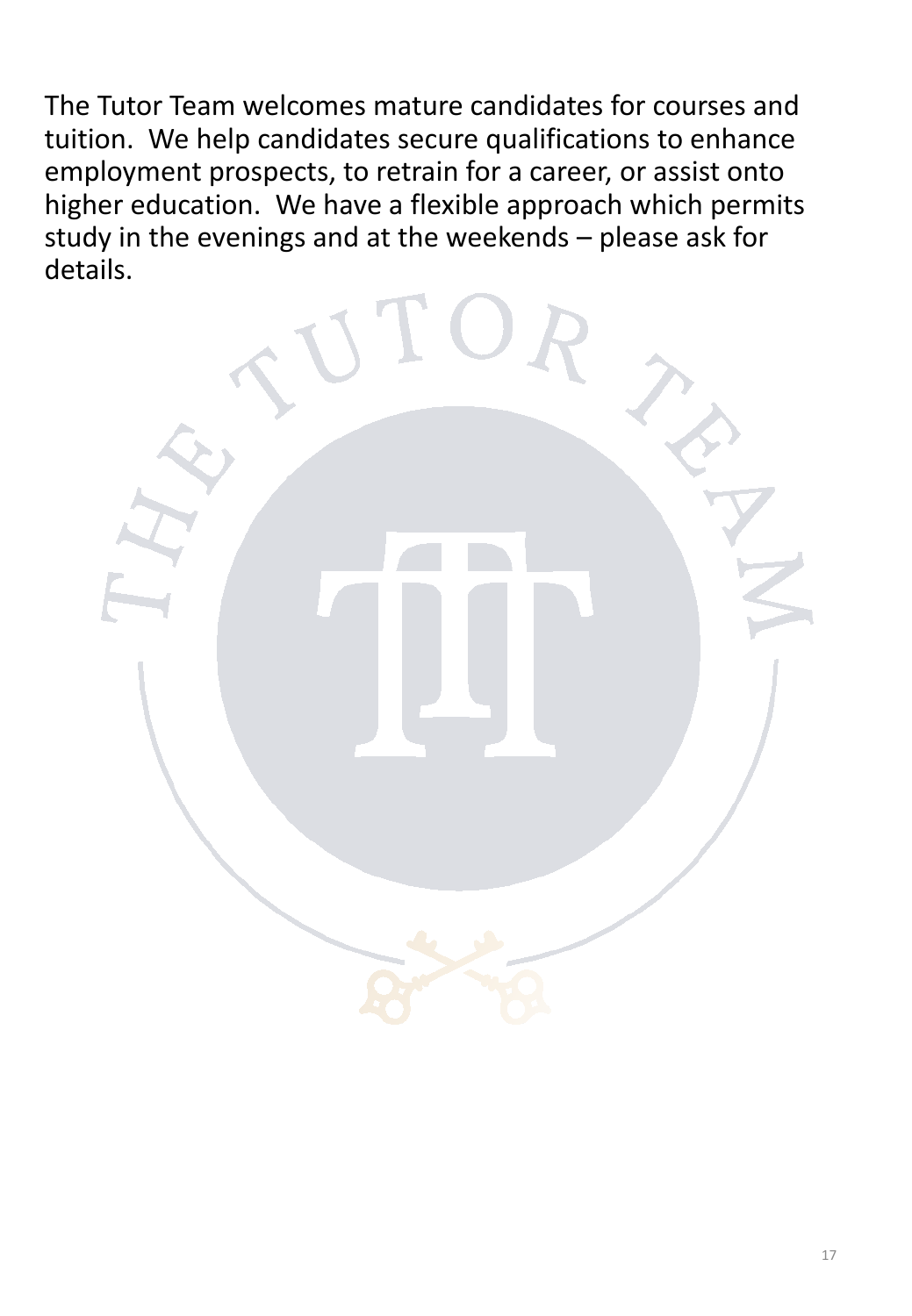#### **CUSTOMER COMPLAINTS PROCEDURE**

24 June 2021 Due for Review June 2022

All complaints relating to the provision of services that The Tutor Team Ltd has or will provide must be submitted in writing and sent to the Head of Centre, Dr Janet Rose.

We cannot respond to, or discuss, complaints made by telephone.

We will respond to the complaint in full once all the relevant facts have been established. Generally, our response will be within 7 working days from our receipt of the complaint.

Our response will include a summary of the event/s. Where appropriate, we will include a summary of the actions The Tutor Team Ltd will take to resolve the complaint.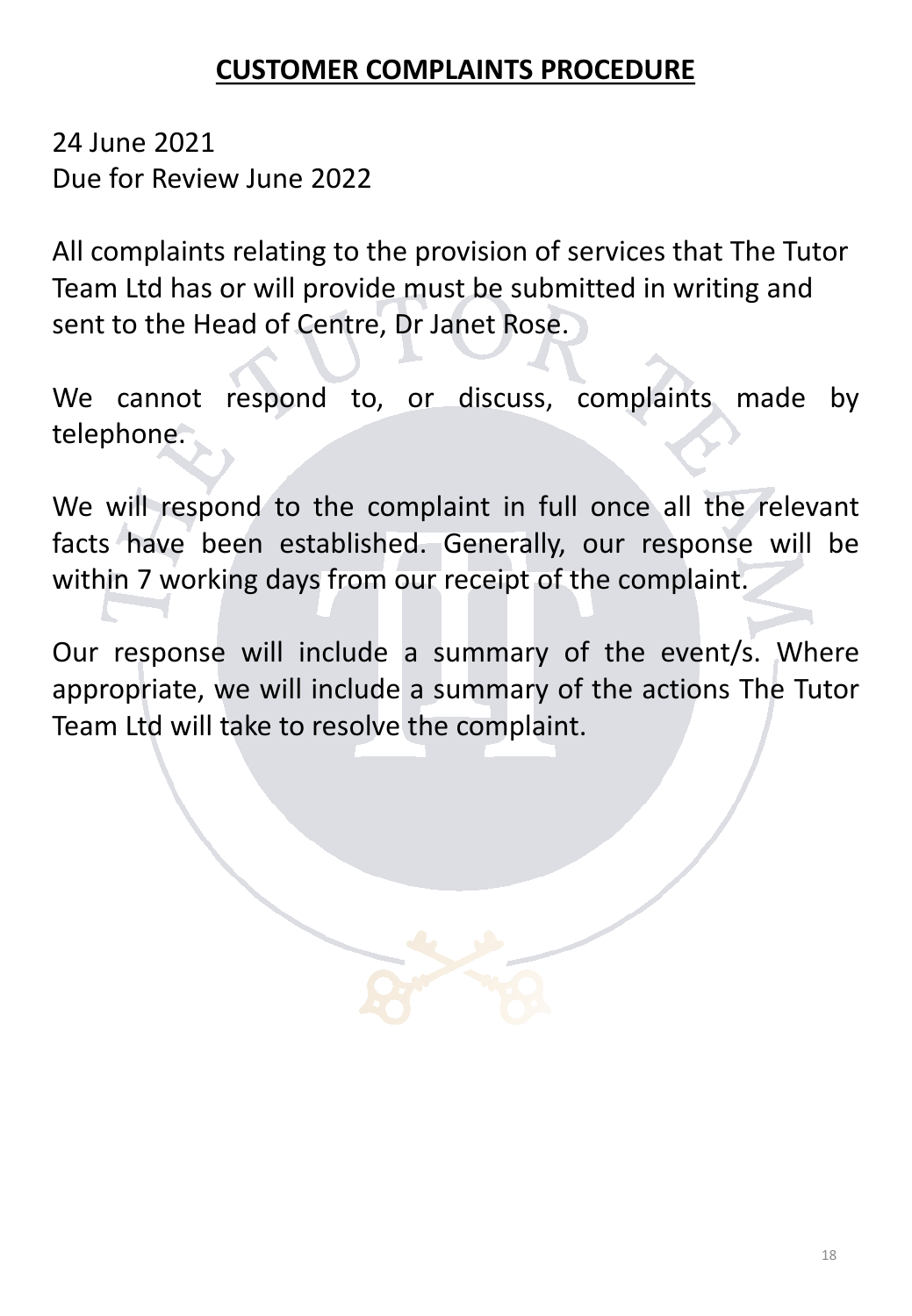### **CONFLICT OF INTEREST POLICY**

26 June 2021

Due for Review June 2022

All relevant company policies and procedures are made available to staff in a handbook, and will be available to learners and third parties by request.

All staff of The Tutor Team, including centre staff, tutors, assessors and moderators, must be aware of the potential for a conflict of interest and take steps to report and resolve such a conflict.

What is a conflict of interest?

It is defined by the regulators (General/Standard Conditions of Recognition) as existing where:

a) Its interests in any activity undertaken by it, on its behalf, or by a member of its group have the potential to lead it to act contrary to its interests in the development, delivery and award of qualifications in accordance with its Conditions of Recognition

b) A person who is connected to the development, delivery or award of qualifications by the awarding organisation has interests in any other activity which have the potential to lead that person to act contrary to his or her interests in that development, delivery or award in accordance with the awarding organisation's Conditions of Recognition.

c) An informed and reasonable observer would conclude that either of these situations was the case.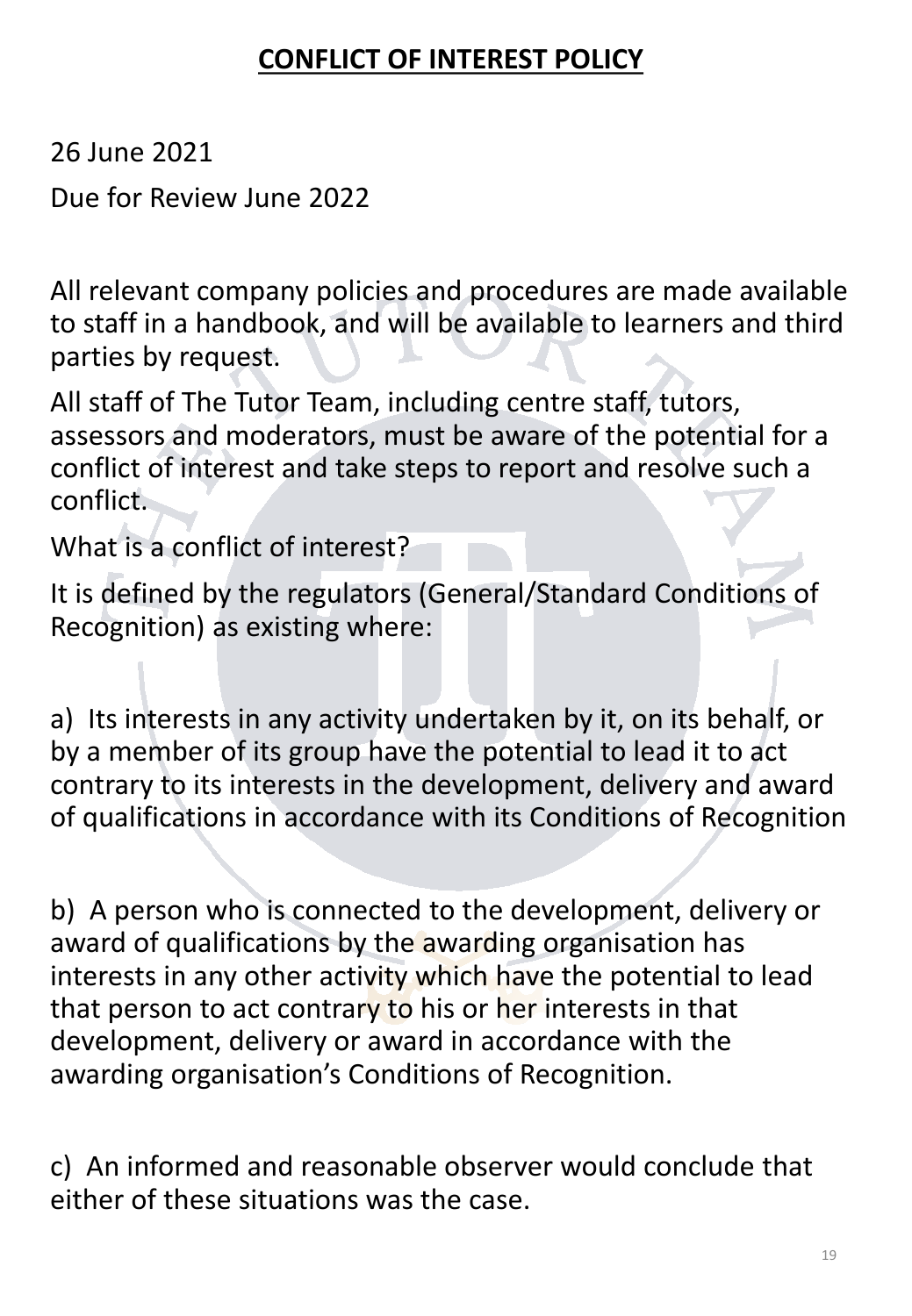As an organisation The Tutor Team will take all reasonable steps to:

Identify and monitor:

- a) all conflicts of interest which relate to it.
- b) any scenario in which it is reasonably foreseeable that any such conflicts of interest will arise in the future.

Establish and maintain an up to date record of all conflicts of interest which relate to it.

Ensure that no conflict of interest which relates to it has an Adverse Effect (as defined in the General/Standard Conditions of Recognition), and where a conflict of interest has an adverse effect, take all reasonable steps to mitigate the Adverse Effect as far as possible and correct it.

Ensure that, in relation to assessment, moderation and awarding:

- a) No person who has a personal interest in the result will be involved.
- b) Where, having taken reasonable steps, the involvement by such a person cannot be avoided we will make arrangements for scrutiny by another person.

# **What is a personal interest?**

A personal interest is a conflict of interest that relates to a particular individual. All conflicts of interest that fall under part (b) of our definition are personal interests, as are any perceived conflicts of interest under part (c) that relate to individuals, rather than to the awarding organisation itself.

#### **NB: A personal interest can be financial or non-financial in nature.**

Does the individual carrying out the assessment, investigation or appeal have any reason or incentive to make anything other than a decision in line with the relevant conditions?

Would an informed and reasonable observer conclude that such a reason or incentive exists?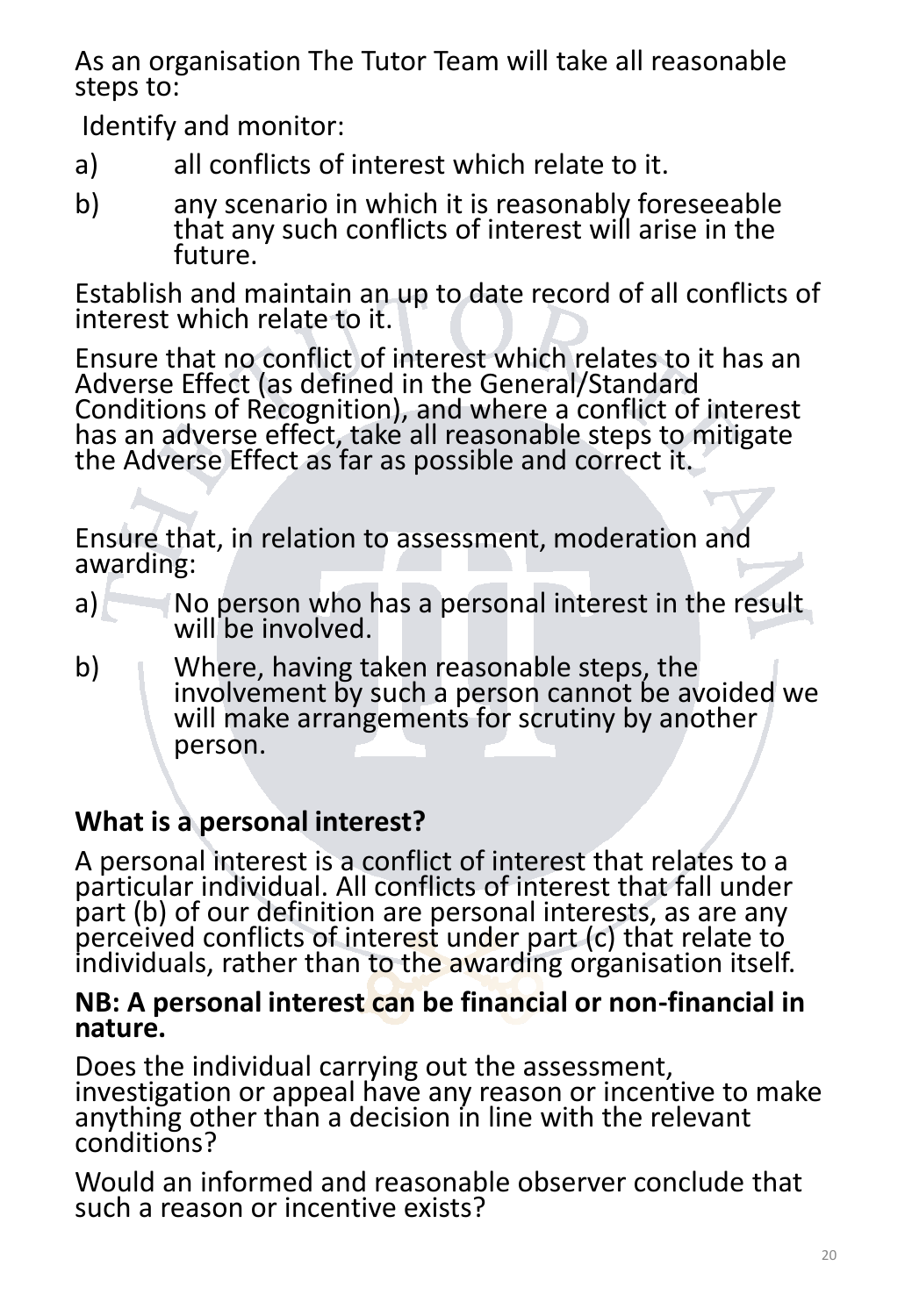As an organisation The Tutor Team will take all reasonable steps to:

Identify and monitor:

- a) all conflicts of interest which relate to it.
- b) any scenario in which it is reasonably foreseeable that any such conflicts of interest will arise in the future.

Establish and maintain an up to date record of all conflicts of interest which relate to it.

For examples of conflict of interest see Appendix A.

The Tutor Team will declare our awareness of the potential for a conflict of interest, and take reasonable steps to ensure that the assessment of a learner is not undertaken by any person who has a personal interest in the result of the assessment (eg where student is family or friend of assessor).

The Tutor Team will report such conflicts of interest in order that ASDAN can make arrangements for the relevant part of the assessment to be subject to scrutiny by another person.

The Tutor Team will report a perceived conflict of interest to ASDAN at the earliest opportunity using the Declaration of Conflict of Interest Form (Appendix B)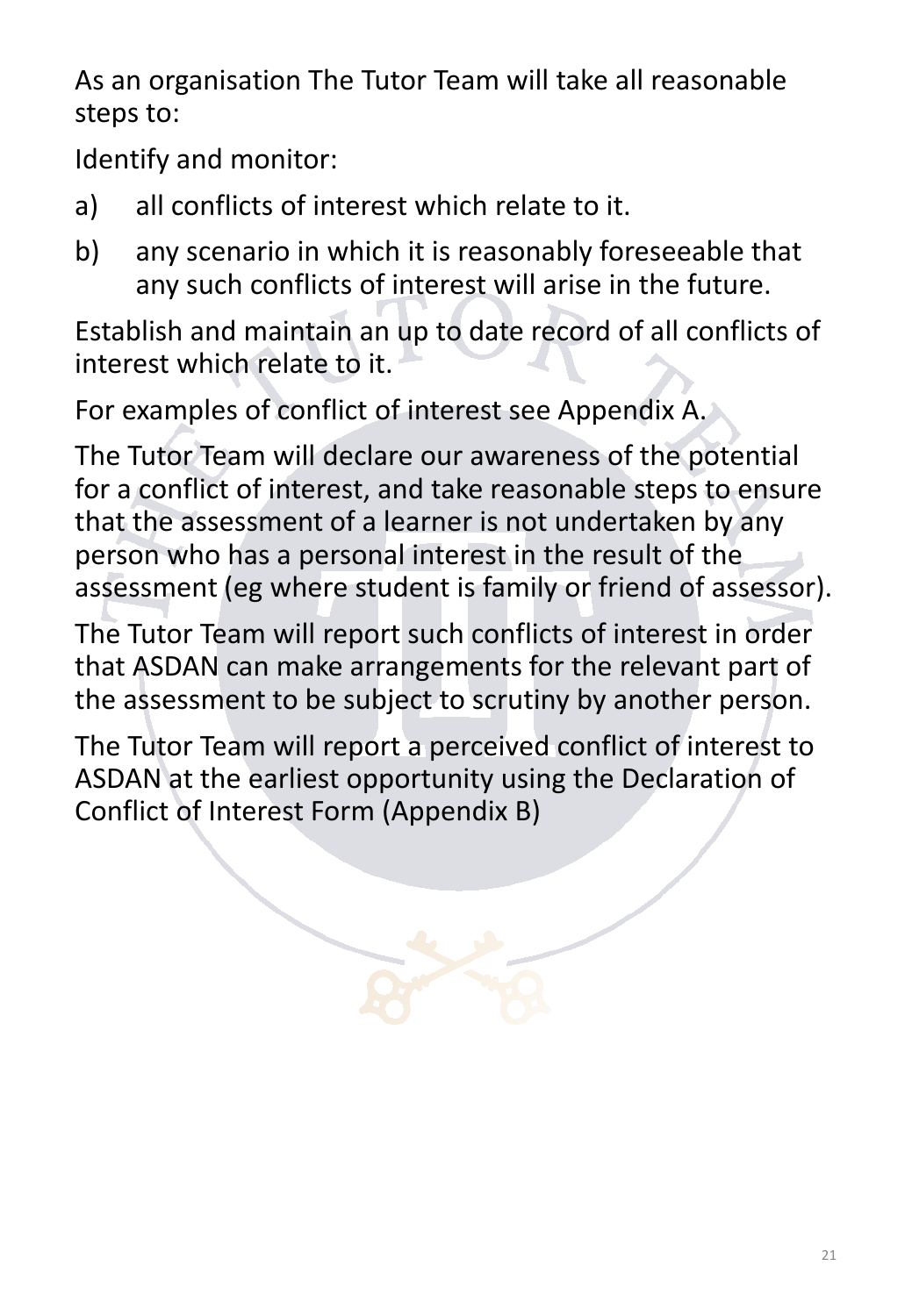### **Appendix A**

The following are examples of potential conflicts of interest:

A member of staff works for a centre and a family member takes a qualification at the same centre

A member of staff at the centre is completing a qualification delivered and assessed by the centre

Tutor, assessor or internal moderator working with more than one centre or private training provider

Tutor, assessor or internal moderator partaking in the appointment, promotion, supervision or evaluation of a person with whom they have family connections with

A member of centre staff involved in the delivery or outcome of an ASDAN qualification having a family connection with an ASDAN registered learner or learner's family

This list is by no means exhaustive

# **Appendix B**

The ASDAN Conflict of Interest Declaration form Dropbox link is below

**[ASDAN Conflict of Interest Declaration](https://www.dropbox.com/s/mmagkk3o5w73o83/declaration_coi_form_sept_19.docx?dl=0)**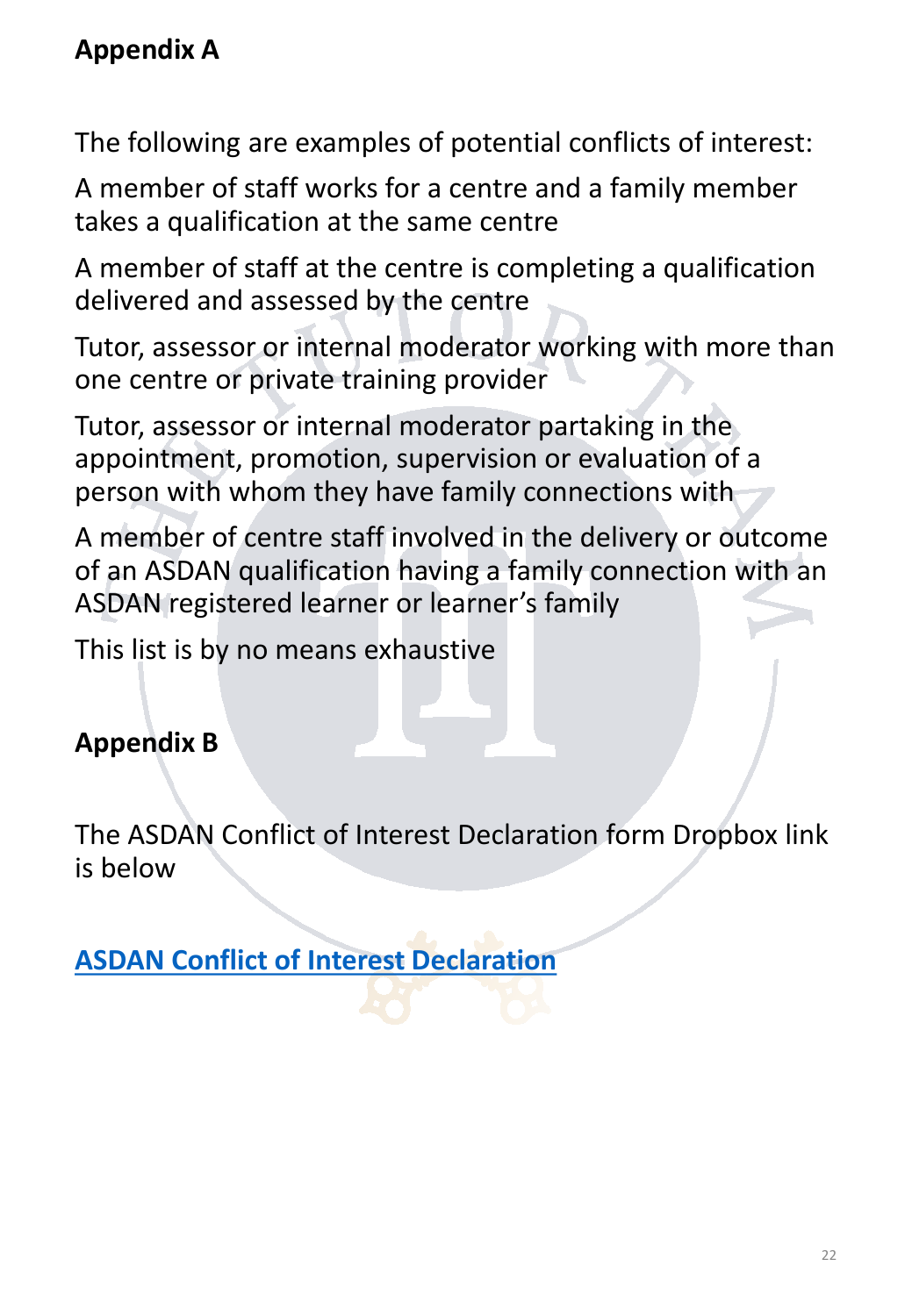### **DATA PROTECTION POLICY**

### 22 June 2021

Review Due June 2022

#### **Introduction**

In the course of your work with our Company you are likely to collect, use, transfer or store personal information about our employees, clients, customers and suppliers, for example their names and home addresses. The UK's data protection legislation, including the UK General Data Protection Regulations (UK GDPR) contains strict principles and legal conditions which must be followed before and during any processing of any personal information.

The purpose of this policy is to ensure that you are aware that everyone has a responsibility to comply with the principles and legal conditions provided by the data protection legislation, including the UK GDPR and failure to meet those responsibilities are likely to lead to serious consequences. Firstly, a serious breach of data protection is likely to be a disciplinary offence and will be dealt with under the Company's disciplinary procedure. If you access another employee's personnel records or any sensitive personal information without authority, this will constitute a gross misconduct offence and could lead to your summary dismissal. Additionally, if you knowingly or recklessly disclose personal data in breach of the data protection legislation, including the UK GDPR you may be held personally criminally accountable for any such breach.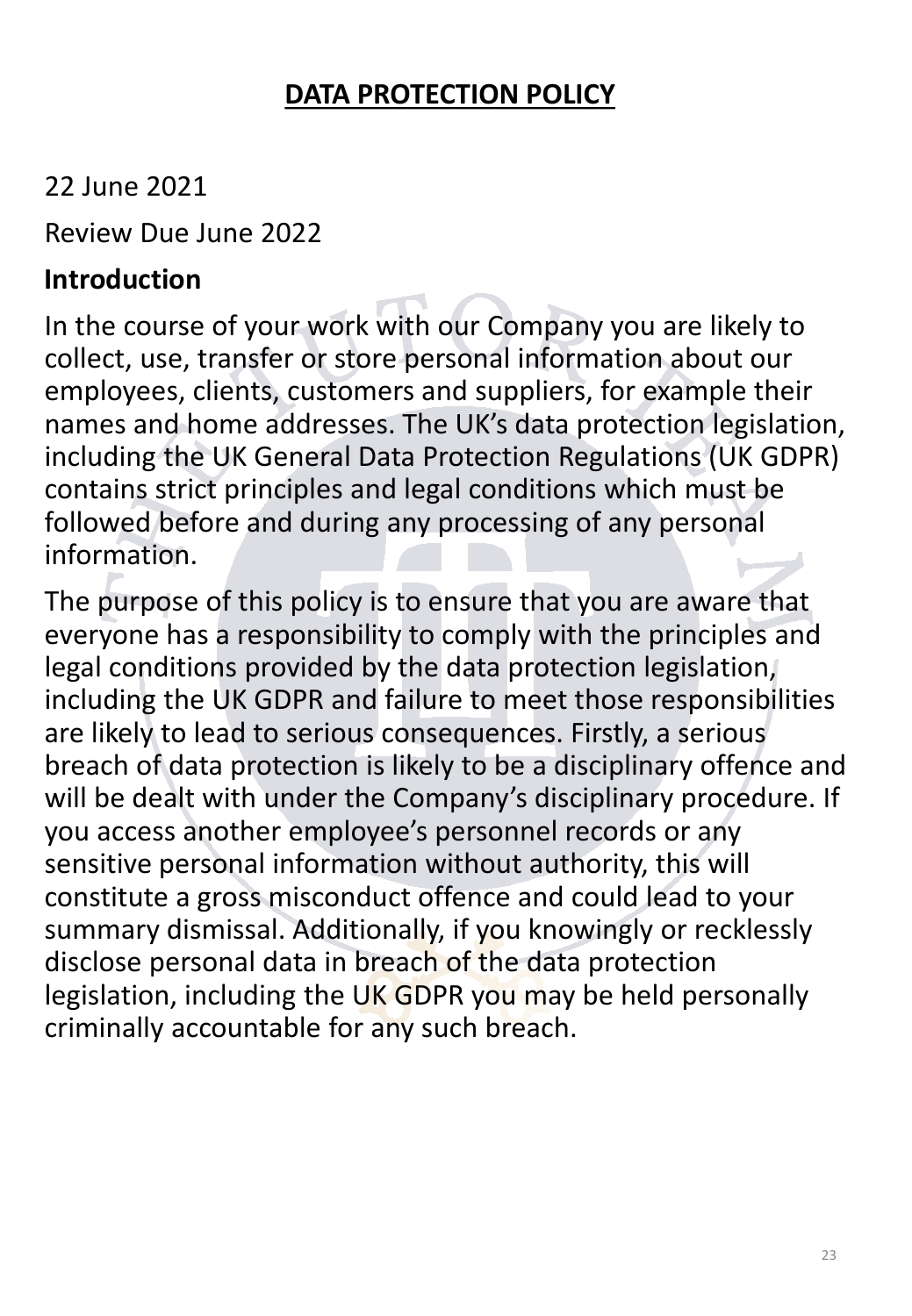Breach of the data protection legislation, including the UK GDPR rules can cause distress to the individuals affected by the breach and is likely to leave the Company at risk of serious financial consequences.

If you are in any doubt about what you can or cannot disclose and to whom, do not disclose the personal information until you have sought further advice from the Company's Data Protection Officer Janet Rose.

This policy does not form part of a contract of employment. However, it is mandatory that all employees, workers or contractors must read, understand and comply with the content of this policy and you must attend associated training relating to its content and operation. Failure to adhere to this policy is likely to be regarded as a serious disciplinary matter and will be dealt with under the Company's disciplinary rules and procedures.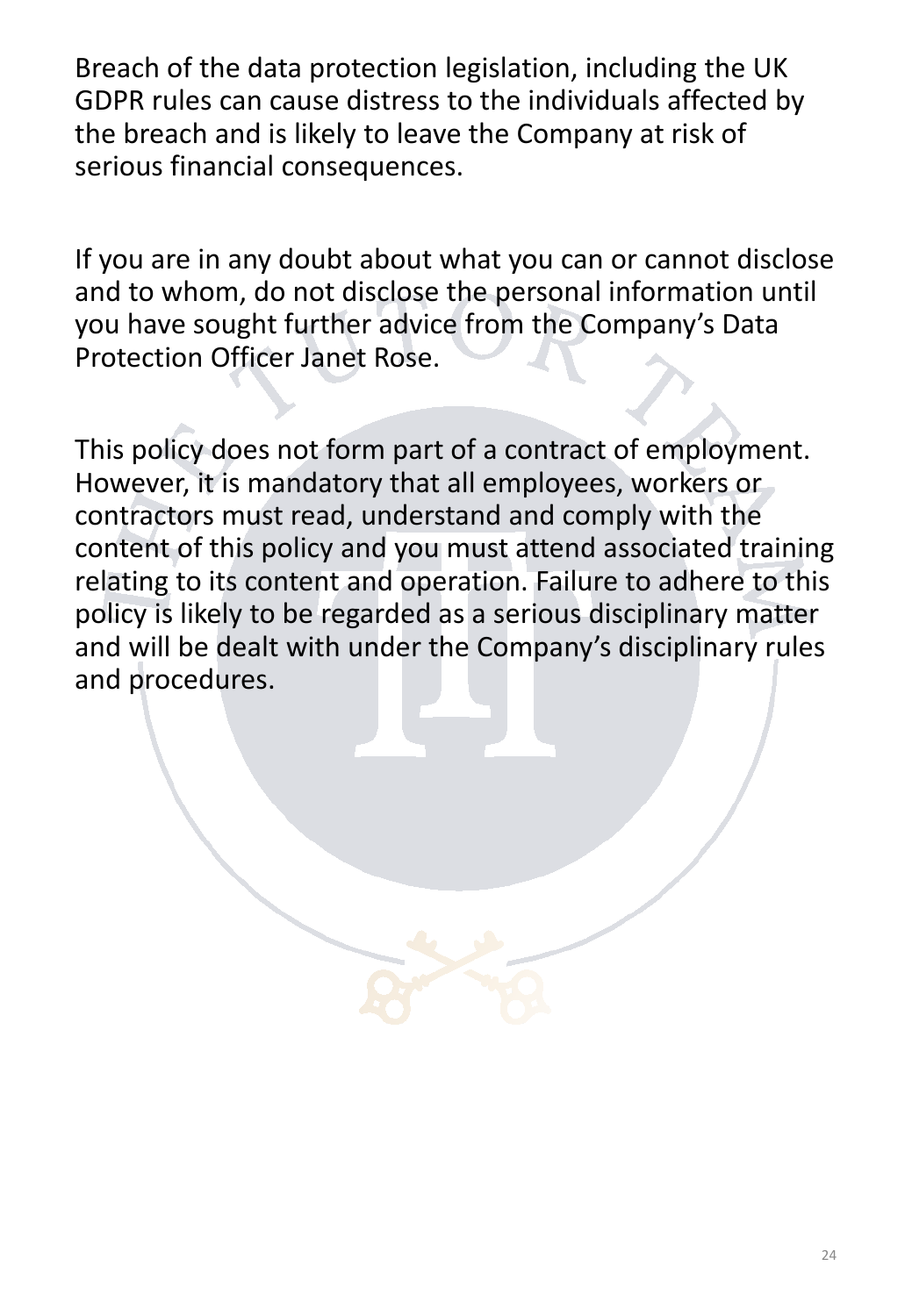# **Definitions**

Data Subject: a living individual.

Data Controller: the person or organisation that determines the means and the purpose of processing the personal data.

Data Protection Legislation: includes (i) the Data Protection Act 2018, (ii) the UK General Data Protection Regulation **(UK GDPR)** and any national implementing laws, regulations and secondary legislation, for so long as the UK GDPR is effective in the UK, and the E-Privacy Directive (and its proposed replacement), once it becomes law.

Personal data: is any information that identifies a living individual (data subject) either directly or indirectly. This also includes special categories of personal data. Personal data does not include data which is entirely anonymous or the identity has been permanently removed making it impossible to link back to the data subject.

Processing: is any activity relating to personal data which can include collecting, recording, storing, amending, disclosing, transferring, retrieving, using or destruction.

Special categories of personal data: this includes any personal data which reveals a data subject's, ethnic origin, political opinions, religious and philosophical beliefs, trade union membership, genetic, biometric or health data, sex life and sexual orientation.

Criminal records data: means information about an individual's criminal convictions and offences, and information relating to criminal allegations and proceedings.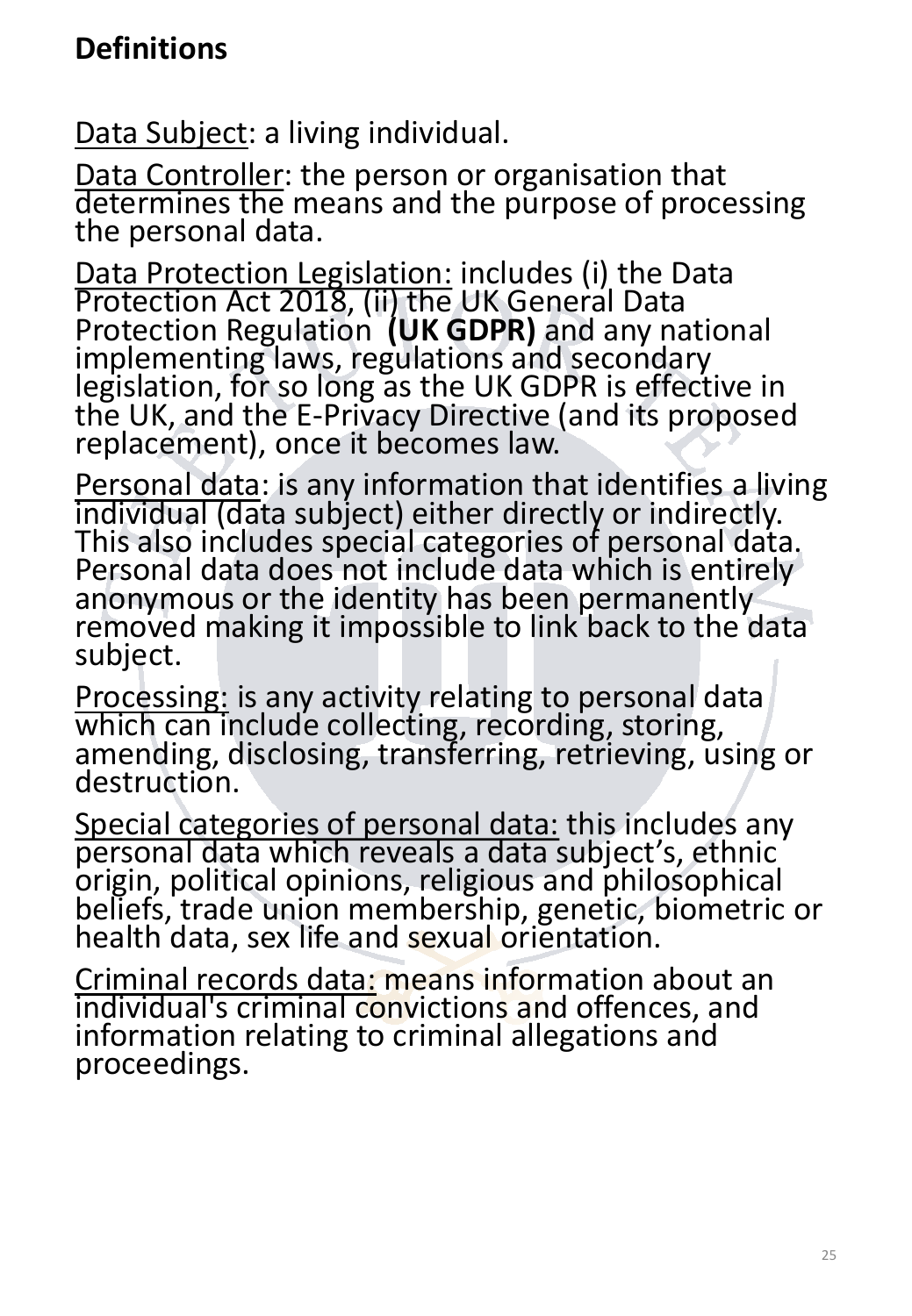#### **What are the UK GDPR principles?**

We are a data controller. This means that we are required by law to ensure that everyone who processes personal data and special categories of personal data during the course of their work with us does so in accordance with the data protection legislation, including the UK GDPR principles. In brief, the principles say that:

Personal data must be processed in a lawful, fair and transparent way.

The purpose for which the personal information is collected must be specific, explicit and legitimate.

The collected personal data must be adequate and relevant to meet the identified purpose.

The information must be accurate and kept up to date.

The personal data should not be kept in a form which permits identification of a data subject for longer than is necessary for the purposes for which it is used.

The personal data must be kept confidential and secure and only processed by authorised personnel.

### **Other rules under the UK GDPR state that:**

The transfer of personal data to a country or organisation outside the UK should only take place if appropriate safeguarding measures are in place to protect the security of that data.

The data subject must be permitted to exercise their rights in relation to their personal data.

The Company and all employees must comply with these principles and rules at all times in their information-handling practices. We are committed to ensuring that these principles and rules are followed, as we take the security and protection of data very seriously.

You must inform us immediately if you become aware that any of these principles or rules have been breached or are likely to be breached.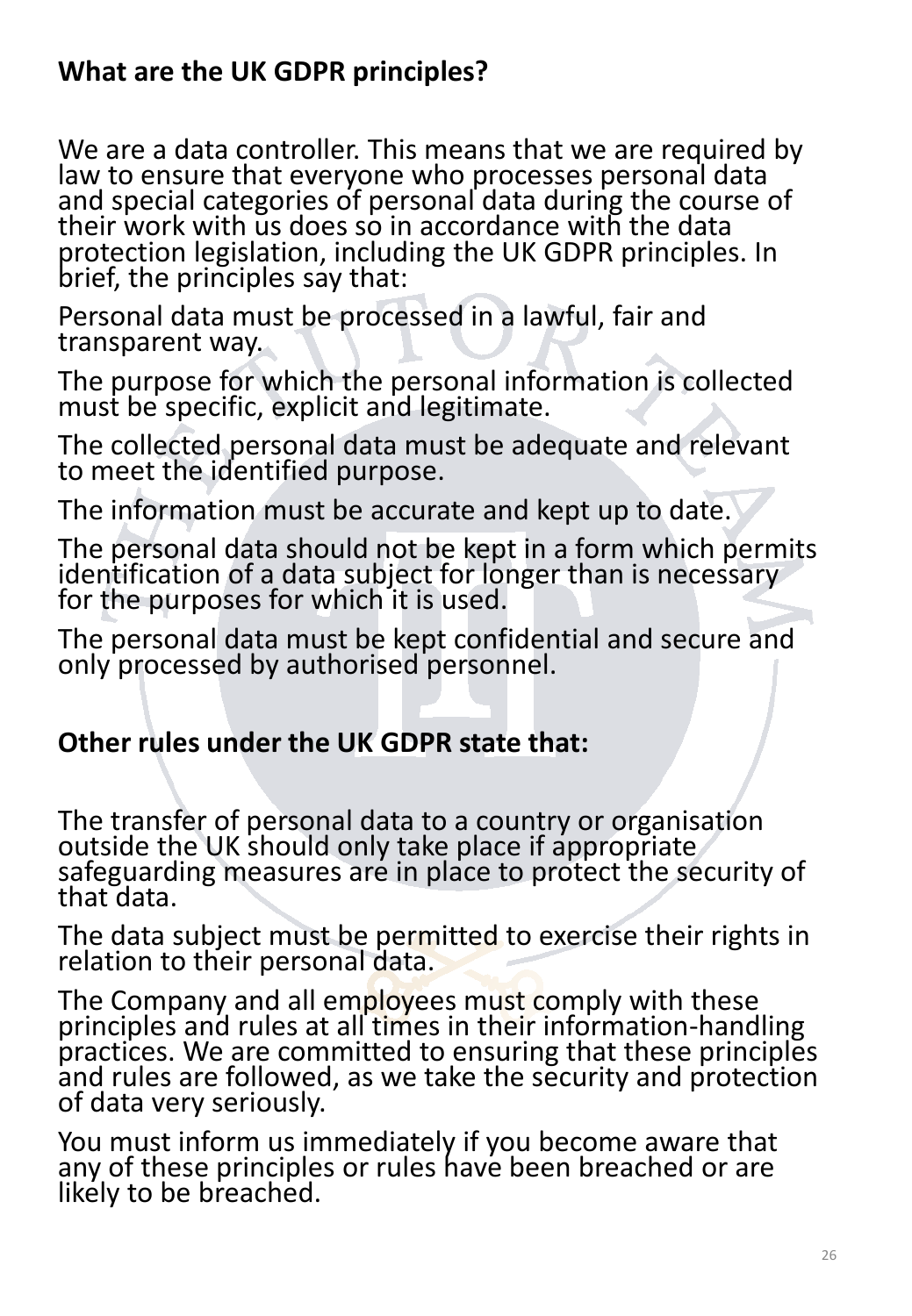#### **What are the lawful reasons under which we would expect you to process personal data?**

Whilst carrying out your work activities you are likely to process personal data. The Company will only expect you to process personal data where the business has a lawful basis (or bases) to process that information. The lawful basis may be any one of the following reasons or a combination of:

Consent has been obtained from the data subject to process their personal data for specified purposes.

Where we need to perform the contract we have entered into with the data subject, either for employment or commercial purposes.

Where we need to comply with a legal obligation.

Where it is necessary for our legitimate interests (or those of a third party) and the interests and fundamental rights of the data subject do not override those interests.

There are other rare occasions where you may need to process the data subject's personal information. These include:

Where we need to protect the data subject's interests (or someone else's interests).

Where it is needed for official purposes.

You must always ensure that you keep a documentary inventory of the legal basis (or bases) which is being relied on in respect of each processing activity which you perform.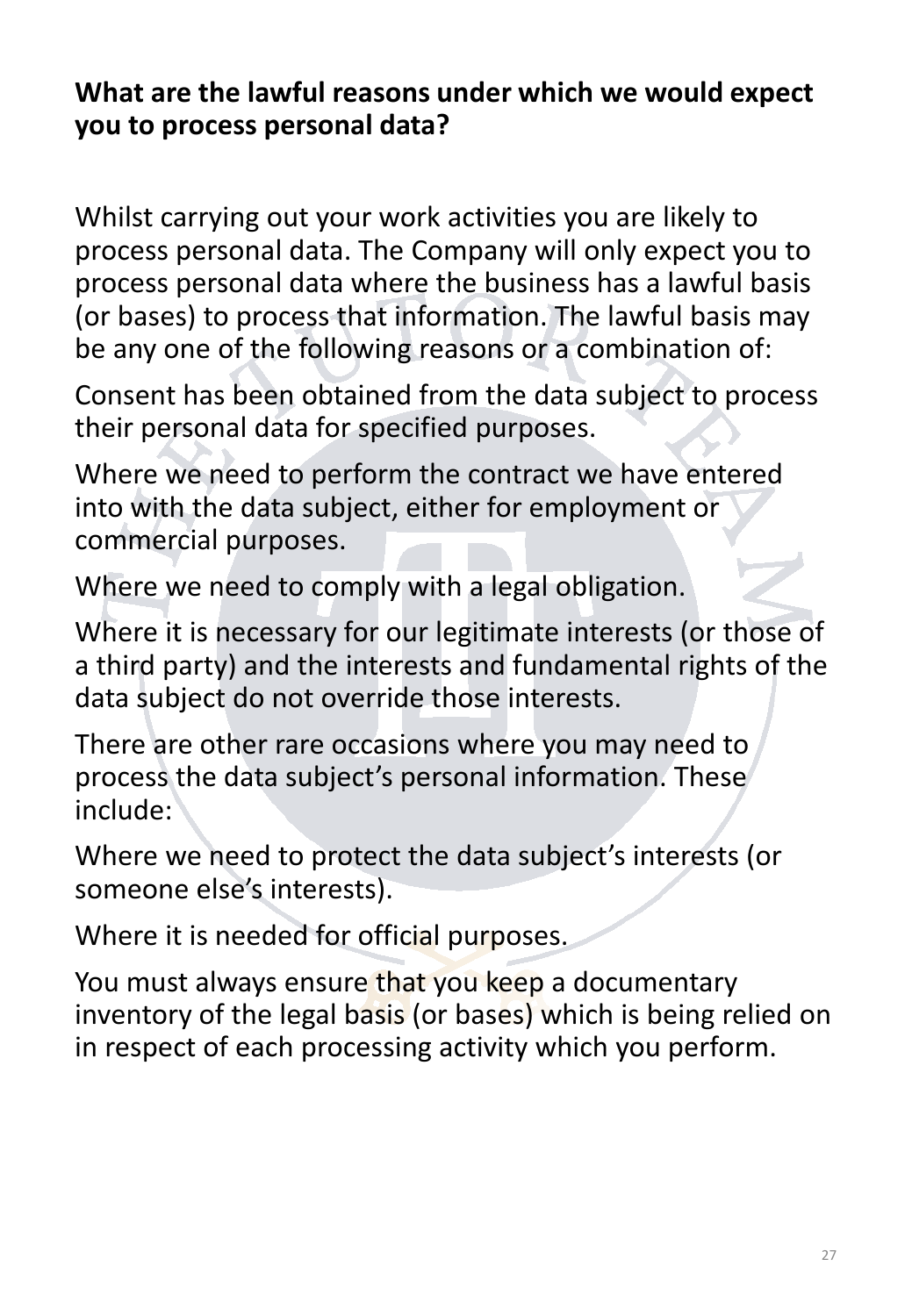#### **Privacy Notices**

Personal data must be processed in a lawful, fair and transparent way.

Before you begin collecting or processing personal data directly from a data subject you must ensure that an appropriate privacy notice has been issued to the data subject. Different notices are used for employment and commercial purposes. The content of the privacy notice must provide accurate, transparent and unambiguous details of the lawful and fair reason for why we are processing the data. It must also explain how, when and for how long we propose to process the data subject's personal information. We need to include information around the data subject's rights and most importantly, the notice should also explain how we will keep the information secure and protected against unauthorised use.

Where you intend to collect data indirectly from a third party or a public source (i.e. electoral register), you must ensure that a privacy notice is issued to the data subject within a reasonable period of obtaining the personal data and no later than one month after. If the data is used to communicate with the individual, then at the latest, it should be issued when the first communication takes place or, if disclosure to someone else is envisaged, a privacy notice should be issued, at the latest, when the data is disclosed.

You must only use data collected indirectly if you have evidence that it has been collected in accordance with the UK GDPR principles.

In all circumstances you must check that you are using an up– to-date version of the Company's privacy notice and it is being used in accordance with the Company's guidelines.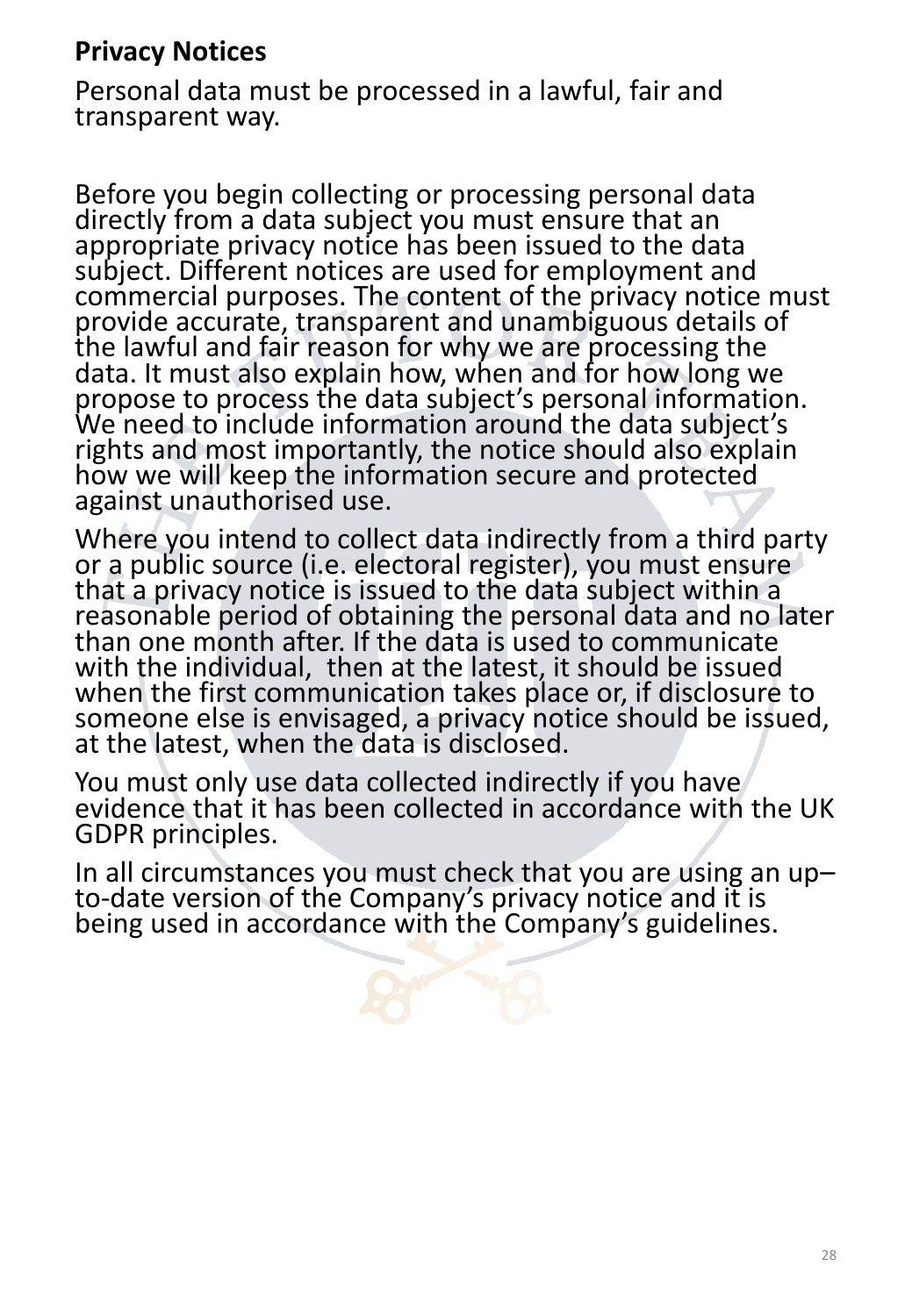#### **Purpose Limitation**

The purpose for which the personal information is collected must be specific, explicit and legitimate.

When you collect personal information you should set out in the privacy notice how that information will be used. If it becomes necessary to use that information for a reason other than the reason which you have previously identified, you must usually stop processing that information. However, in limited circumstances you can continue to process the information provided that your new reason for processing the personal information remains compatible with your original lawful purpose (unless your original lawful basis was 'Consent').

#### **Adequate and relevant**

The collected personal data must be adequate and relevant to meet the identified purpose.

You must only process personal data where you have been authorised to do so because it relates to your work or you have been delegated temporary responsibility to process the information. You must not collect, store or use unnecessary personal data and you must ensure that personal data is deleted, erased or removed within the Company's retention guidelines. You must not process or use personal data for non-work related purposes.

The Company will review its records and in particular employees' personnel files on a regular basis to ensure they do not contain a backlog of out-of-date or irrelevant information and to check there are lawful reasons requiring information to continue to be held.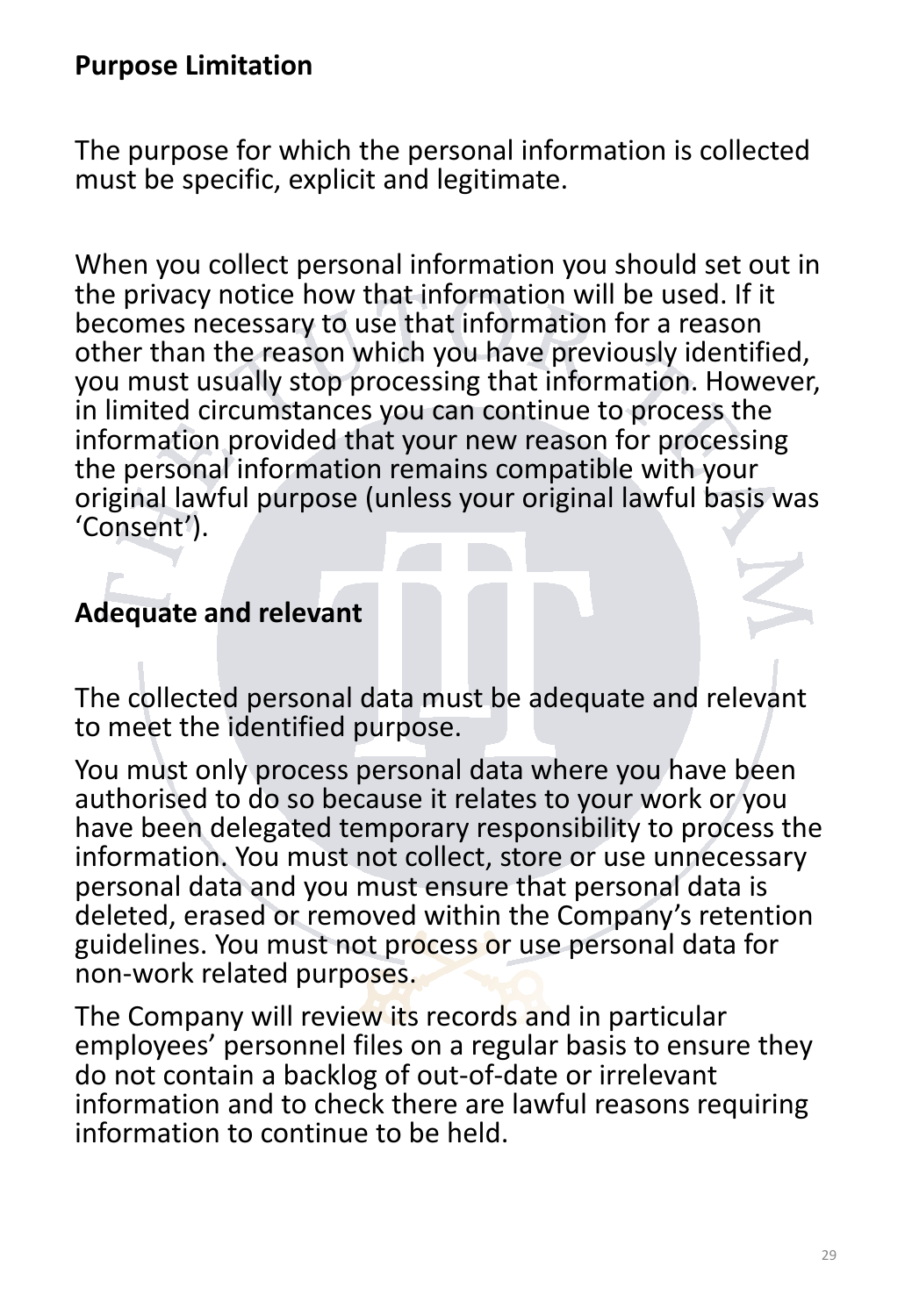### **Accurate and kept up to date**

The information must be accurate and kept up-to-date.

If your personal information changes, for example you change address or you get married and change your surname, you must inform your line manager as soon as practicable so that the Company's records can be updated. The Company will not be responsible for any inaccurate personal data held on its systems where you have failed to notify it of the relevant change in circumstances.

## **Kept for longer than is necessary**

The personal data should not be kept in a form which permits identification of a data subject for longer than is necessary for the purposes for which it is used.

Different categories of personal data will be retained for different periods of time, depending on legal, operational and financial requirements. Any data which the Company decides it does not need to hold for a particular period of time will be destroyed in accordance with its retention of data policy.

### **Kept confidential and secure**

The personal data must be kept confidential and secure and only processed by authorised personnel.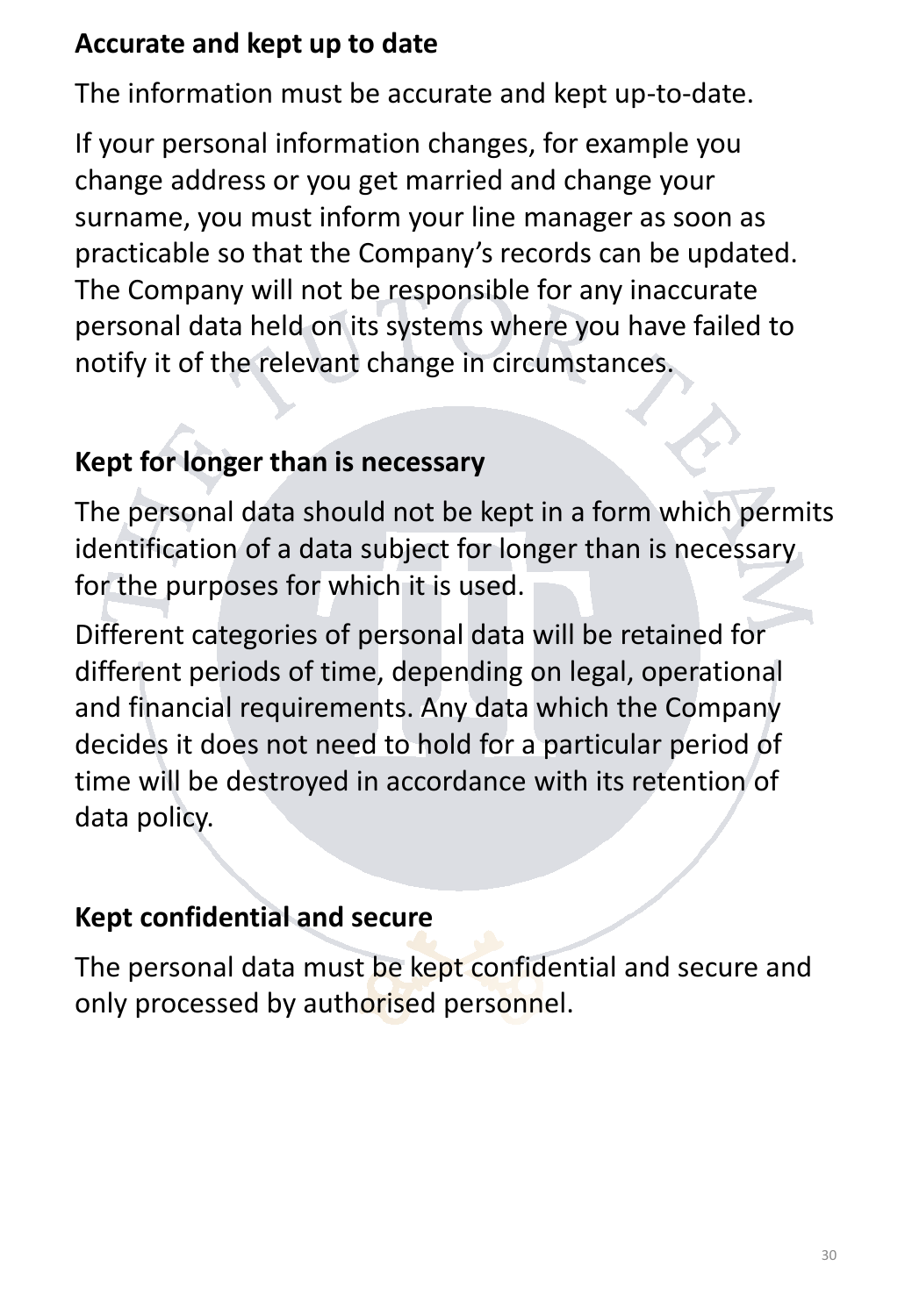## **To achieve this you must follow these steps:**

The Company has in place appropriate technical and organisational measures to protect against unauthorised or unlawful processing of personal data and against accidental loss or destruction of, or damage to data. These procedures must always be adhered to and not overridden or ignored.

Where the Company provides you with code words or passwords to be used before releasing personal information, for example by telephone, you must strictly follow the Company's requirements in this regard.

Only transmit personal information between locations by email if a secure network is in place, for example, encryption is used for e-mail.

Ensure that any personal data which you hold is kept securely, either in a locked filing cabinet or, if it is computerised, it is password protected so that it is protected from unintended destruction or change and is not seen by unauthorised persons.

Do not access another employee's records without authority as this will be treated as gross misconduct and it is also a criminal offence.

Do not write down (in electronic or hard copy form) opinions or facts concerning a data subject which would be inappropriate to share with that data subject.

Do not remove personal information from the workplace with the intention of processing it elsewhere unless this is necessary to enable you to carry out your job duties and has been authorised by your line manager.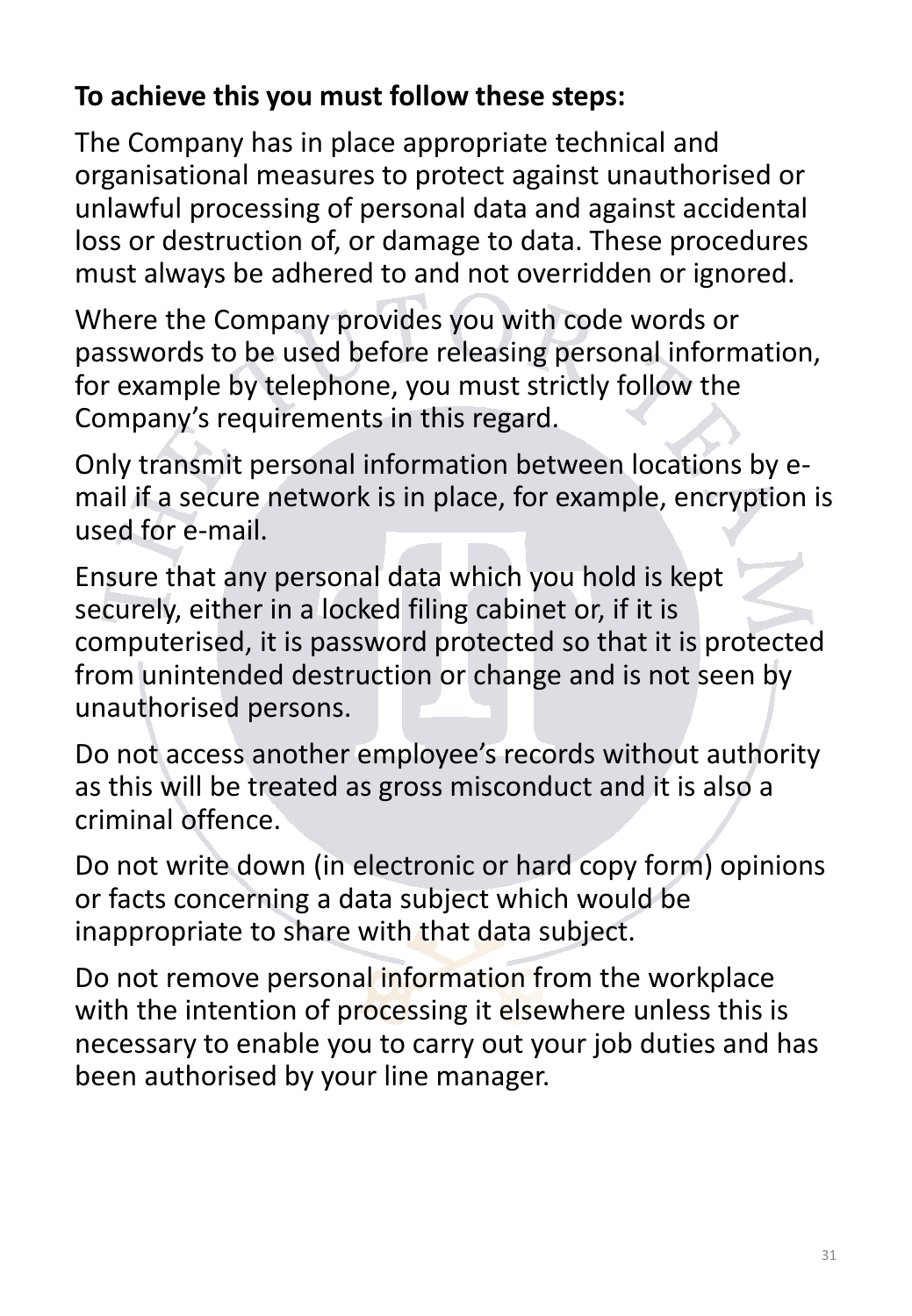Ensure that when working on personal information as part of your job duties when away from your workplace and with the authorisation of your line manager, you continue to observe the terms of this policy and the data protection legislation, in particular in matters of data security.

Ensure that hard copy personal information is disposed of securely, for example cross-shredded.

Manual personnel files and data subject files are confidential and are stored in a locked filing cabinet in the Exams Office. Only authorised employees have access to these files. For a list of authorised employees, please contact Janet Rose. These will not be removed from their normal place of storage without good reason.

It is not permitted to store data on memory sticks, discs, portable hard drives or other removable storage media.

Data held on computers are stored confidentially by means of TutorCruncher software. This is password protected and all financial data are encrypted.

The Company has network back-up procedures to ensure that data on computers that cannot be accidently lost or destroyed.

#### **Transfer to another country**

Transfer of personal data to countries or organisations outside of the UK should only take place if appropriate safeguarding measures are in place to protect the security of that data.

We do not generally have a need to transfer data outside of the UK. However, if you are requested to transfer personal data to a country or organisation outside of the UK you must not transfer personal data to a country or organisation unless you have in place safeguards to ensure this is done in a legally compliant manner. You must speak to Janet Rose before sending data outside the UK.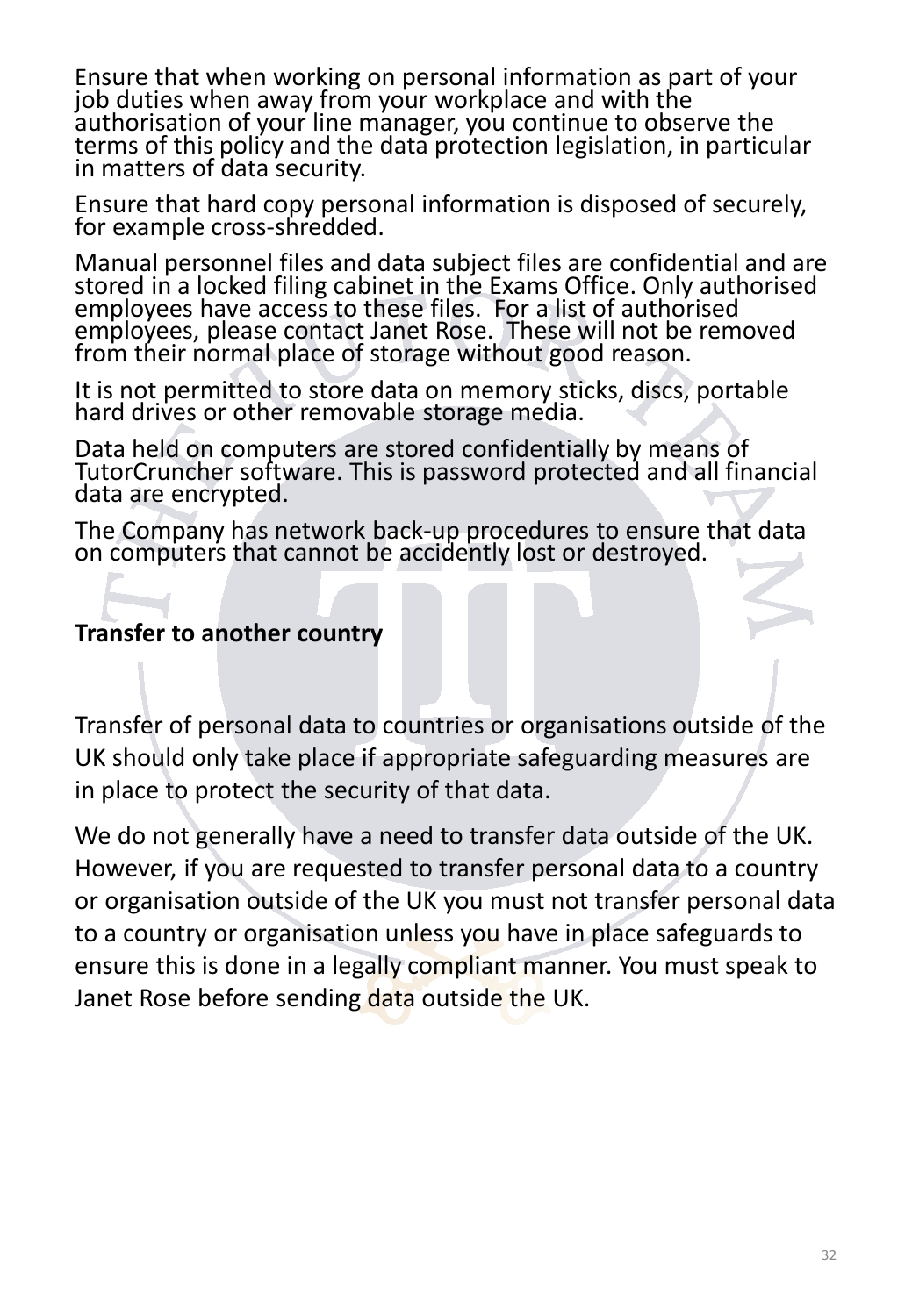# **The data subject rights**

The data subject must be permitted to exercise their rights in relation to their personal data.

Under the UK GDPR, subject to certain legal limitations, data subjects have available a number of legal rights regarding how their personal data is processed. At any time a data subject can request that the Company should take any of the following actions, subject to certain legal limitations, with regard to their personal data:

- Allow access to the personal data
- Request corrections to be made to data
- Request erasure of data
- Object to the processing of data
- Withdraw their consent if consent was the legal basis for processing
- Request that processing restrictions be put in place
- Request a transfer of personal data
- Object to automated decision making
- Right to be notified of a data security breach

There are different rules and timeframes that apply to each of these rights. You must follow the Company's policies and procedures whenever you process or receive a request in relation to any of the above rights.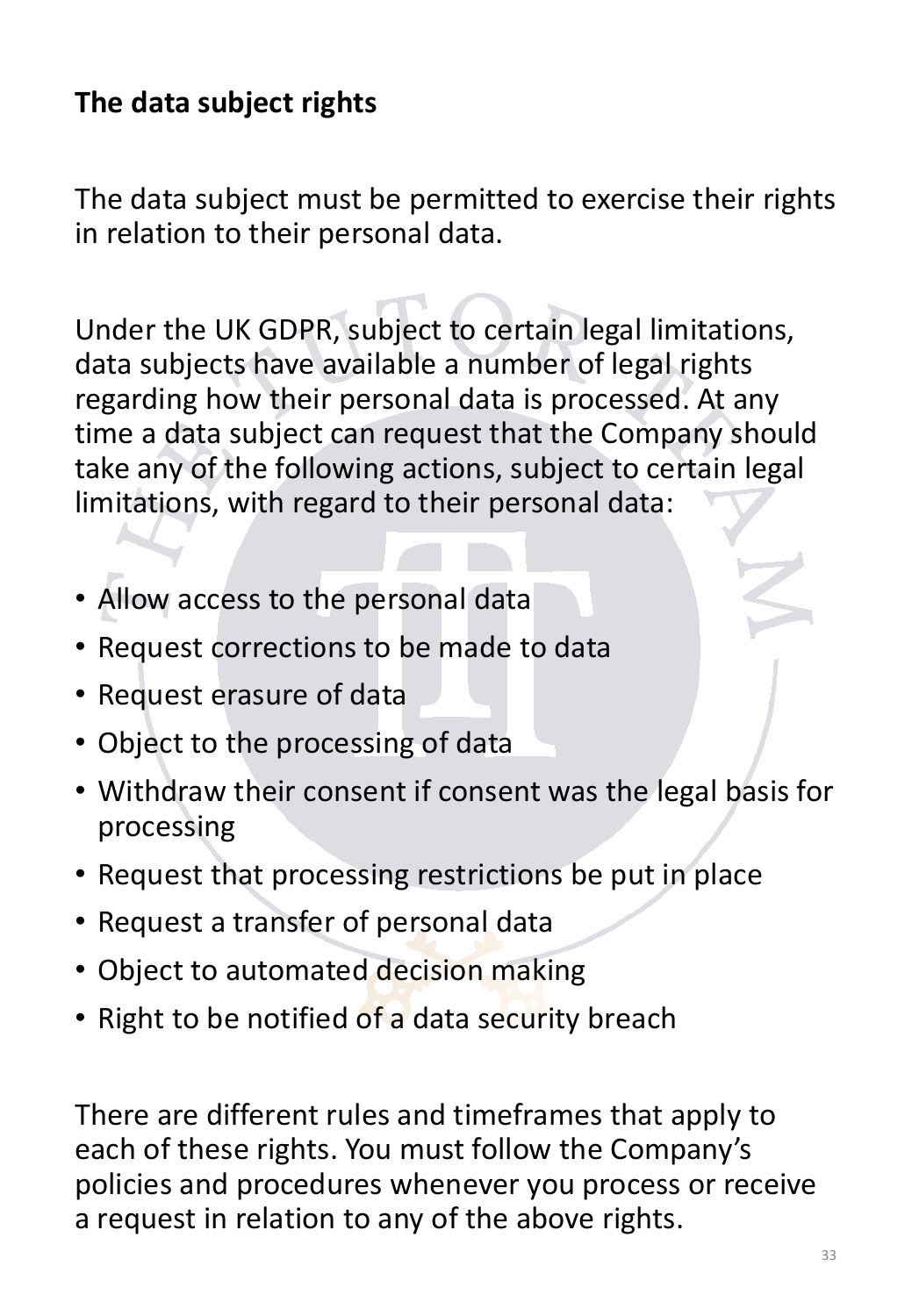### **How should you respond to a data subject request?**

You must follow the Company's data subject access procedure which details how to deal with requests and it describes the circumstances where a fee may be charged. The procedure includes the following:

Always verify the identity of the person making a data subject request and the legitimacy of the request.

If you are unsure as to whether you are authorised to action the request check the privacy notice to ascertain who is authorised to deal with data subject requests. If you are still unsure how to handle the enquiry, you should forward this to Janet Rose.

If you are authorised to deal with the request do not give out confidential personal information unless you have received the appropriate consent from the data subject. Seek explicit written consent to process the data subject request and ensure that you keep a clear audit trail of the request and your response.

Do not share personal information with a third party, unless the data subject has given their explicit prior consent to the sharing of their information. A third party is anyone who is not the actual data subject and can include a family member of the data subject.

Take great care not to accidentally share information with an unauthorised third party.

Be aware that those seeking information sometimes use deception in order to gain access to it.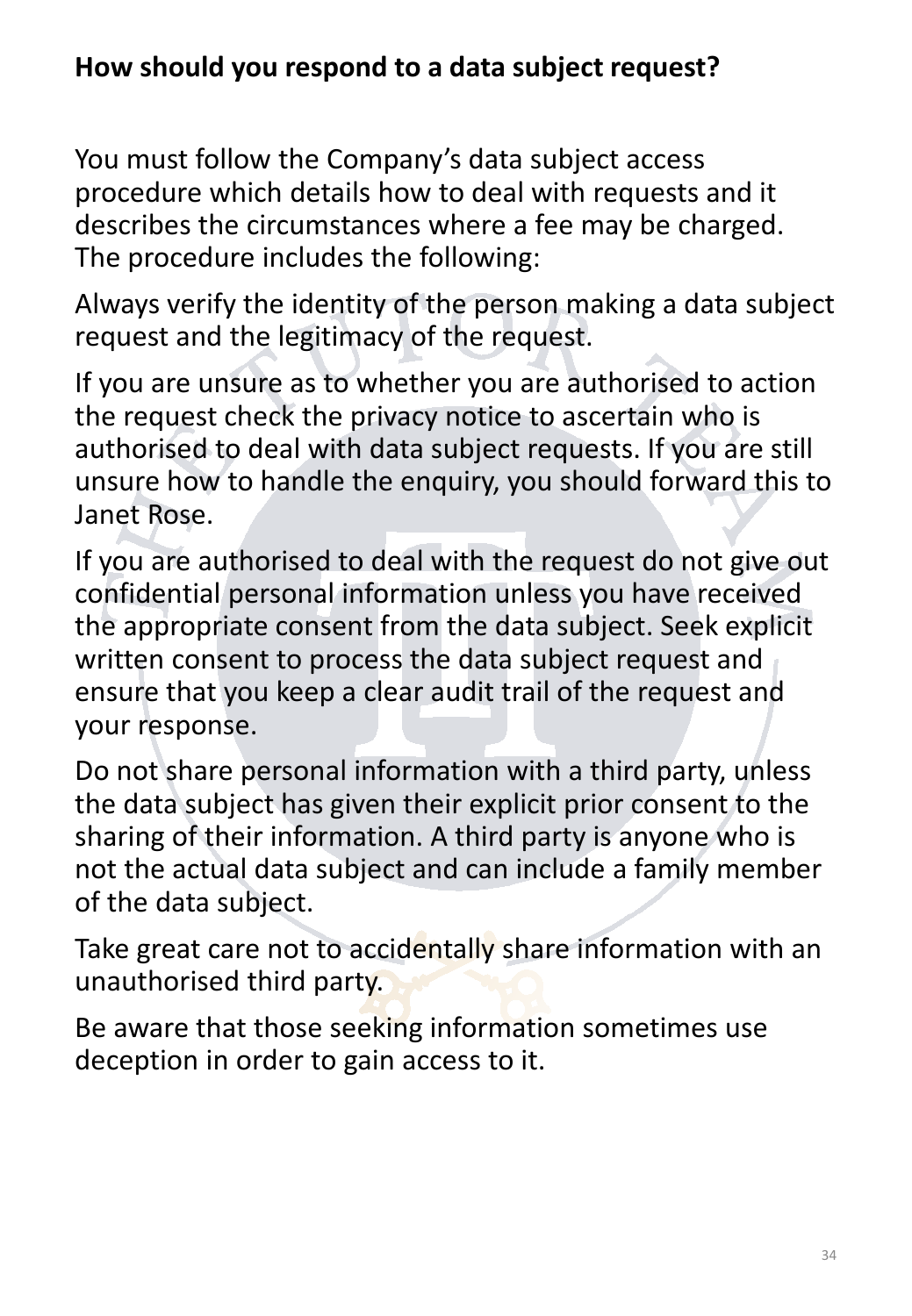# **Categories of information**

During the course of your employment you may be required to process personal data which falls into different categories, general personal data and special categories of personal data. All data should be processed in accordance with the privacy notice and at all times in a confidential manner. However, where that data is classed as a special category extra care should be taken to ensure the privacy and security of that data.

This means that you should maintain a high level of security and you should only share this data with those who are also authorised to process that data. In the context of employee relations the scenarios when you may be required to process special categories information may arise for one or more of the following reasons:

In order to comply with employment and other laws when processing and managing situations connected with absences arising in relation to sickness or family/dependent-related leave.

To ensure health and safety obligations and other employment-related obligations are met, you may be required to process information about the physical or mental health or disability status of an employee in order to assess their capability to perform a role. You may also be required to monitor and manage sickness absence, recommend appropriate workplace adjustments and administer health related benefits.

Where it is needed in the public interest, for example for equal opportunity monitoring and reporting.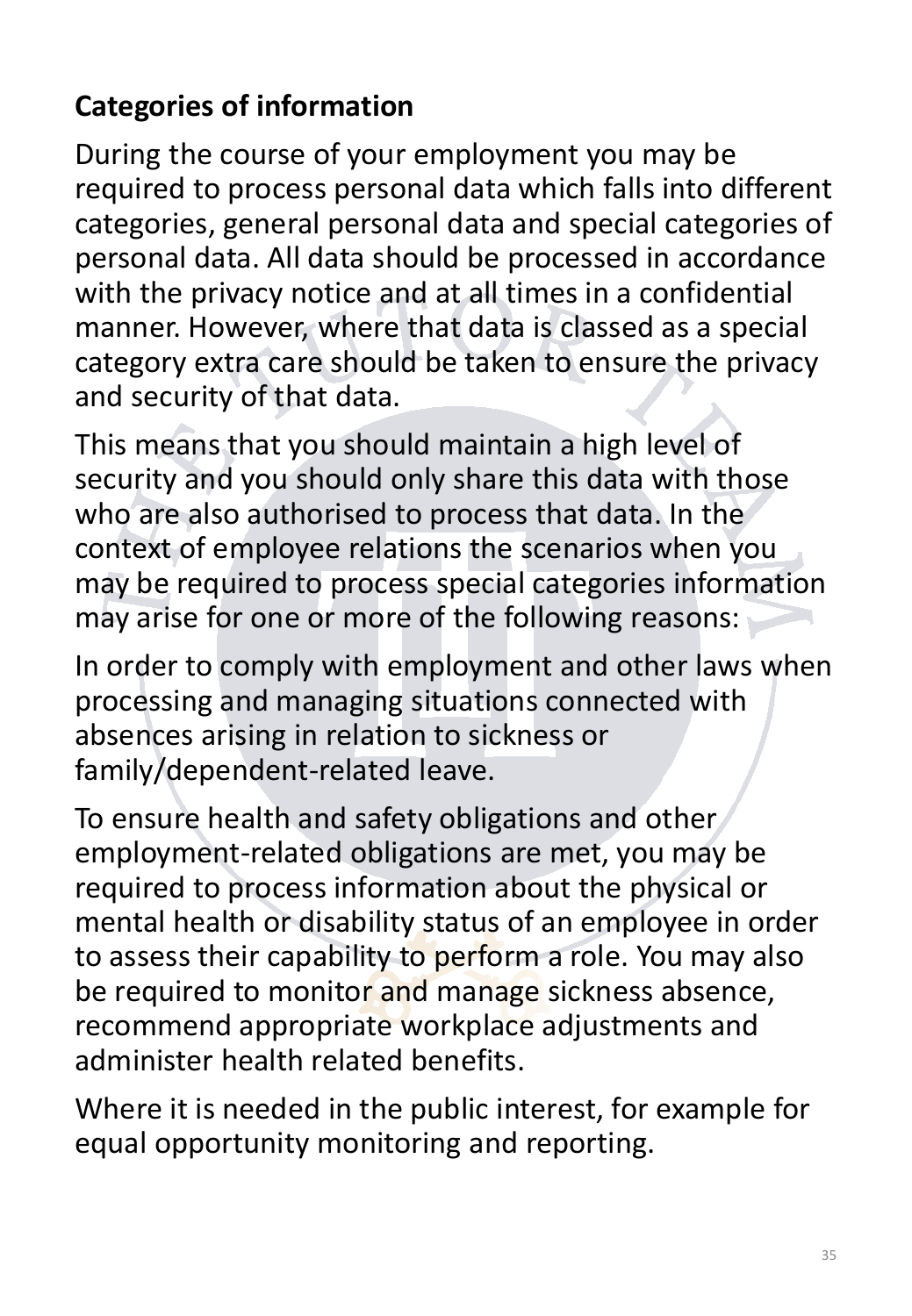And any other reasons which we advise you of under a separate policy or notice.

We may also require you to process special categories of information in connection with customers and other third parties.

There may also be circumstances where we ask you to process this type of information in relation to assisting the Company with legal claims or to protect a data subject's interests (or someone else's).

You may be asked to process information in relation to criminal convictions. This should be processed with the highest degree of confidentiality and in accordance with any data protection legislation and privacy notices that are in force in our business.

If you are unsure about how you should process general personal data or special categories of personal data, you must contact the Data Protection Officer.

### **When will you need to seek consent?**

In limited circumstances during your work you may need consent from a data subject in order to process personal data or special categories of data. You will be provided with training and details of which circumstances consent is needed and the type of consent that should be sought.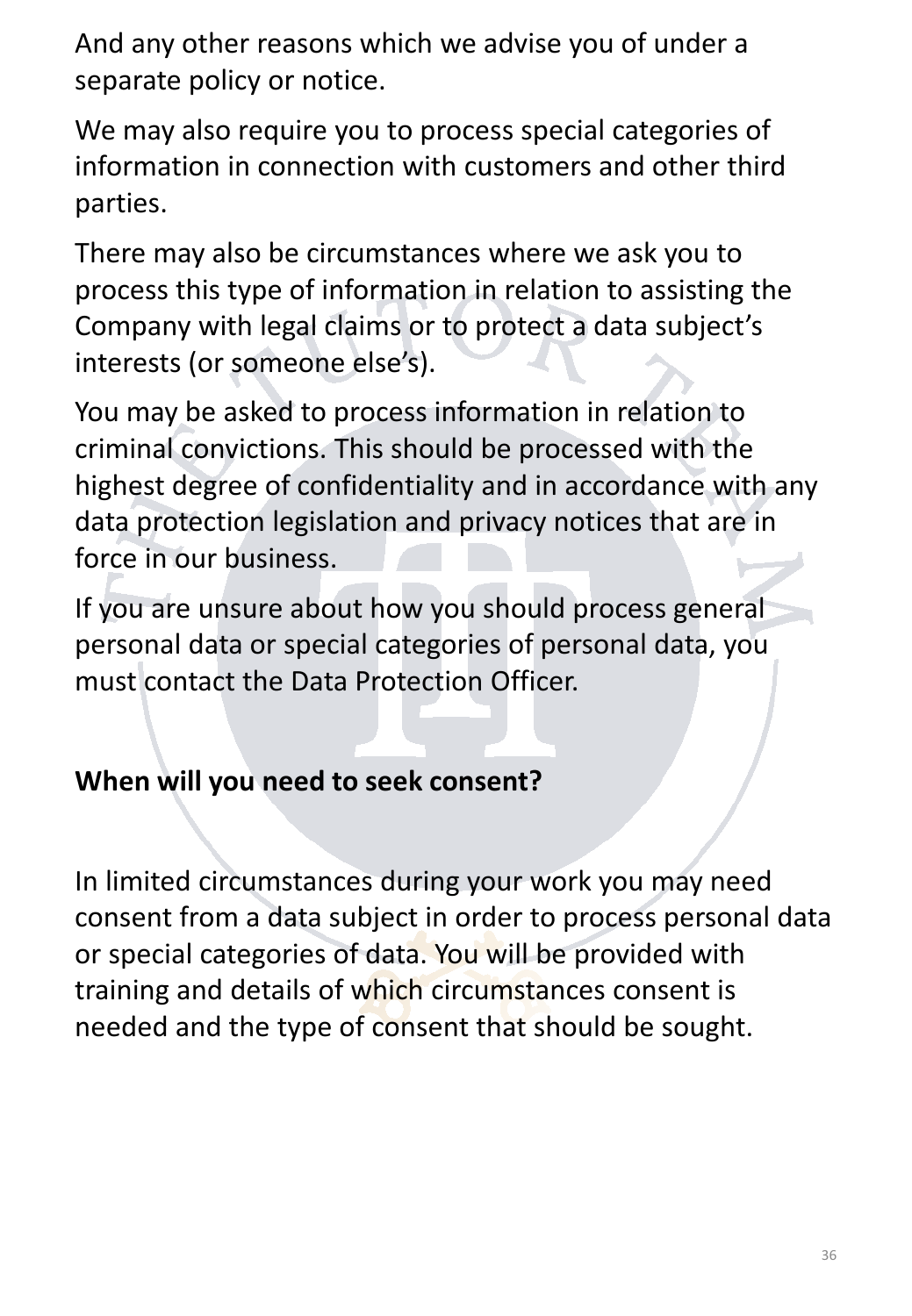However, in limited circumstances, you may find it necessary to request a data subject to provide written consent to allow the processing of special categories of personal data. You will be provided with training and details of which circumstances consent is needed and the type of consent that should be sought. For example, in an employment context you should request the data subject's written consent to instruct a medical practitioner to prepare a medical report. If it becomes necessary to request consent to process special categories of personal data, you must provide the data subject with details of the information that will be required and why it is needed, so that they can make an informed decision as to whether they wish to provide consent.

You must not compel a data subject to provide written consent. Giving consent will always be a decision made by free will and choice and is not a contractual condition. Consent can be withdrawn at any time without any reason provided. You must not subject a data subject to a sanction or detriment as a consequence of withdrawing consent. This would be viewed a serious disciplinary issue.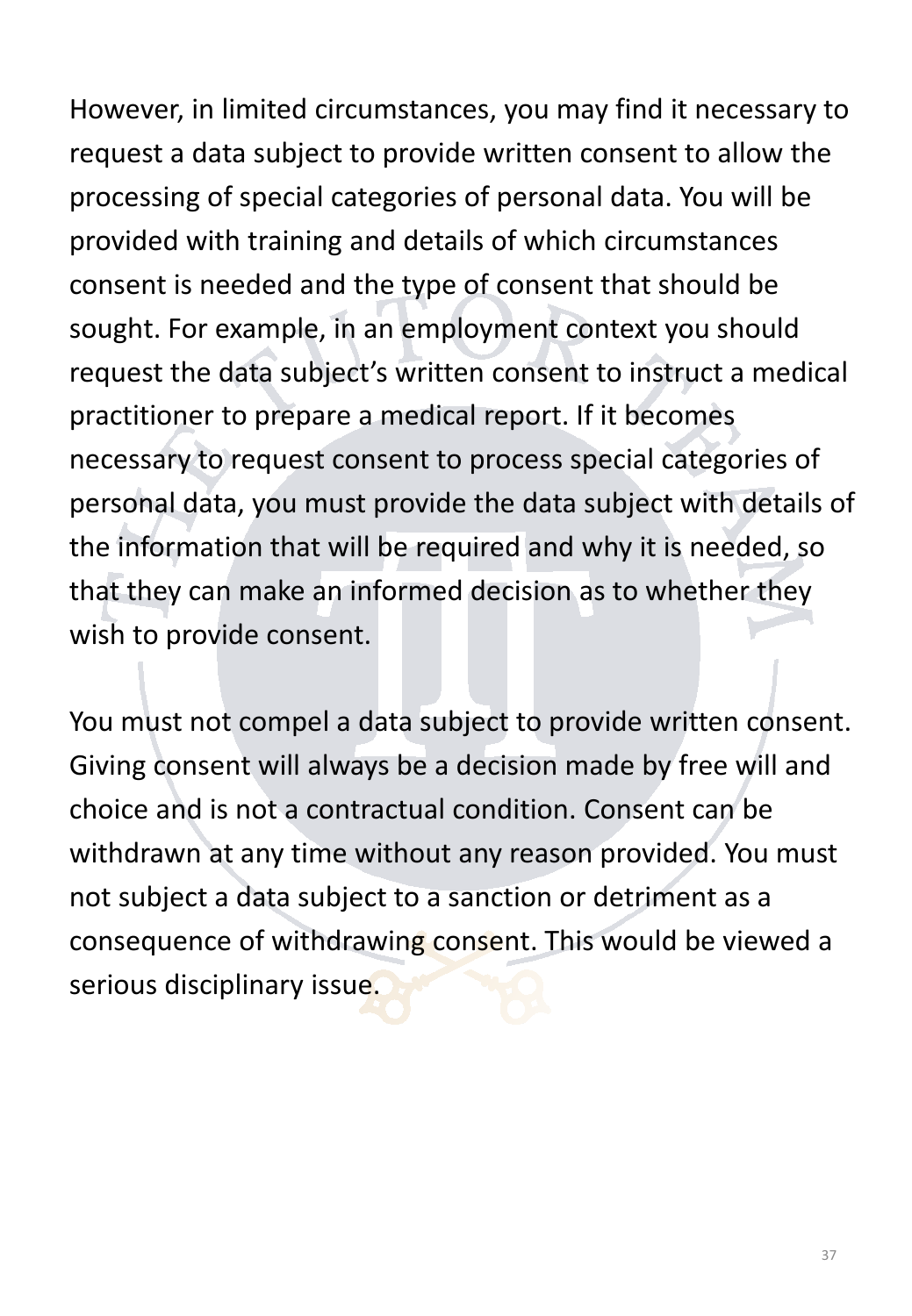### **Exemptions**

In limited circumstances there are certain categories of personal data which are exempt from the UK GDPR regime. In an employment context these include:

Confidential references that are given by the Company to third parties or received by the Company from third parties. Only designated line managers can give Company references. Confidential references will not be provided unless the Company is sure this is the employee's wish.

Management forecasts and management planning (including documents setting out management plans for an employee's future development and progress). Data which is required by law to be publicly available.

Documents subject to legal professional privilege.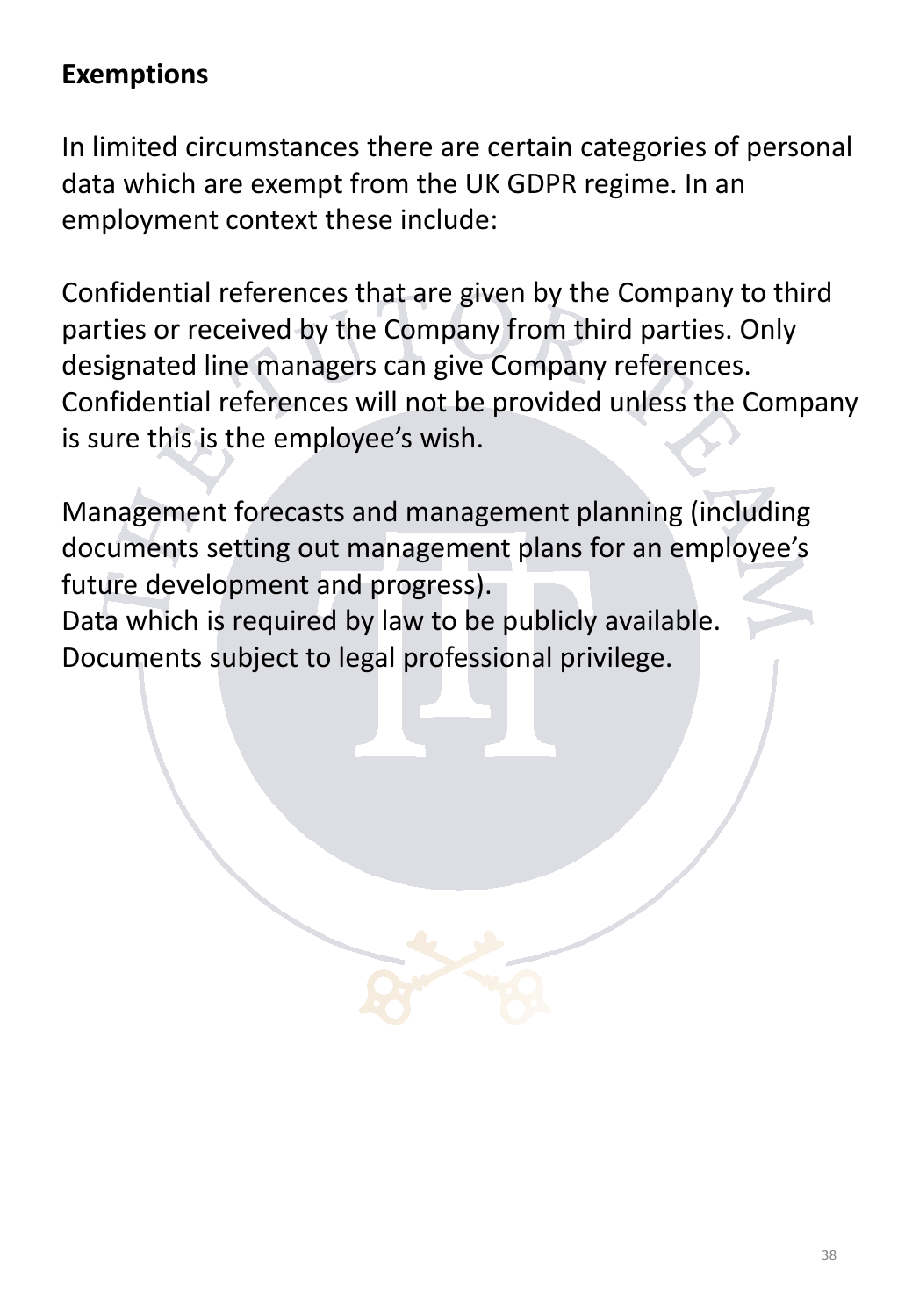### **Action to be taken in the event of a data protection breach**

A personal data breach will arise whenever: 1) any personal data is lost, destroyed, corrupted or disclosed; 2) if someone accesses the data or passes it on without proper authorisation; or 3) if the data is made unavailable and this unavailability has a significant negative effect on a data subject.

In the event of a security incident or breach, do not try to handle this yourself.

You must follow the Company's Data Breach Policy which includes immediately informing the Data Protection Officer so that steps can be taken to:

Contain the breach;

Assess the potential adverse consequences for individuals, based on how serious or substantial these are, and how likely they are to happen; and

To limit the scope of the breach by taking steps to mitigate the effects of the breach.

The Data Protection Officer will determine within 72 hours the seriousness of the breach and if the Information Commissioner's Office (ICO) and/or data subjects need to be notified of the breach.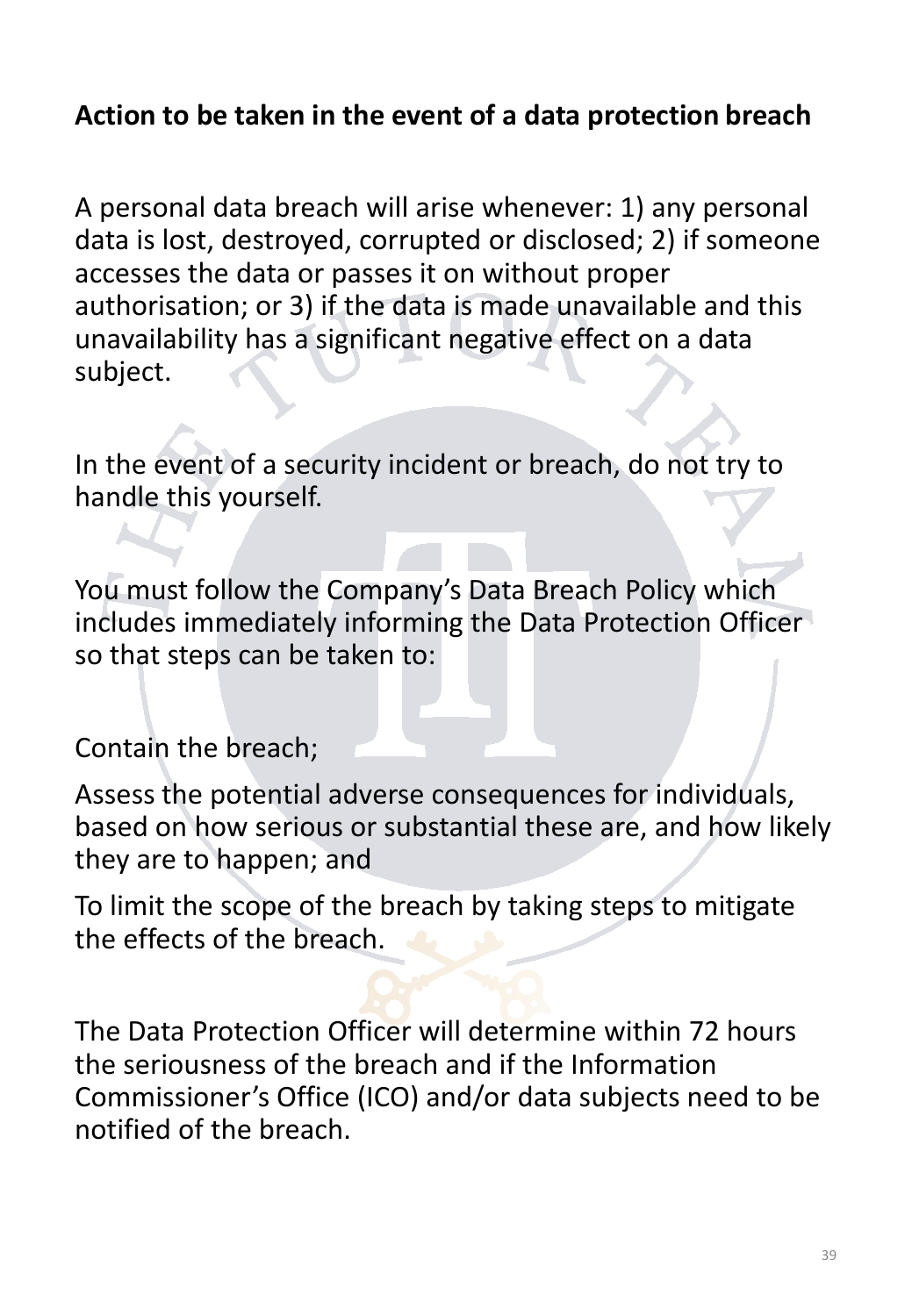## **Record keeping**

As we have fewer than 250 employees, we only need to document processing activities that:

- are not occasional; or
- could result in a risk to the rights and freedoms of individuals; or
- involve the processing of special categories of data or criminal conviction and offence data.

## **Training**

All employees that handle personal information of individuals must have a basic understanding of the data protection legislation, including the UK GDPR. Staff with duties such as computer and internet security, marketing and database management may need specialist training to make them aware of particular data protection requirements in their work area. We will provide you with continuous training and updates on how to process personal data in a secure and confidential manner and in accordance with the spirit of the data protection legislation, including the UK GDPR. You will be required to attend all training and to keep yourself informed and aware of any changes made to privacy notices, consent procedures and any other policies and procedures associated with our internal processing of personal data.

You must regularly review all your data processing activities and ensure that you are acting in accordance with the most current best practice and legal obligations in relation to data security and confidentiality.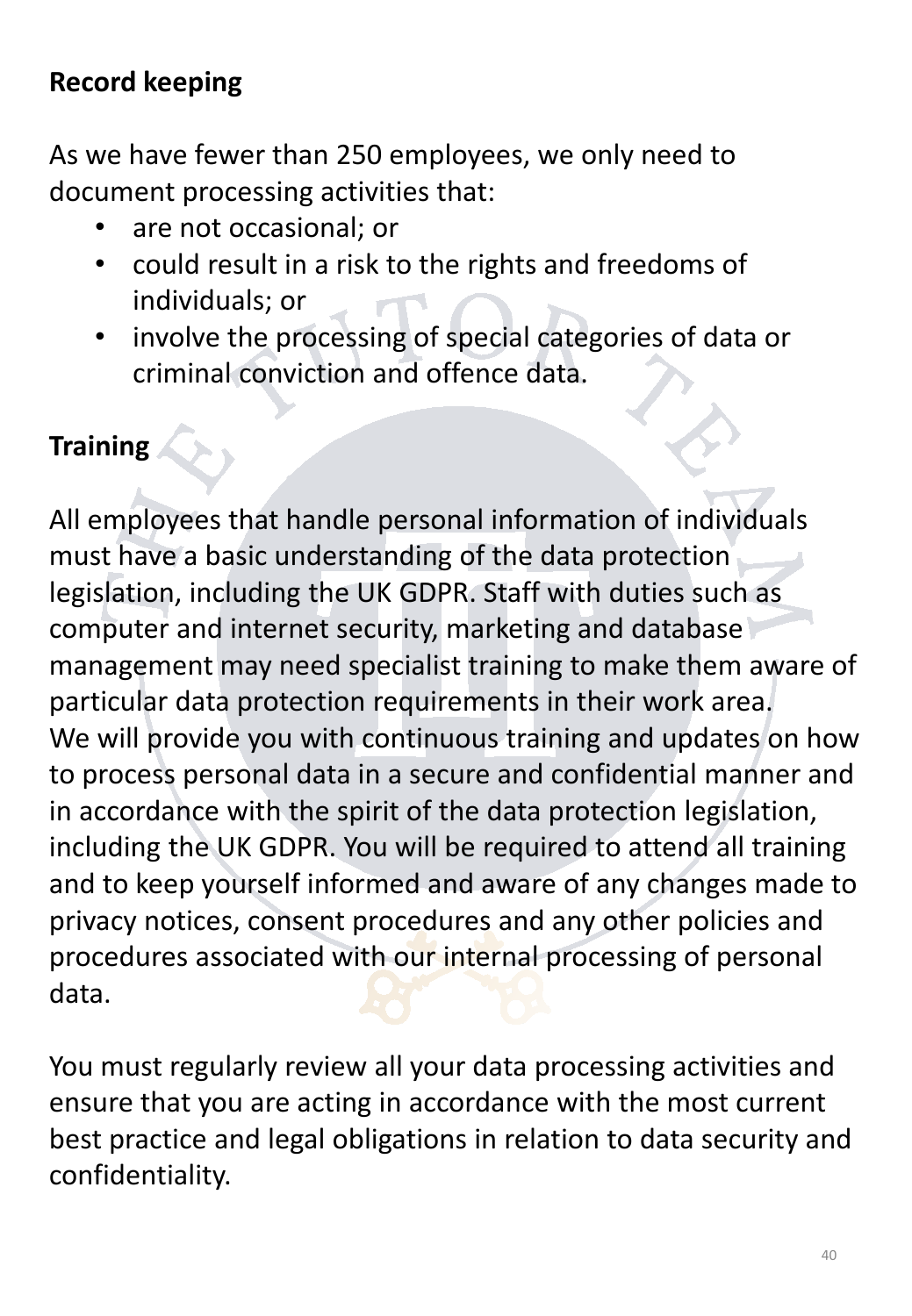### **Automated processing and decision making**

From time to time we may use computer programmes to process data and make automated decisions. We will provide you with a separate notice explaining when and how this happens. Where automated processing or decision making does take place and the effect of that processing impacts on the freedoms and legitimate interests of the data subject, then in certain circumstances the data subject can request for human intervention. This means that they can ask for a human to review the machine made outcome/decision.

### **Sharing personal data**

We may share personal data internally as is necessary. You must always ensure that personal data is only shared with authorised persons and is shared in accordance with the purposes stated in any privacy notice or consents. Extra care and security must be taken when sharing special categories of data or transferring data outside of the Company to a third party.

### **Direct Marketing**

We are subject to specific rules under the UK GDPR in relation to marketing our services. Data subjects have the right to reject direct marketing and we must ensure that data subjects are given this option at first point of contact. When a data subject exercises their right to reject marketing you must desist immediately from sending further communications.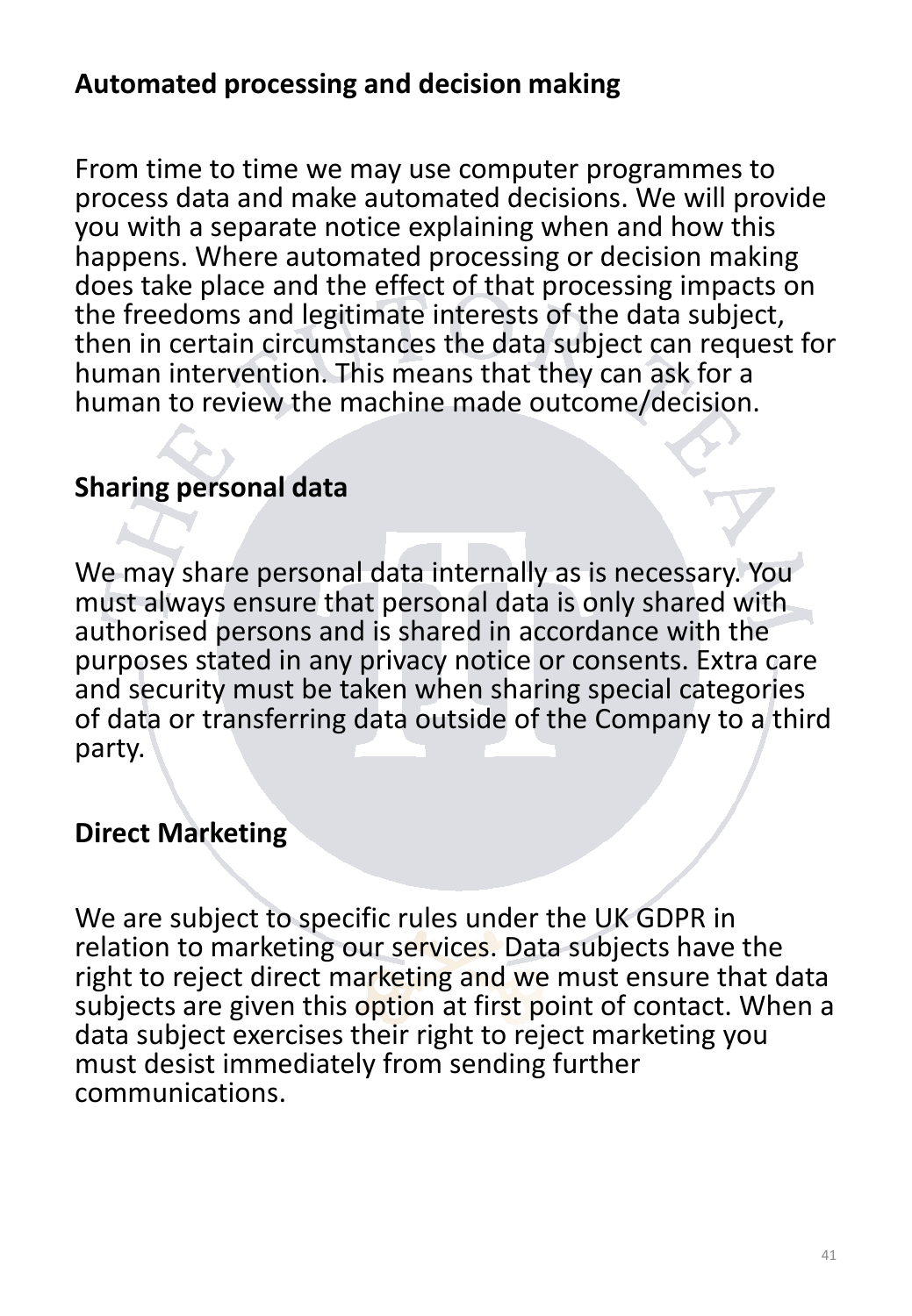## **Complaints**

If you believe that this policy has been breached by a colleague or to exercise all relevant rights, queries or complaints please in the first instance contact our Data Protection Officer on drjrose@thetutorteam.com. **Changes to this policy**

We reserve the right to change this policy at any time so please always check this document regularly to ensure you are following the correct procedures.

This policy was last updated on 22 June 2021

**Compliance with UK GDPR is everyone's responsibility.**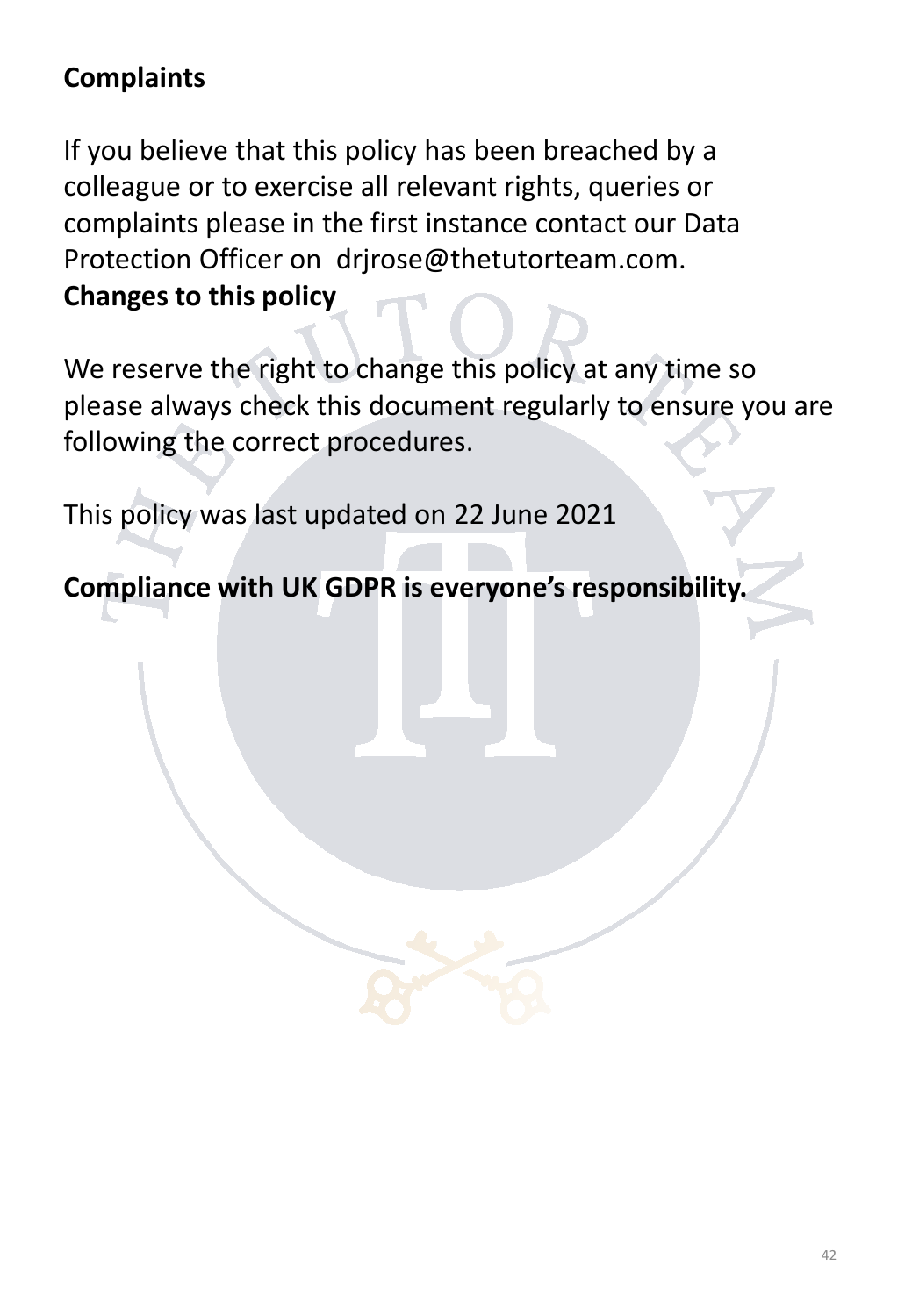By signing this policy you confirm that you have read and understood the content of this policy and that you agree to adhere to the content and that you understand that breach of any aspect of this policy may lead to serious disciplinary action.

Signed by name of employee/worker/contractor:

UTO.

Print name:

……………………………………

……………………………………

……………………………………………….

Date: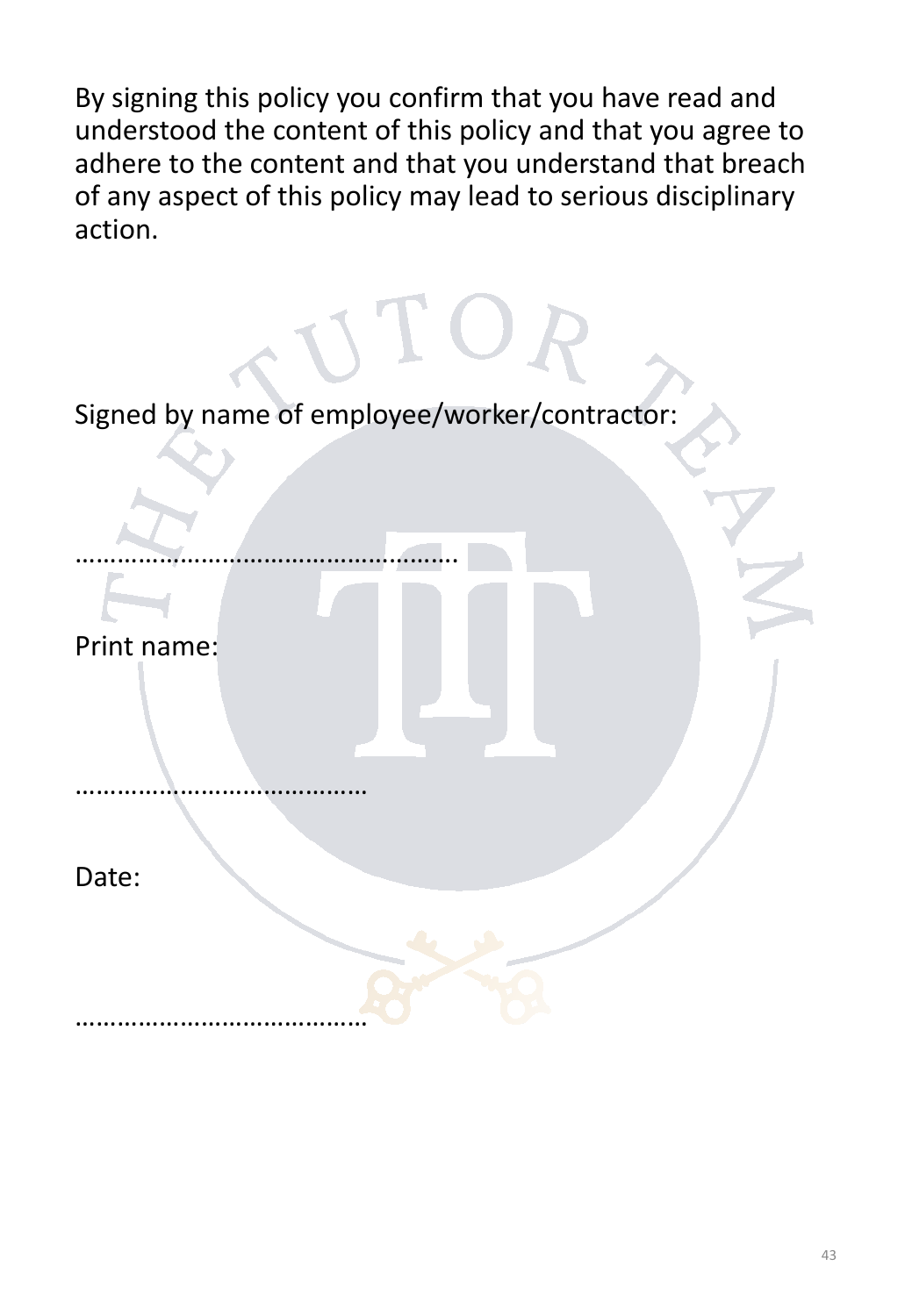### **EQUAL OPPORTUNITIES POLICY**

### 22 June 2021

Due for Review June 2022

All relevant company policies and procedures are made available to staff in a handbook, and will be available to learners and third parties by request.

### **Policy statement**

The Company is an equal opportunity employer and is committed to a policy of treating all its employees and job applicants equally. The Company will avoid unlawful discrimination in all aspects of employment including recruitment and selection, promotion, transfer, opportunities for training, pay and benefits, other terms of employment, discipline, selection for redundancy and dismissal.

It is the policy of the Company to take all reasonable steps to employ and promote employees on the basis of their abilities and qualifications without regard to age, disability, gender reassignment, marriage and civil partnership, pregnancy and maternity, race (including colour, nationality and ethnic or national origins), religion or belief, sex and/or sexual orientation. In this policy, these are known as the 'protected characteristics'. The Company will appoint, train, develop and promote on the basis of merit and ability alone.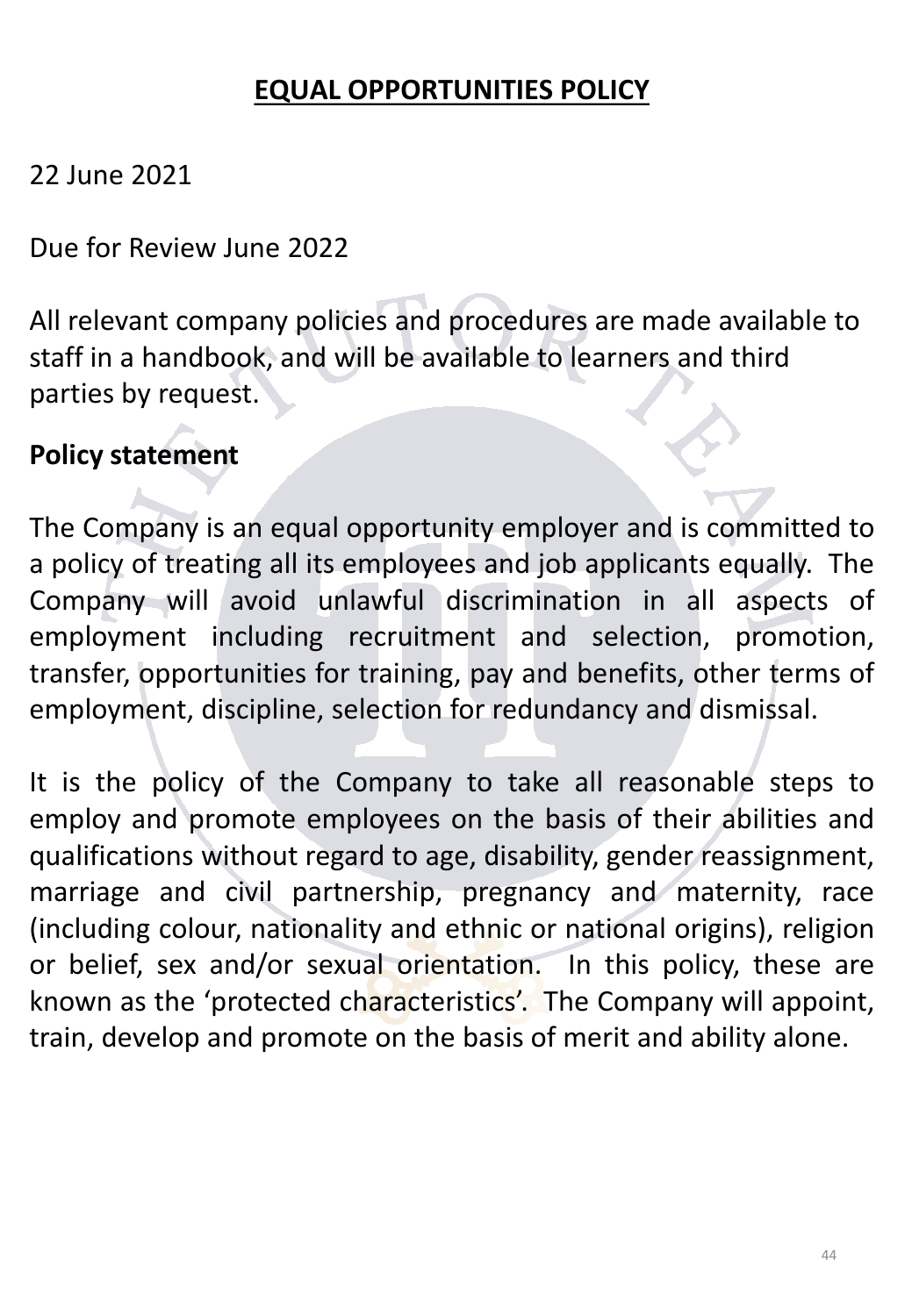Employees have a duty to co-operate with the Company to ensure that this policy is effective to ensure equal opportunities and to prevent discrimination. Action under the Company's disciplinary procedure will be taken against any employee who is found to have committed an act of improper or unlawful discrimination. Serious breaches of the equal opportunities policy will be treated as potential gross misconduct and could render the employee liable to summary dismissal. Employees should also bear in mind that they can be held personally liable for any act of unlawful

discrimination.

Employees must not harass, bully or intimidate other employees for reasons related to one or more of the protected characteristics. Such behaviour will be treated as potential gross misconduct under the Company's disciplinary procedure. Employees who commit serious acts of harassment may also be guilty of a criminal offence. The Company has a separate dignity at work policy which deals with these issues and sets out how complaints of this type will be dealt with.

Employees should draw the attention of their line manager to suspected discriminatory acts or practices. Employees must not victimise or retaliate against an employee who has made allegations or complaints of discrimination or who has provided information about such discrimination. Such behaviour will be treated as potential gross misconduct under the Company's disciplinary procedure. Employees should support colleagues who suffer such treatment and are making a complaint.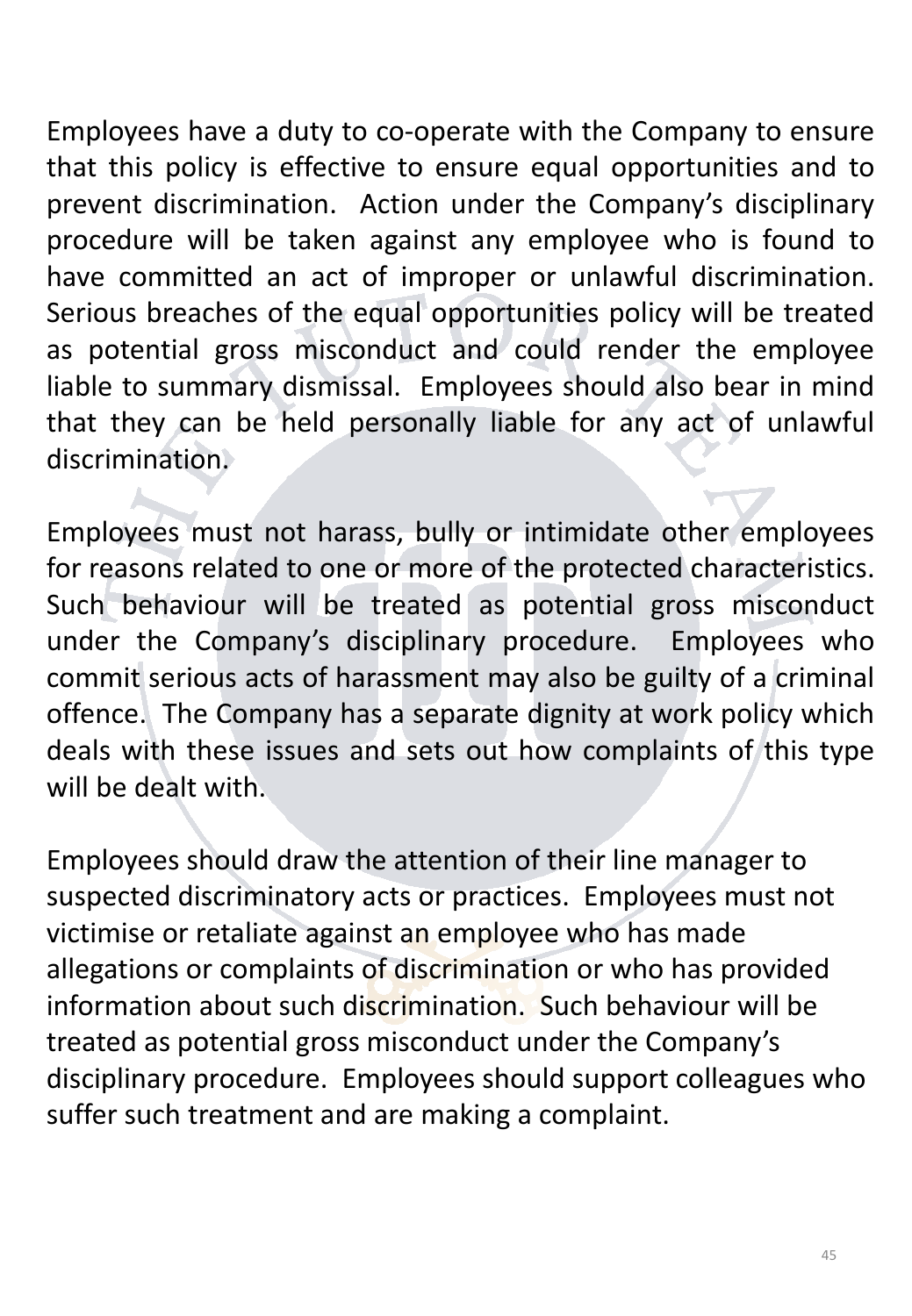## **Direct discrimination**

Direct discrimination occurs when, because of one of the protected characteristics, a job applicant or an employee is treated less favourably than other job applicants or employees are treated or would be treated.

The treatment will still amount to direct discrimination even if it is based on the protected characteristic of a third party with whom the job applicant or employee is associated and not on the job applicant's or employee's own protected characteristic. In addition, it can include cases where it is perceived that a job applicant or an employee has a particular protected characteristic when in fact they do not.

Discrimination after employment is also unlawful if it arises out of and is closely connected to the employment relationship, for example refusing to give a reference or providing an unfavourable reference for a reason related to one of the protected characteristics.

The Company will take all reasonable steps to eliminate direct discrimination in all aspects of employment.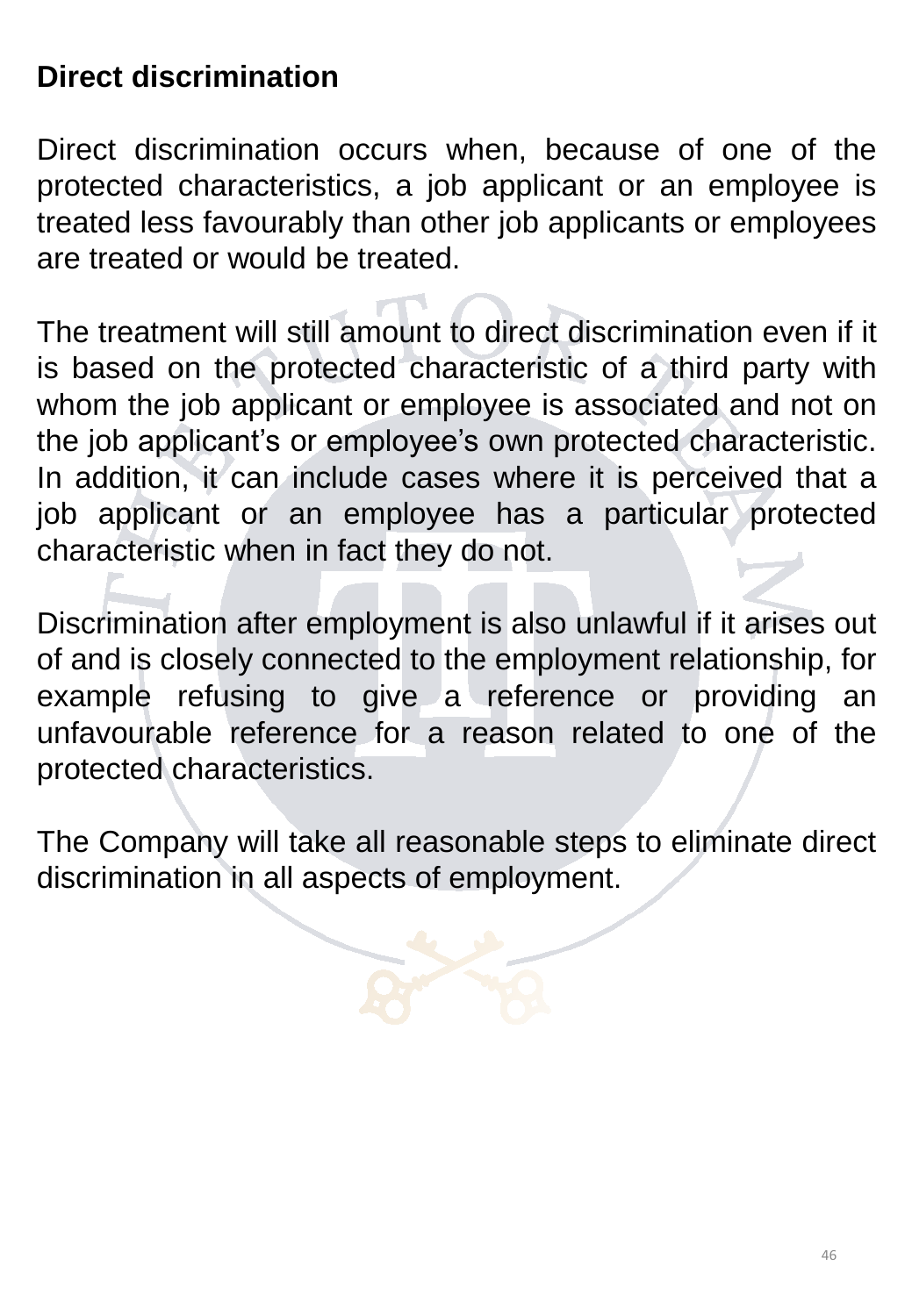### **Indirect discrimination**

Indirect discrimination is treatment that may be equal in the sense that it applies to all job applicants or employees but which is discriminatory in its effect on, for example, one particular sex or racial group.

Indirect discrimination occurs when there is applied to the job applicant or employee a provision, criterion or practice (PCP) which is discriminatory in relation to a protected characteristic of the job applicant's or employee's. A PCP is discriminatory in relation to a protected characteristic of the job applicant's or employee's if:

- It is applied, or would be applied, to persons with whom the job applicant or employee does not share the protected characteristic,
- The PCP puts, or would put, persons with whom the job applicant or employee shares the protected characteristic at a particular disadvantage when compared with persons with whom the job applicant or employee does not share it,
- It puts, or would put, the job applicant or employee at that disadvantage, and
- It cannot be shown by the Company to be a proportionate means of achieving a legitimate aim.

The Company will take all reasonable steps to eliminate indirect discrimination in all aspects of employment.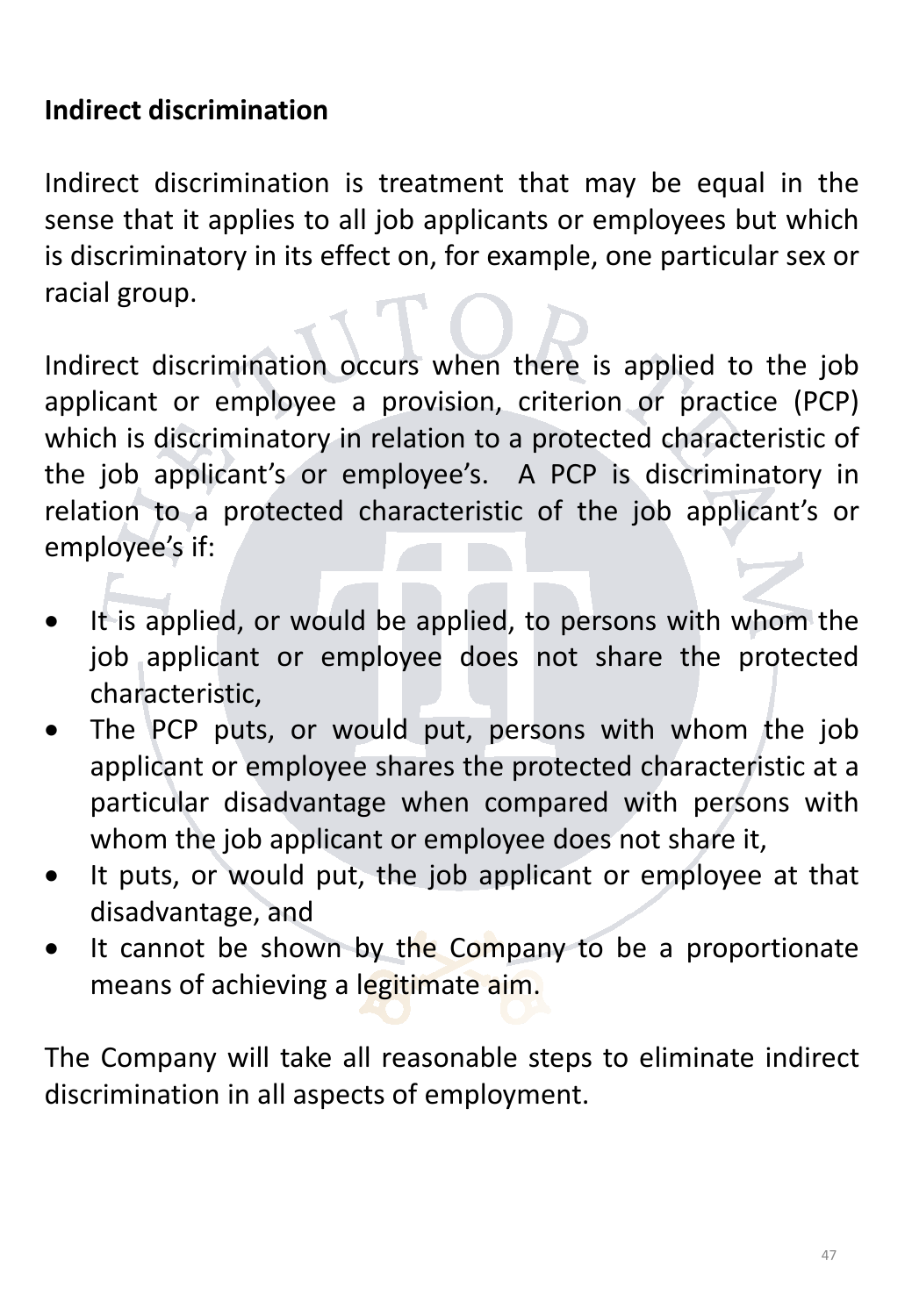### **Victimisation**

Victimisation occurs when an employee is subjected to a detriment, such as being denied a training opportunity or a promotion, because they have raised or supported a grievance or complaint of unlawful discrimination, or because they have issued employment tribunal proceedings for unlawful discrimination or they have given evidence in connection with unlawful discrimination proceedings brought by another employee. However, an employee is not protected if they give false evidence or information, or make a false allegation, and they do so in bad faith. Post-employment victimisation is also unlawful, for example refusing to give a reference or providing an unfavourable reference because the former employee has done one of the protected acts set out above.

The Company will take all reasonable steps to eliminate victimisation in all aspects of employment.

### **Sources of recruitment**

The recruitment process will be conducted in such a way as to result in the selection of the most suitable person for the job in respect of abilities and qualifications. The Company is committed to applying its equal opportunities policy at all stages of recruitment and selection.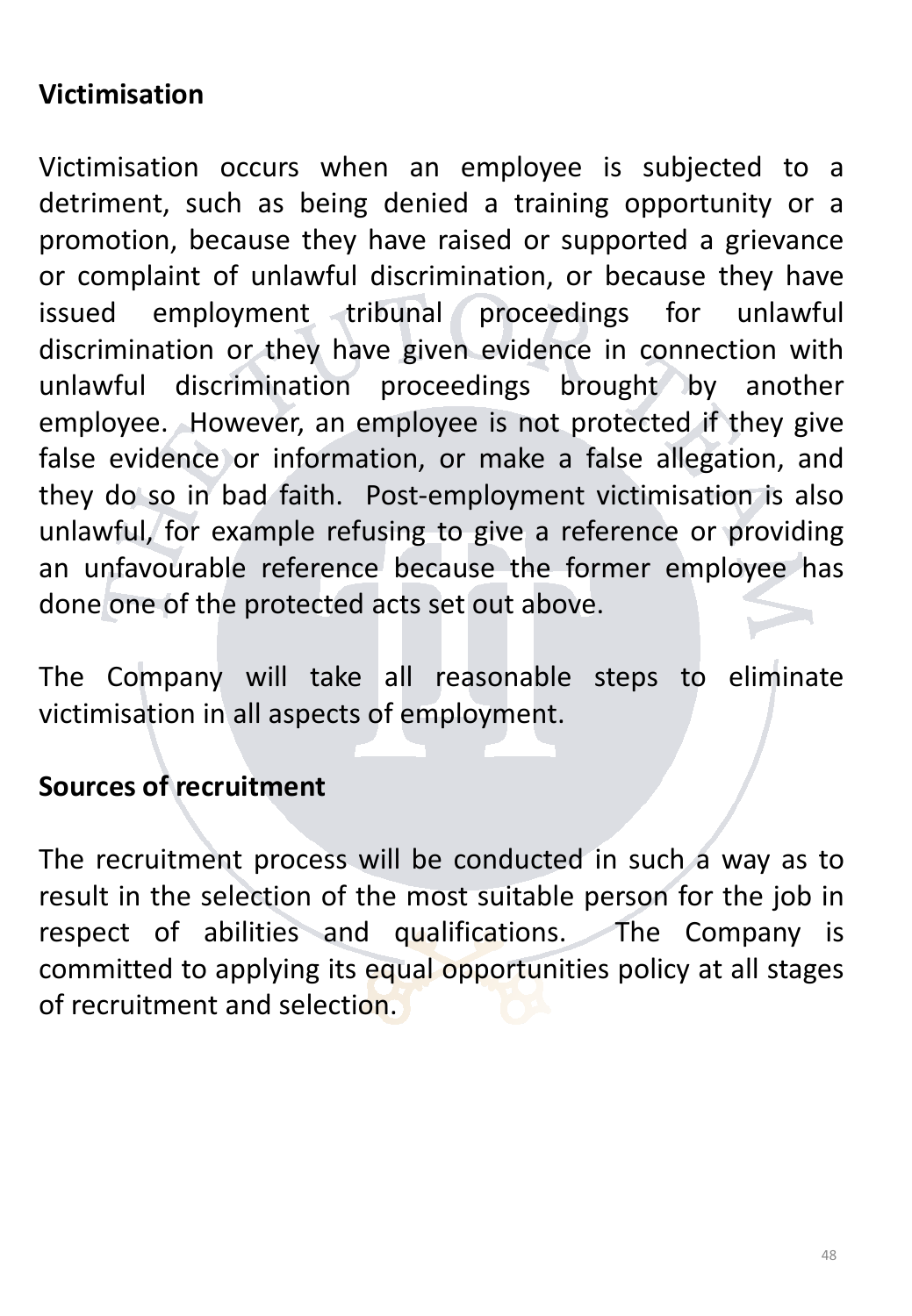### **Advertisements**

Advertisements will aim to positively encourage applications from all suitably qualified people. When advertising job vacancies, in order to attract applications from all sections of the community, the Company will, as far as reasonably practicable:

- 1. Ensure advertisements are not confined to those areas or publications which would exclude or disproportionately reduce the numbers of applicants with a particular protected characteristic;
- 1. Avoid setting any unnecessary provisions or criteria which would exclude a higher proportion of people with a particular protected characteristic.

Where vacancies may be filled by promotion or transfer, they will be published to all eligible employees in such a way that they do not restrict applications from employees with a particular protected characteristic.

However, where, having regard to the nature and context of the work, having a particular protected characteristic is an occupational requirement and that occupational requirement is a proportionate means of achieving a legitimate aim, the Company will apply that requirement to the job role and this may therefore be specified in the advertisement.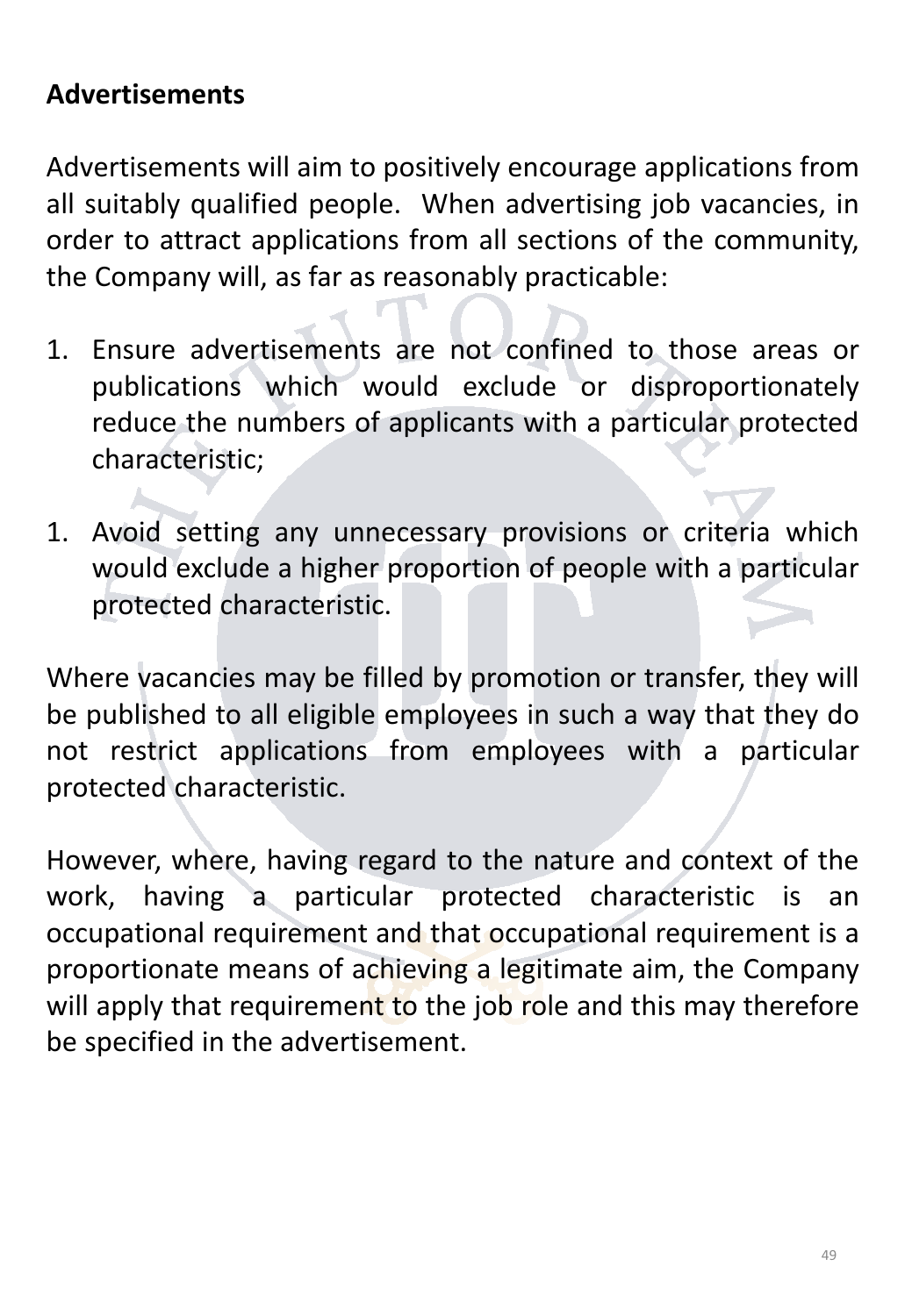### **Selection methods**

The selection process will be carried out consistently for all jobs at all levels.

The selection of new staff will be based on the job requirements and the individual's suitability and ability to do, or to train for, the job in question. Person specifications and job descriptions will be limited to those requirements that are necessary for the effective performance of the job. Candidates for employment, promotion or transfer will be assessed objectively against the requirements for the job.

With disabled job applicants, the Company will have regard to its duty to make reasonable adjustments to work provisions, criteria or practices or to physical features of work premises or to provide auxiliary aids or services in order to ensure that the disabled person is not placed at a substantial disadvantage in comparison with persons who are not disabled.

### **Selection tests**

Any selection tests which are used will be limited to questions relating to the particular job and/or career requirements. The tests will measure the individual's actual or inherent ability to do or to train for the work or career. Thus, questions or exercises on matters which may be unfamiliar to applicants with a particular protected characteristic will not be included in the tests if they are unrelated to the requirements of the particular job. The tests which are used will be reviewed from time to time in order to ensure that they remain relevant and free from any unjustifiable bias, either in content or in scoring mechanism.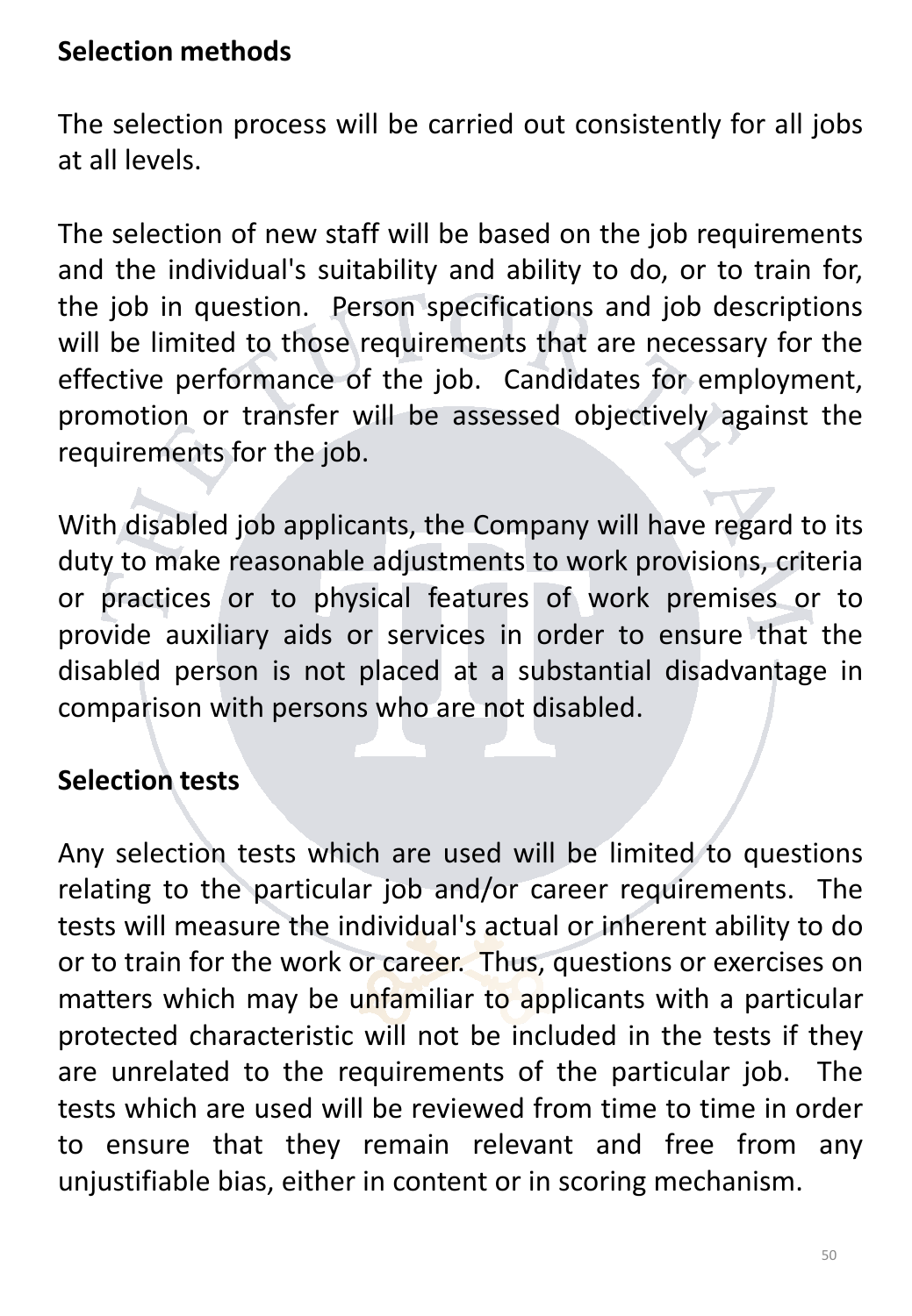### **Applications and interviewing**

All applications will be processed in the same way. The staff responsible for short-listing, interviewing and selecting candidates will be clearly informed of the selection criteria and of the need for their consistent application.

Wherever possible, all applicants will be interviewed by at least two interviewers. All questions that are put to the applicants will relate to the requirements of the job.

If it is necessary to assess whether personal circumstances will affect the performance of the job (for example, if the job involves unsociable hours or extensive travel), this will be discussed objectively, without detailed questions based on assumptions about any of the protected characteristics.

### **Training, transfer and promotion**

The Company will take such measures as may be necessary to ensure the proper training, supervision and instruction for all line managers in order to familiarise them with the Company's policy on equal opportunities, and in order to help them identify discriminatory acts or practices and to ensure that they promote equal opportunity within the departments for which they are responsible. The training will also enable line managers to deal more effectively with complaints of bullying and harassment.

51 The Company will also provide training to all employees to help them understand their rights and responsibilities under the Company's equal opportunities and dignity at work policies and what they can do to create a work environment that is free from discrimination, bullying and harassment.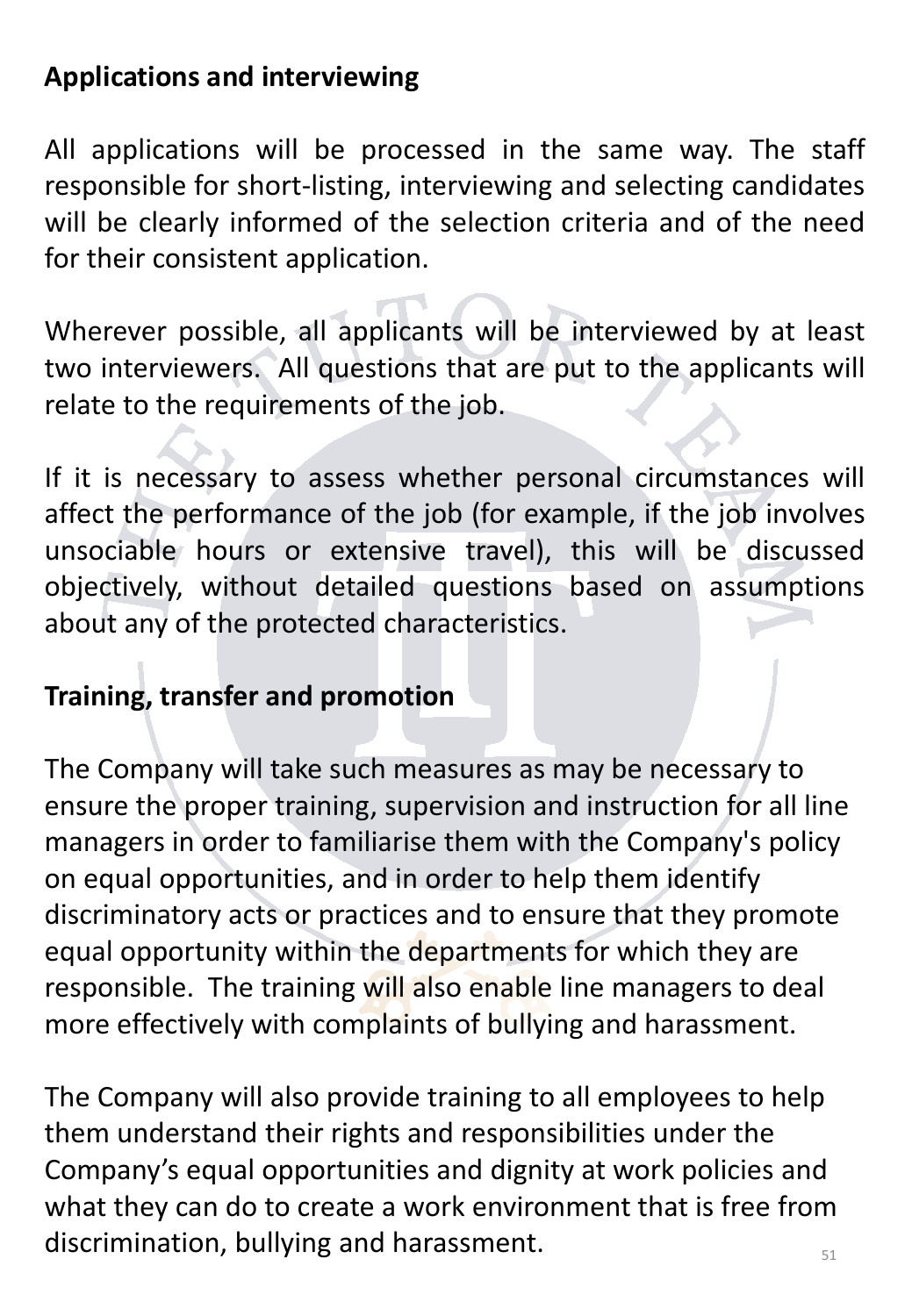All persons responsible for selecting new employees, employees for training or employees for transfer or promotion to other jobs will be instructed not to discriminate because of one or more of the protected characteristics.

Where a promotional system is in operation, the assessment criteria will be examined to ensure that they are not discriminatory. The promotional system will be checked from time to time in order to assess how it is working in practice.

When a group of workers who predominantly have a particular protected characteristic appear to be excluded from access to promotion, transfer and training and to other benefits, the Company's systems and procedures will be reviewed to ensure there is no unlawful discrimination.

### **Terms of employment, benefits, facilities and services**

All terms of employment, benefits, facilities and services will be reviewed from time to time in order to ensure that there is no unlawful direct or indirect discrimination because of one or more of the protected characteristics.

### **Equal pay and equality of terms**

The Company is committed to equal pay and equality of terms in employment. It believes its male and female employees should receive equal pay where they are carrying out like work, work rated as equivalent or work of equal value. In order to achieve this, the Company will endeavour to maintain a pay system that is transparent, free from bias and based on objective criteria.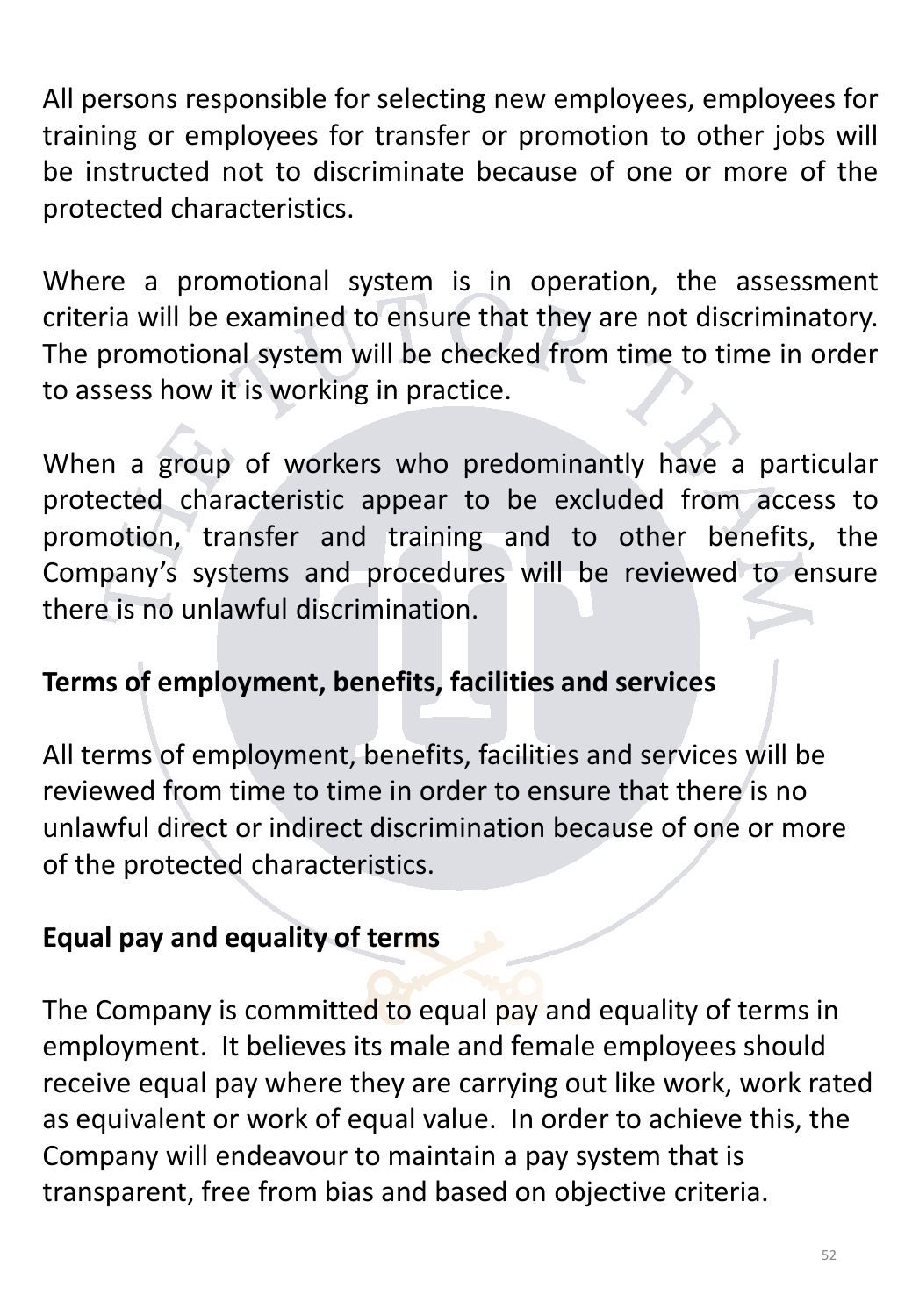### **Grievances and complaints**

All allegations of discrimination will be dealt with seriously, confidentially and speedily. The Company will not ignore or treat lightly grievances or complaints about unlawful discrimination from employees. Such complaints should be raised promptly under the terms of the Company's grievance procedure.

If the complaint involves bullying or harassment, the grievance procedure is modified as set out in the dignity at work policy.

Employees will not be penalised for raising a grievance, even if it is not upheld, unless the complaint was both untrue and made in bad faith.

### **Monitoring equal opportunity**

The Company will regularly monitor the effects of selection decisions and personnel practices and procedures in order to assess whether equal opportunity is being achieved. This will also involve considering any possible indirectly discriminatory effects of its standard working practices. If changes are required, the Company will implement them. The Company will also make reasonable adjustments to its standard working practices to overcome substantial disadvantages caused by disability.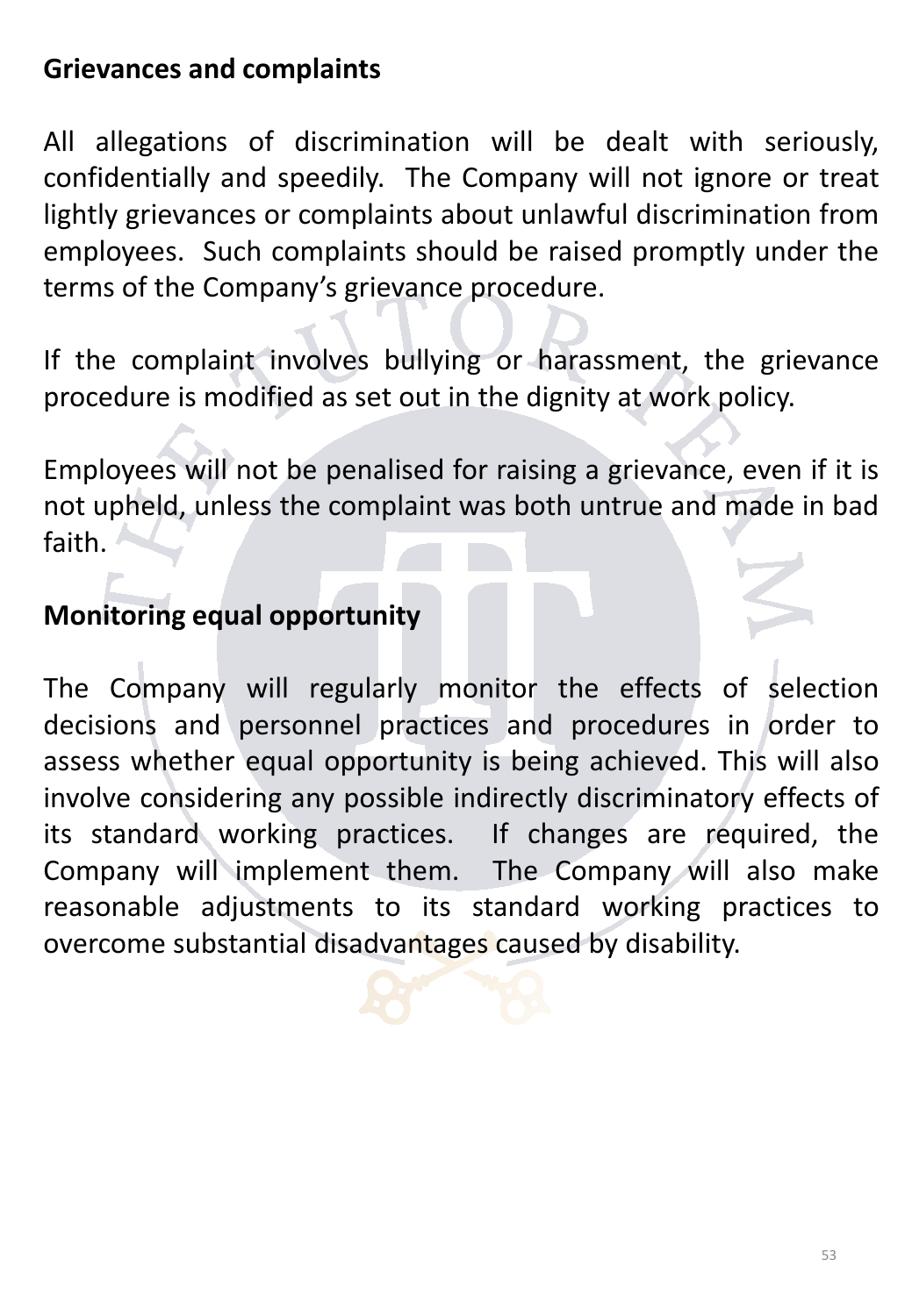### **HEALTH AND SAFETY POLICY**

### AMENDED 23 JUNE 2021

### DUE FOR REVIEW JUNE 2022

All relevant company policies and procedures are made available to staff in a handbook, and will be available to learners and third parties by request.

THE TUTOR TEAM LTD

### **Part 1: Statement of Intent**

*Our health and safety policy is to, so far as is reasonably practicable:*

- •*Prevent accidents and cases of work related ill-health.*
- •*Manage health and safety risks in our workplace.*
- •*Provide such information, instruction, training and supervision necessary to ensure that our employees are competent to undertake their work.*
- •*Consult with our employees on matters of health and safety.*
- •*Encourage all employees to engage in maintaining safe working practices.*
- •*Provide and maintain safe plant and work equipment.*
- •*Provide all necessary Personal Protective Equipment.*
- •*Ensure that all substances are used, stored and handled safely.*
- •*Maintain safe and healthy working conditions.*

•*Implement all necessary emergency procedures, including evacuation procedures in the event of fire or other significant incident.*

•*Ensure that adequate provision is made for welfare facilities and that adequate first aid provisions are made.*

•*Review this policy annually and revise whenever there is a change in circumstances, in work practices or the introduction of new legislation affecting the policy, so as to ensure that these standards of health and safety are maintained.*

| Signed:               | J.K.ROSE         |
|-----------------------|------------------|
| <b>Print Name:</b>    | THE TUTOR TEAM   |
| Date:                 | 23 June 2021     |
| Date for next review: | <b>JUNE 2022</b> |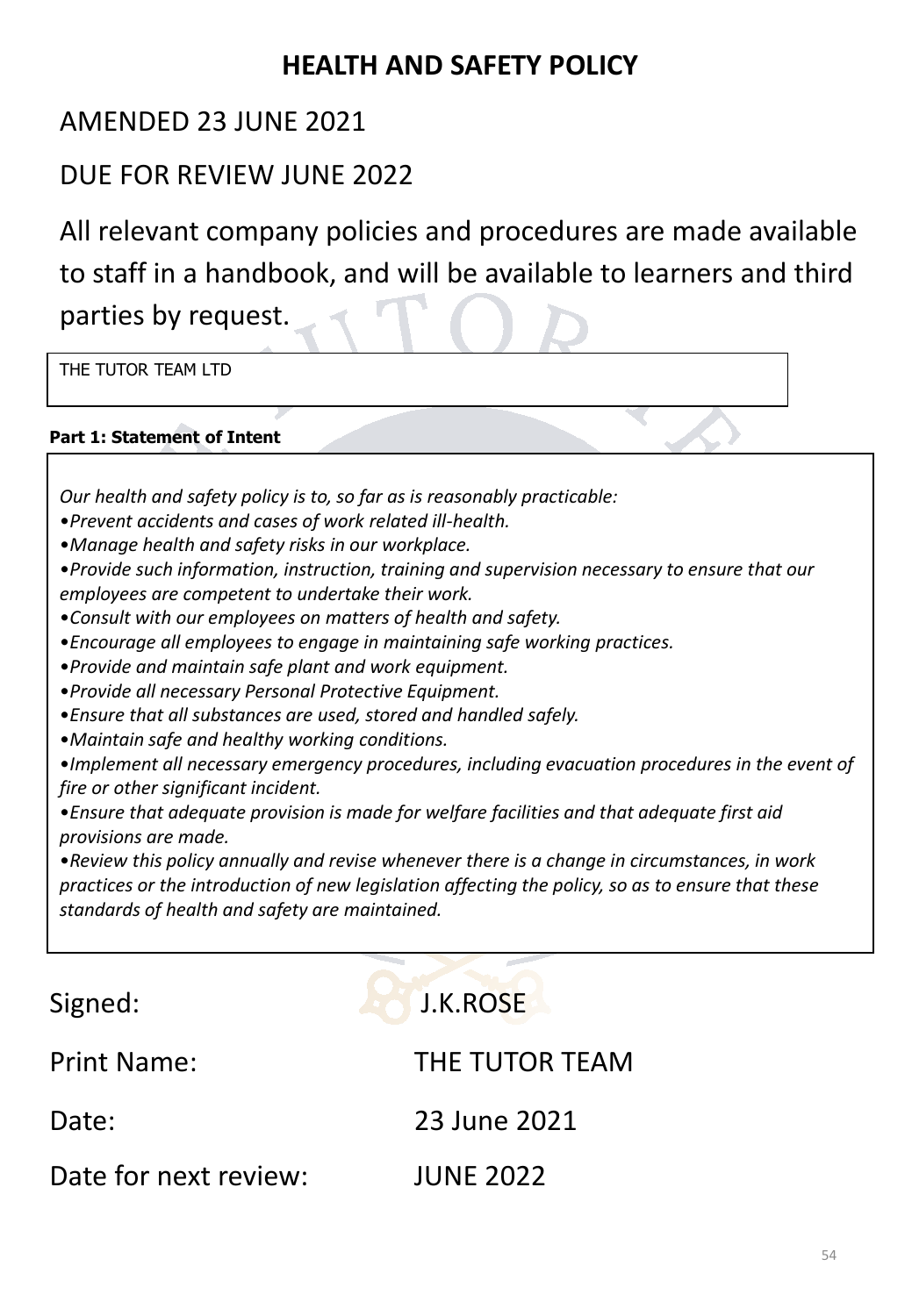#### **Part 2: Responsibilities for health and safety**

Overall responsibility for health and safety:

DR JANET ROSE, DIRECTOR

The following people have responsibilities in the following areas:

LISA POOLEY*.* DR JANET ROSE

Day-to-day responsibility for ensuring that this policy is put into practice:

DR JANET ROSE.

### **Additionally, all employees must:**

- **• co-operate with supervisors and managers on health and safety matters;**
- **• take reasonable care of their own health and safety; and**
- **• report all health and safety concerns to an appropriate person (as detailed above).**

#### **Part 3: Arrangements for health and safety**

The following is not an exhaustive list. You may have additional arrangements or some of these may not apply. You will need to amend the list and add the detail of your specific arrangements under the relevant headings.

#### •**Risk Assessment**

Appropriate risk assessments will be completed, kept under review and their findings implemented. We have completed the following risk assessments:

A general risk assessment for The Old Mill, Melbourne Street, Bratton, BA13 4RJ A Covid Risk Assessment

#### **Communication of policy**

A copy of this policy is available on the staff intranet.

#### **Training of employees**

Training shall be provided on induction and on exposure to new or increased risks, for example following the introduction of new equipment, technology or systems of work. Refresher training shall be repeated periodically. Records of all training shall be kept.

#### •**Consultation with employees**

Consultation with staff on health and safety matters will take place routinely as they arise and following any review of health and safety matters where changes are required.

#### •**Fire Safety**

A fire risk assessment has been carried out for the site and will be kept under review.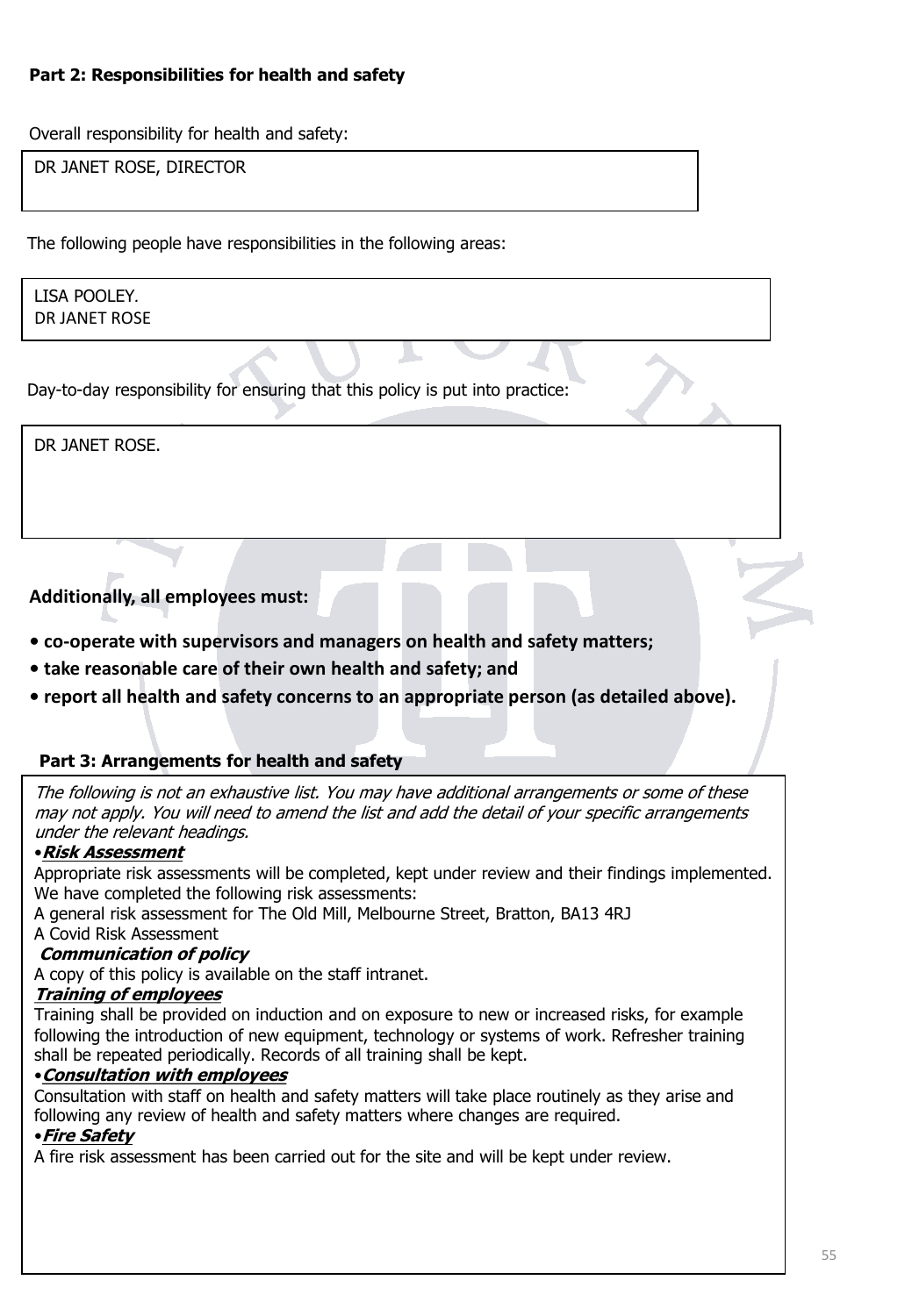## *Manual handling assessment and policy*

Manual handling instructions must be followed in accordance with our manual handing procedure and training when carrying any load.

# *Selection of, provision of information to and monitoring of sub-contractors to ensure competence with reference to CDM Regulations.*

Appropriate checks will be carried out to ensure subcontractors working on site have the appropriate technical knowledge and knowledge of health and safety related to their work and to ensure their work is kept under review. Sub-contractors to provide risk assessments and method statements and evidence of their competency e.g. qualifications, training completed, references, or membership of a trade body, where applicable.

## *Public safety assessment and procedures.*

A risk assessment has been carried out for members of the public on site and will be kept under review. All visitors shall be given safety information, instruction and training, protective clothing or safety equipment as may be necessary.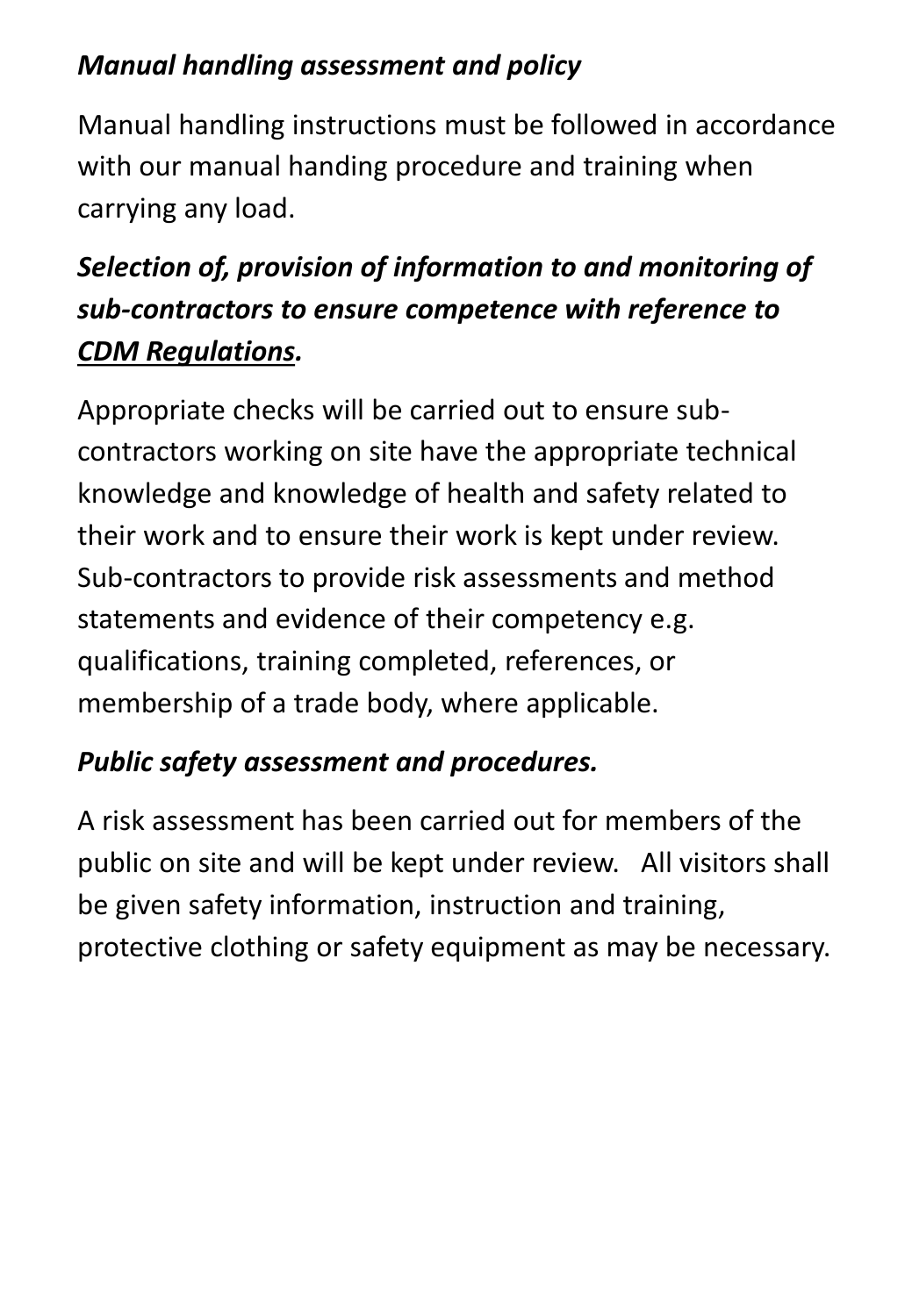### *Evacuation & Emergency Procedures.*

In the event of an emergency, the fire alarm will sound and a designated person will ensure the evacuation of all persons present on site to their assembly point, contact the emergency services when required and ensure compliance with any relevant emergency procedure.

Staff shall be informed of the emergency procedures on induction and

reminded each year. The emergency evacuation procedure

will be rehearsed at least once each year.

### *Accident and investigation Procedures*

Where there is an accident or incident at work, an accident or incident report must be completed. Any accident at work or in connection with work (whether involving an employee, visitor or other person), must be reported immediately to the appropriate person who shall arrange for the accident to be investigated and an accident report prepared, recommending means of preventing re-occurrence where appropriate.

Where the accident or incident is of a type that needs to be reported under Reporting of Injuries, Diseases and Dangerous Occurrences Regulations 2013 (RIDDOR).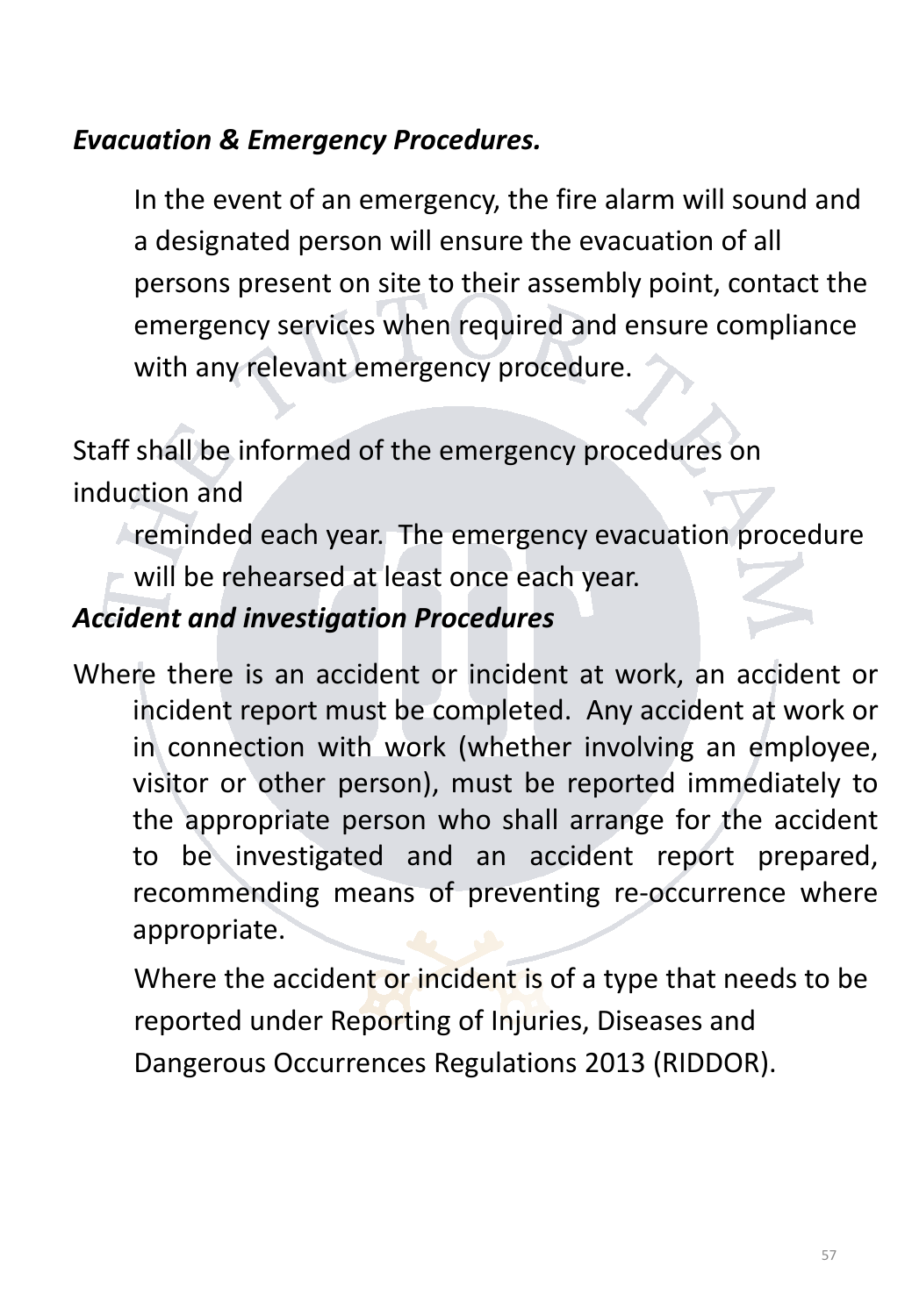## *Work equipment selection and maintenance*

All work equipment provided by the employer for use at work shall be:

suitable for the intended use;

safe for use, maintained in a safe condition and, in certain circumstances,

regularly inspected;

used only by people who have received adequate information, instruction and

training; and accompanied by suitable safety measures, e.g.

protective devices, markings, warnings.

All equipment used must be maintained in a safe condition and

in good repair. Where necessary, equipment shall be inspected to ensure that it is safe for use without risk of injury or damage and appropriate records shall be kept up to date.

The use of any equipment that is not owned by the employer must be authorised in advance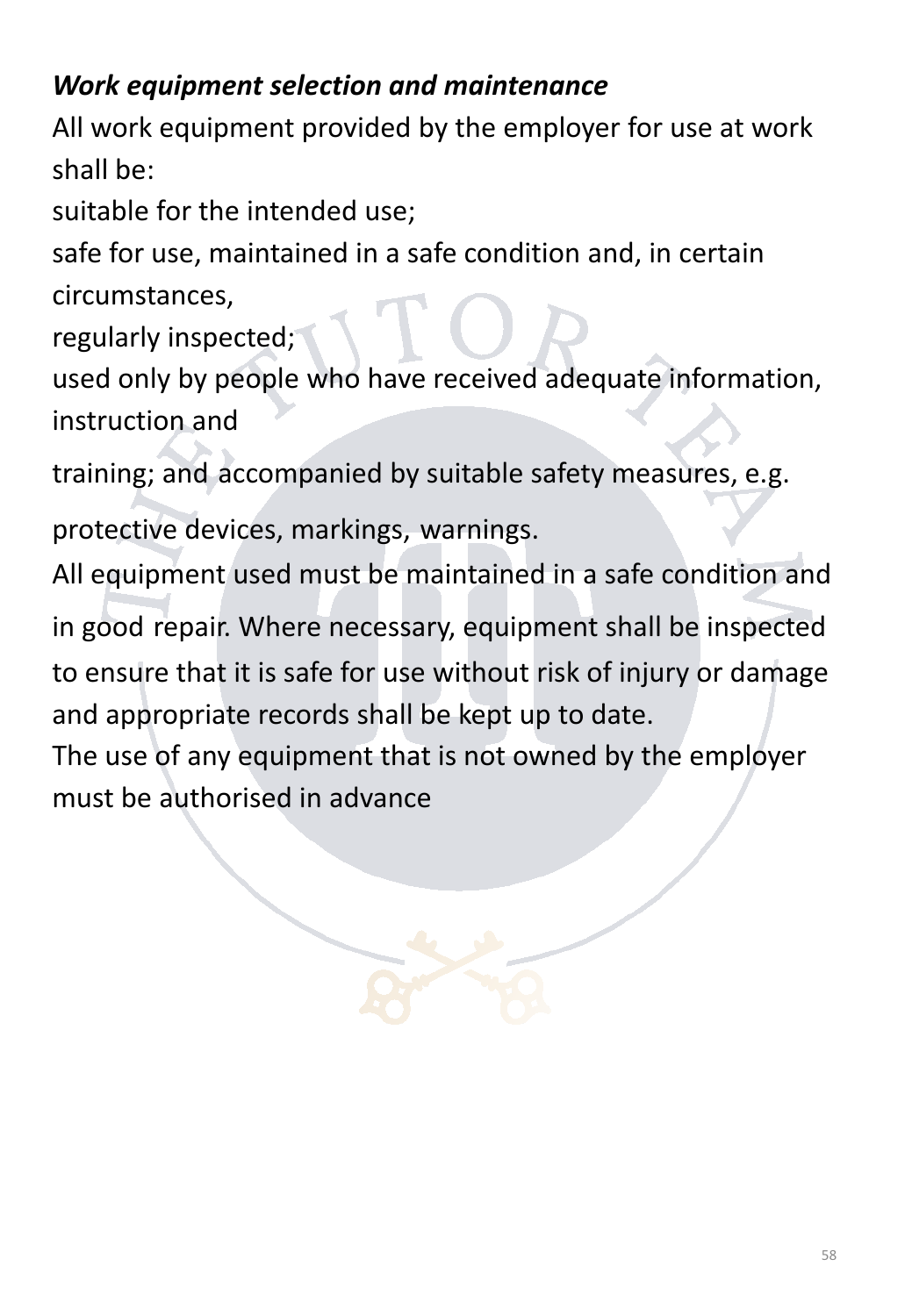## *Personal Protective Equipment*

Personal Protective Equipment (PPE) appropriate for the risks involved and suitable for the task and the person undertaking it will be supplied and must be used whenever there is a risk to staff's health and safety which cannot be adequately controlled by alternative means. Where PPE is required it shall be provided at the employer's cost and must be used by staff in accordance with any manufacturer instructions and any directions and training given. Any defects in PPE must be reported immediately on discovery.

# • *Hazardous substances (COSHH), assessment and control measures*

In accordance with the Control of Substances Hazardous to Health Regulations 2002 (COSHH) we will:

• Undertake assessments of all work processes where substances are involved and

decide which of the processes involve the use of substances hazardous to health

so that decisions can be made about necessary control measures;

Maintain records of all COSHH assessments;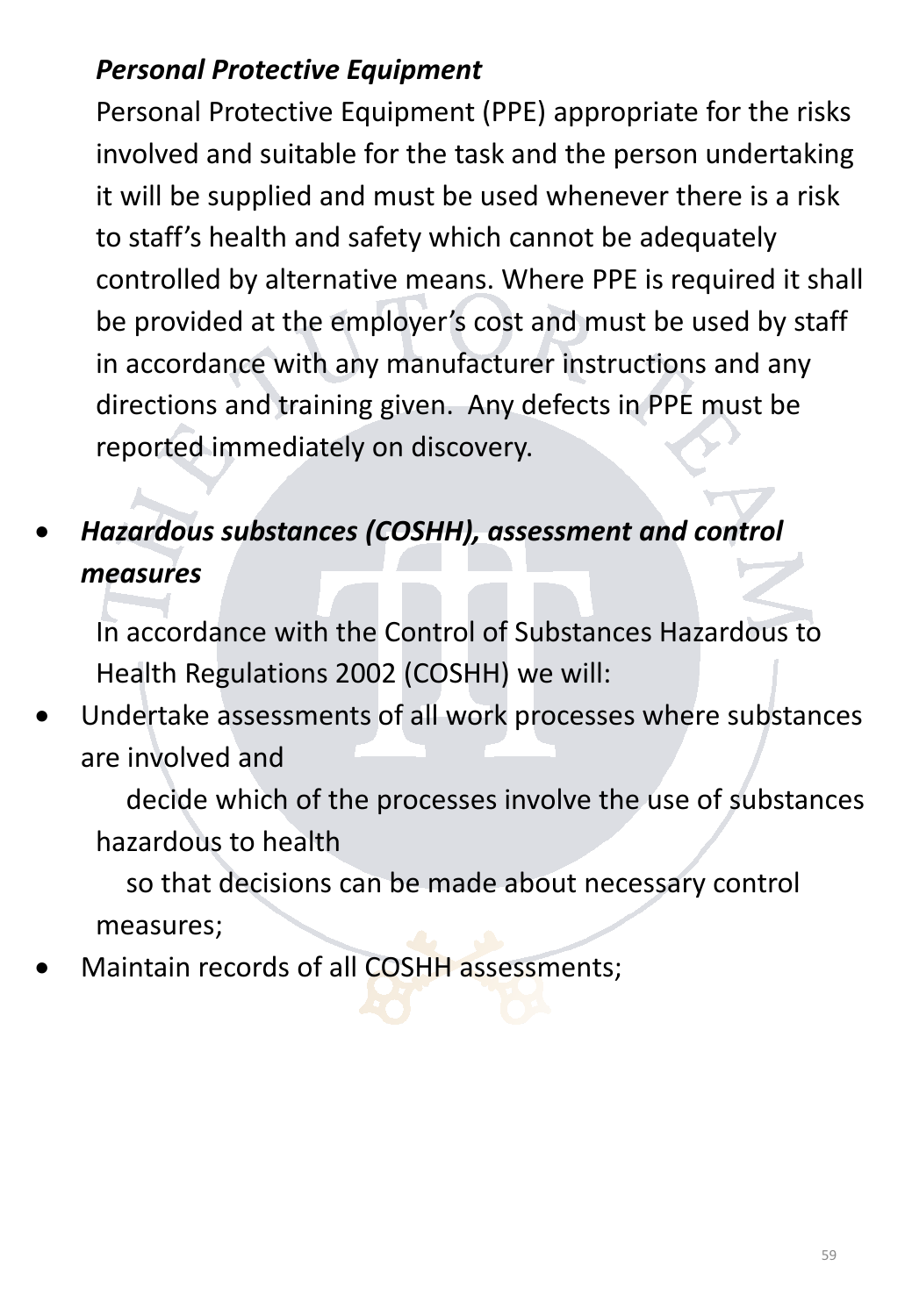- Inform the workforce of any findings of any assessments and provide any person exposed to substances hazardous to health with the necessary information, instruction and training for them to know the risks to health created by such exposure and the precautions that should be taken;
- Review all assessments (if the work process changes significantly) and annually from the date of the original assessment; and Provide suitable Personal Protective Equipment.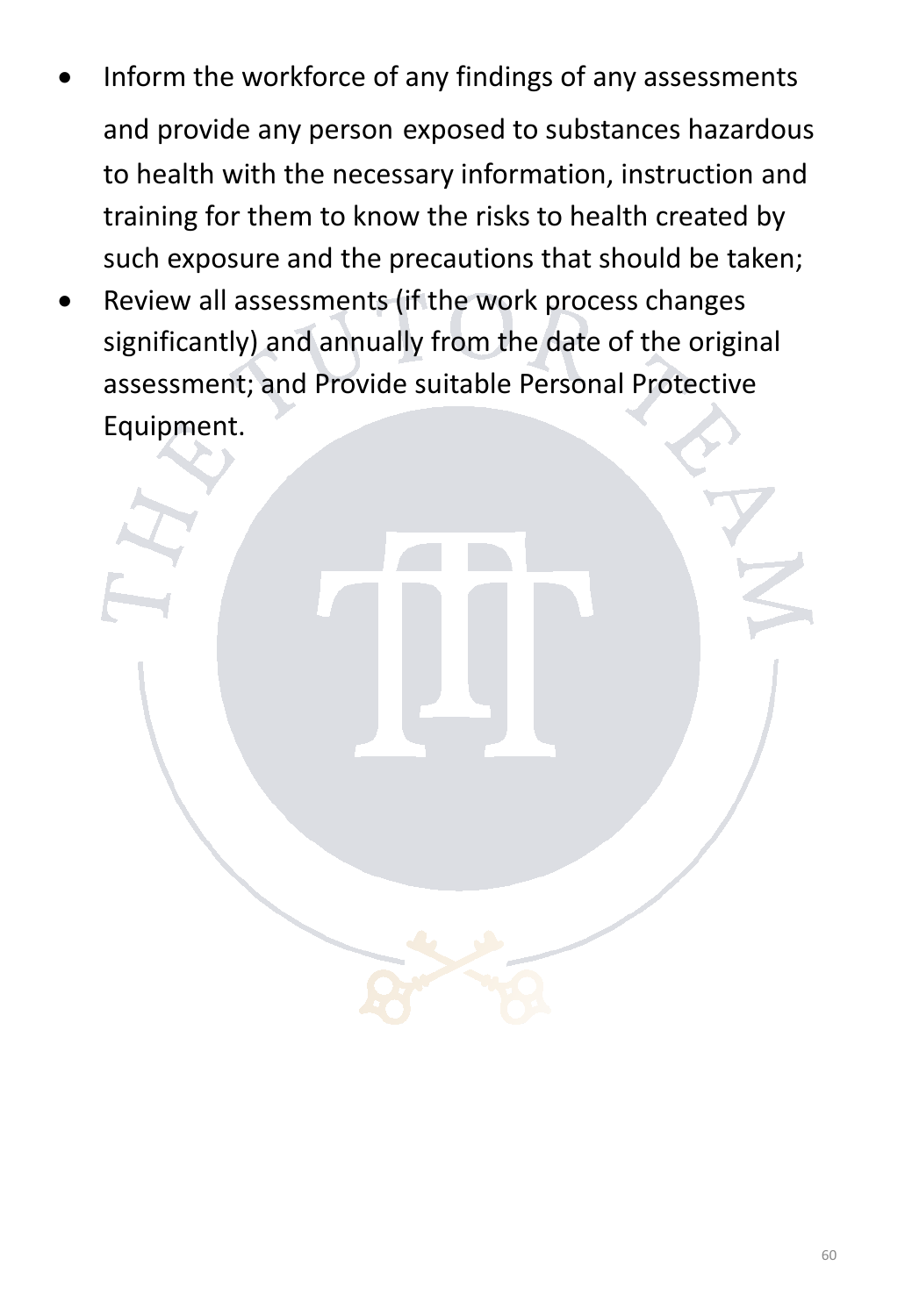## *Display Screen Equipment (DSE) assessment / provision*

The workstation of anyone who uses display screen equipment for a significant amount of time (two or more hours per day) will be assessed (and where necessary adapted) to ensure that its design and layout will avoid visual fatigue and back, shoulder, neck, arms, legs and wrist aches. Adequate chairs, work surfaces and equipment shall be provided.

Periodic breaks from using the equipment are encouraged. On request, once a year, a voucher (or reimbursement of cost on production of a receipt) for an eye and eyesight test by an optician will be provided. If special corrective appliances for display screen work only are required and a normal appliance cannot be used, the employer will bear the cost of a basic appliance (e.g. the least expensive frame and basic lenses). Where necessary, training on the safe use of display screen equipment shall be made available.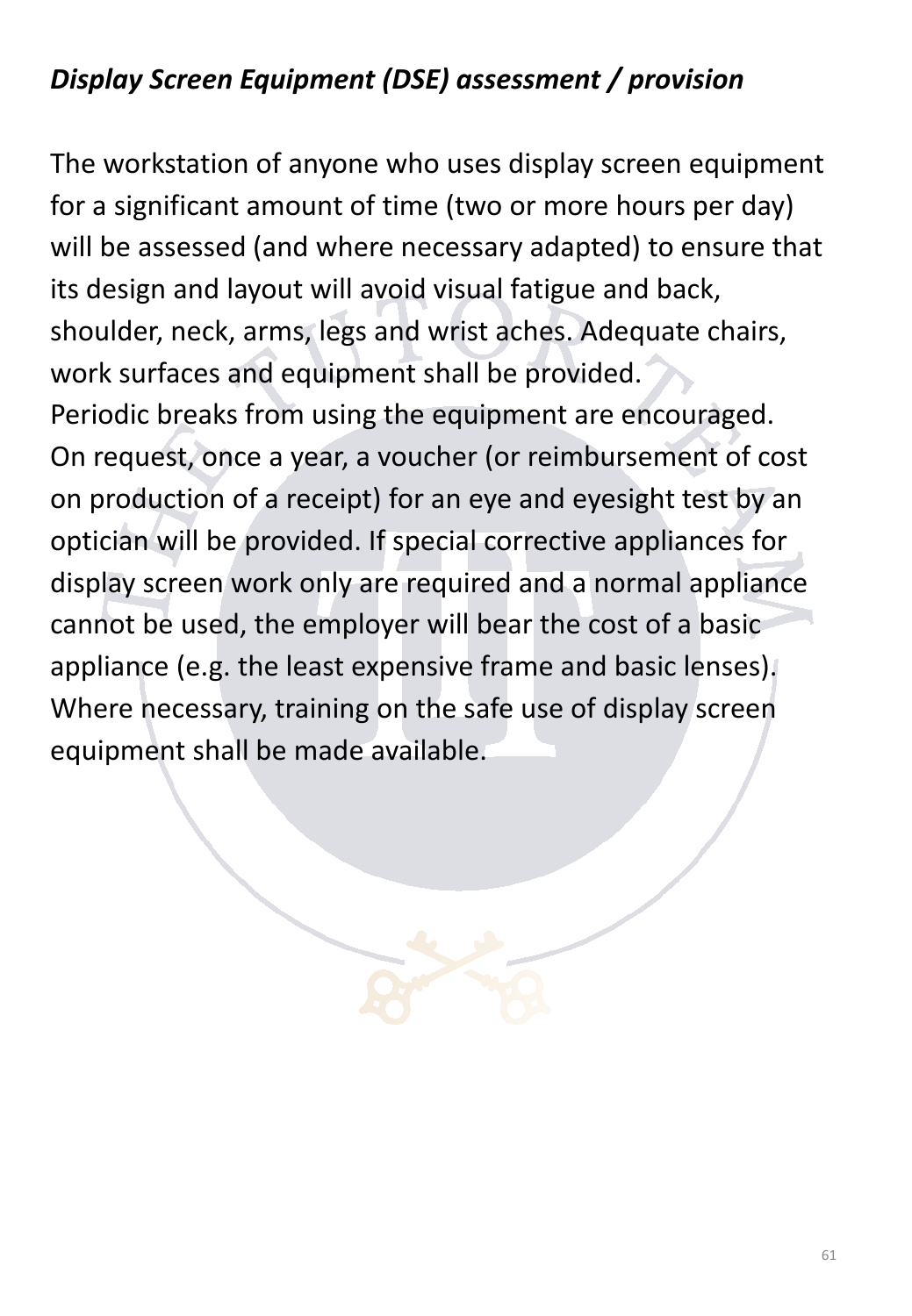### *Welfare provisions*

Adequate provision will be made for welfare facilities at all sites.

## *First aid provisions*

Adequately stocked first aid boxes will be kept on site. All First Aiders shall receive first aid training, attend refresher courses, pass all the necessary qualifications and hold a current First Aid at Work certificate.

## *Site security*

*The last member of staff leaving the premises is to ensure that:*

- The doors to all inner offices are locked
- All windows are securely closed
- Blinds to all outside windows are lowered and closed
- The outside door is securely locked with the deadlock on exit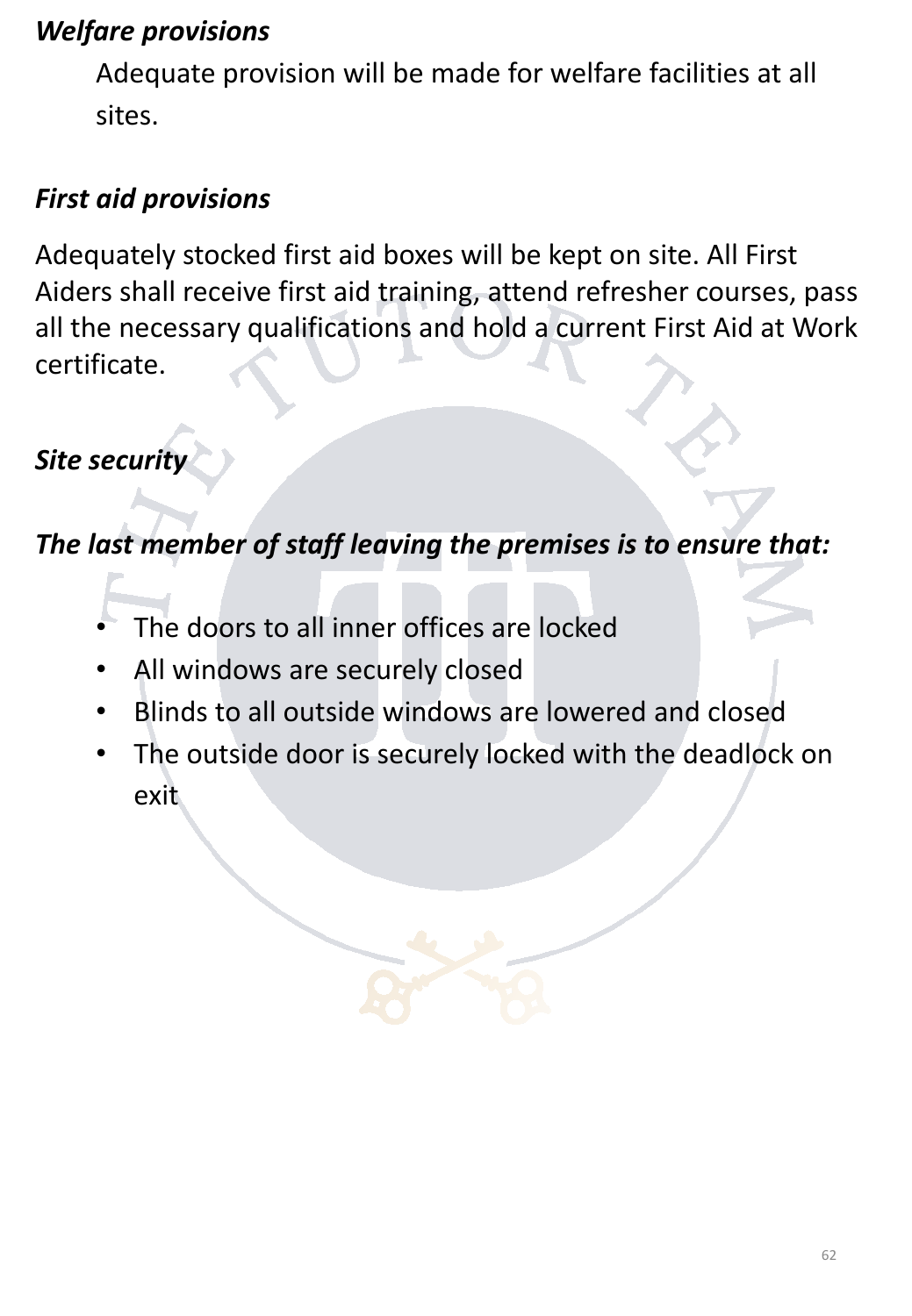Amended 22 June 2021 Due for Review June 2022

### **INDUCTION CHECKLIST**

 $\overline{y}$  $\overline{\mathscr{S}}$ 

| Name of employee:         |  |
|---------------------------|--|
| Job title and department: |  |
| Start date:               |  |
|                           |  |

Date of completion of induction:

|                                                              |              |      | J        |
|--------------------------------------------------------------|--------------|------|----------|
|                                                              | Completed by | Date | Comments |
| Welcome                                                      |              |      |          |
| Introduction to department<br>manager and line manager       |              |      |          |
| Complete and check any<br>outstanding documents and<br>forms |              |      |          |
| Collect P45 and NI number                                    |              |      |          |
| Issue security pass                                          |              |      |          |
| Structure and organisation of the<br>business                |              |      |          |
| Brief history                                                |              |      |          |
| Products and services                                        |              |      |          |
| Key clients                                                  |              |      |          |
| Organisational structure                                     |              |      |          |
| Management structure                                         |              |      |          |
| Locations                                                    |              |      |          |
| Departments                                                  |              |      |          |
| Regulatory bodies                                            |              |      |          |
| Future plans and developments                                |              |      |          |
|                                                              |              |      |          |
|                                                              |              |      |          |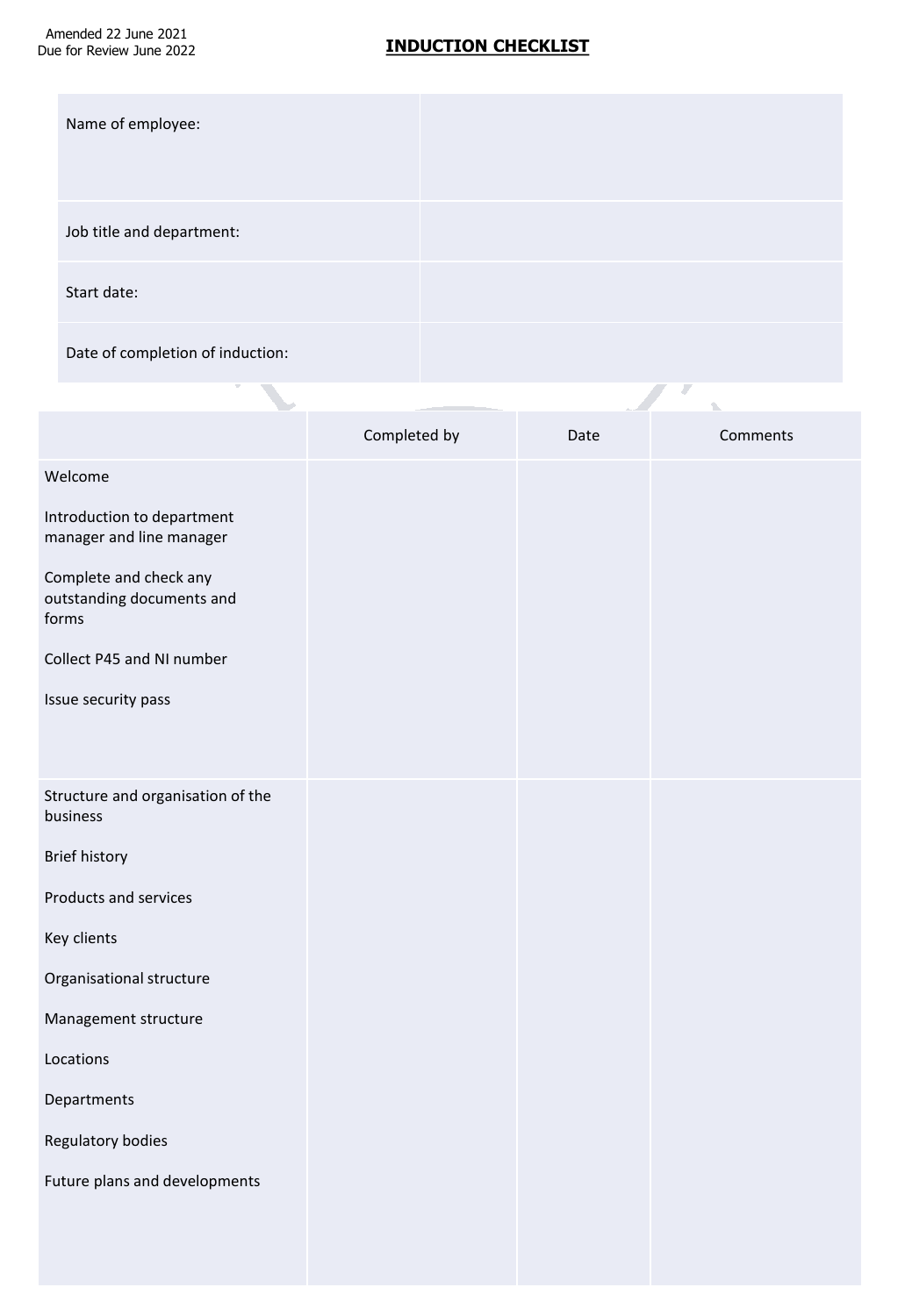| Structure and organisation of<br>the business |  |             |
|-----------------------------------------------|--|-------------|
| <b>Brief history</b>                          |  |             |
| Products and services                         |  |             |
| Key clients                                   |  |             |
| Organisational structure                      |  |             |
| Management structure                          |  |             |
| Locations                                     |  |             |
| Departments                                   |  |             |
| Regulatory bodies                             |  |             |
| Future plans and developments                 |  |             |
| Structure of the department                   |  |             |
| Departmental structure                        |  |             |
| Its relationship with other<br>departments    |  | $M^{\star}$ |
| Introduction to other managers                |  |             |
| Introduction to work colleagues               |  |             |
| Tour of the office                            |  |             |
| <b>Entrances and exits</b>                    |  |             |
| Toilets                                       |  |             |
| Lockers/cloakroom                             |  |             |
| Kitchen/canteen                               |  |             |
| Staff notice boards                           |  |             |
| Store rooms                                   |  |             |
| Other facilities                              |  |             |
|                                               |  |             |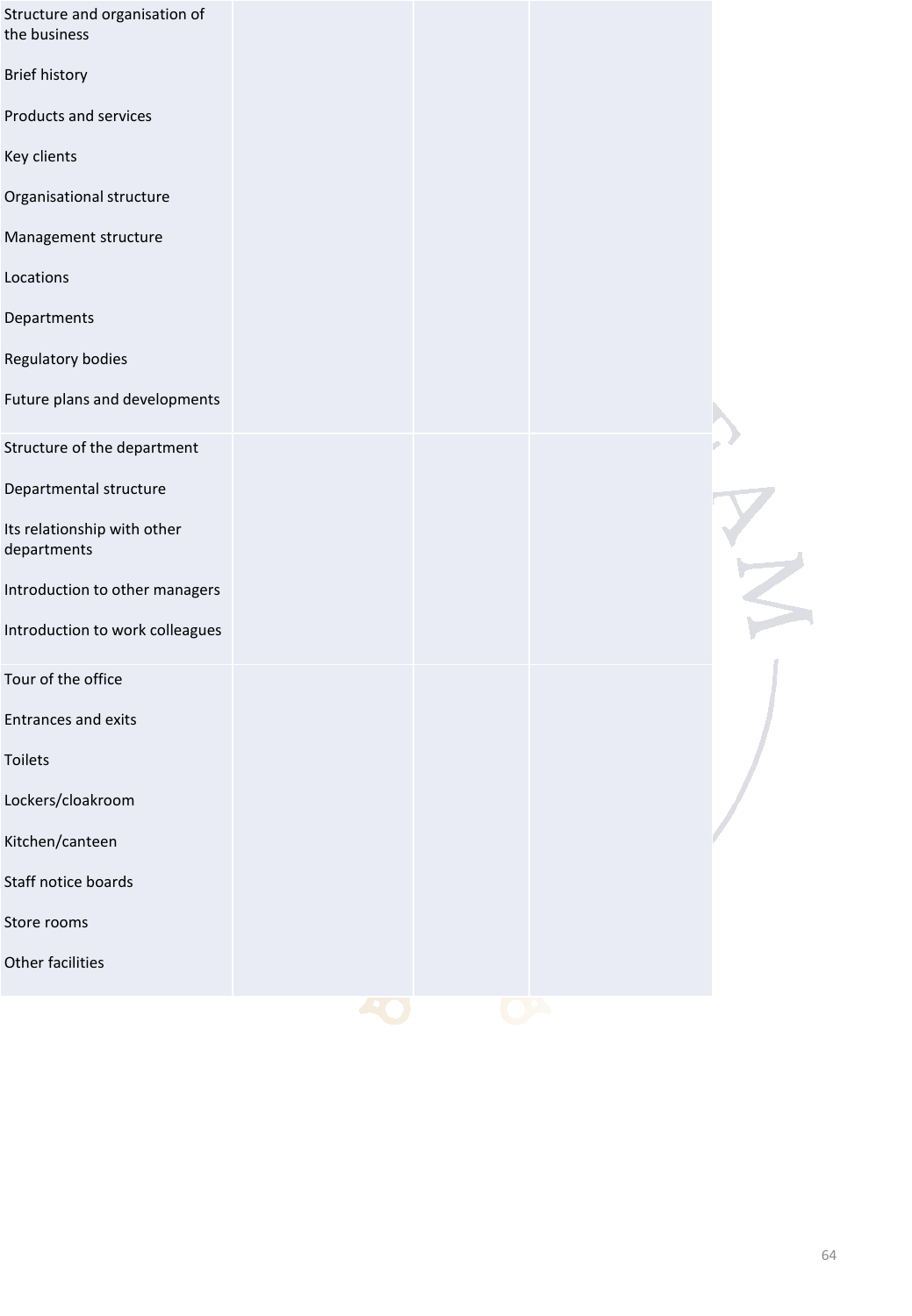| Terms and conditions of employment                 |
|----------------------------------------------------|
| Probationary period                                |
| Hours of work, rest breaks and<br>overtime         |
| Salary, including when and how paid                |
| Expenses                                           |
| Annual leave entitlement and holiday<br>rules      |
| Sickness and other absence rules                   |
| Standards of dress                                 |
| Standards of performance and<br>behaviour expected |
| Disciplinary and grievance<br>procedures           |
| Notice periods                                     |
| Other main terms and conditions                    |
| <b>Staff Handbook</b>                              |
| Trade union/employee<br>representatives            |
| Useful contacts for issues, e.g. salary            |
| queries, computer problems, etc.                   |
|                                                    |
| Equal opportunities and dignity at                 |
| work                                               |
| Equal opportunities policy                         |
| Dignity at work policy                             |
| Training                                           |
|                                                    |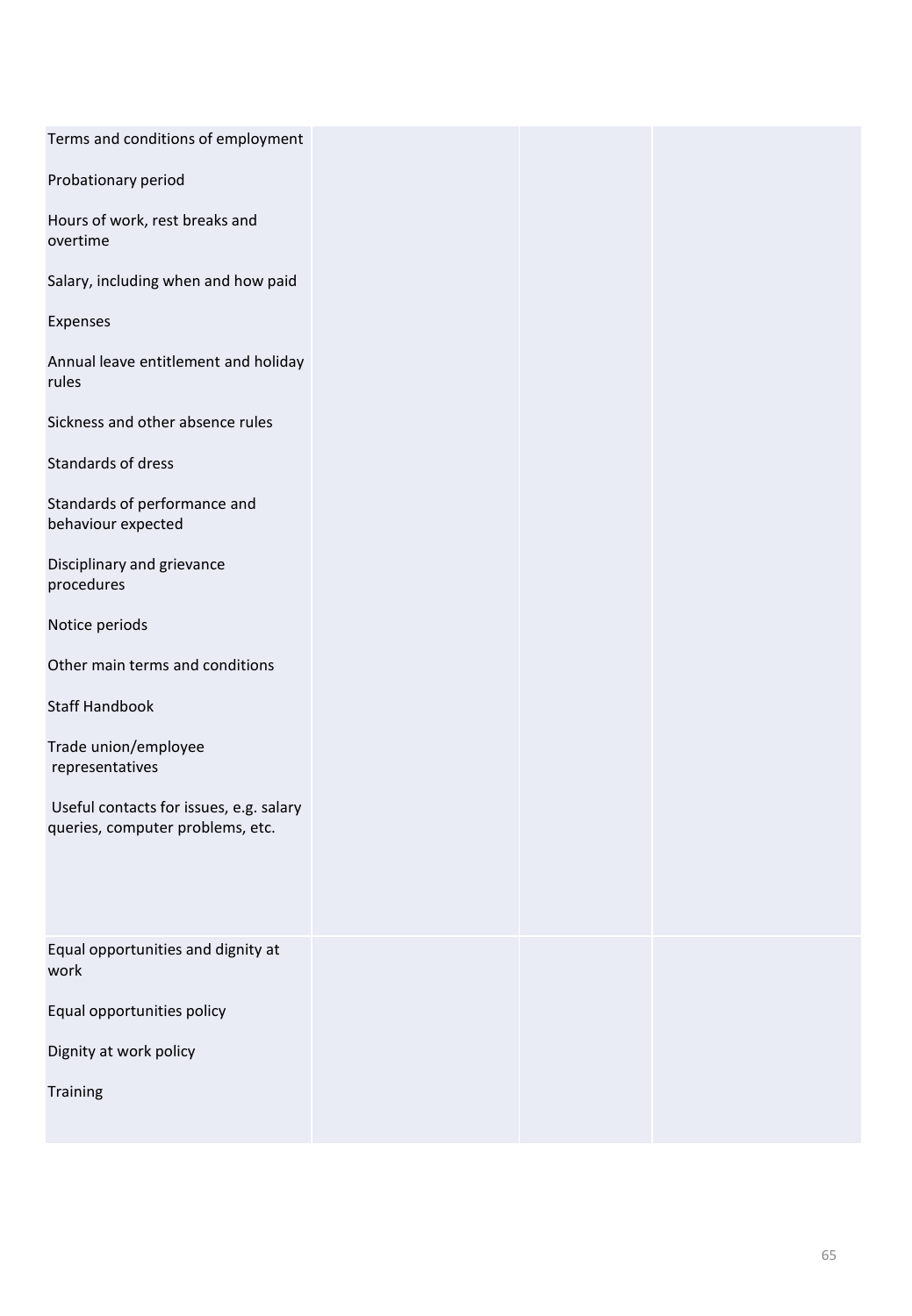| Job description                                                    |  |  |
|--------------------------------------------------------------------|--|--|
| Job duties                                                         |  |  |
| Responsibilities                                                   |  |  |
| Reporting line                                                     |  |  |
| <b>Workstation location</b>                                        |  |  |
| <b>Training provision</b>                                          |  |  |
| Performance appraisals                                             |  |  |
| Promotion prospects                                                |  |  |
| Health and safety                                                  |  |  |
| Risk assessment                                                    |  |  |
| Safety hazards                                                     |  |  |
| Safety rules and precautions                                       |  |  |
| Protective clothing                                                |  |  |
| No smoking policy<br><b>Emergency procedures</b>                   |  |  |
| Location of fire exits                                             |  |  |
| Location of firefighting equipment                                 |  |  |
| Fire alarm and drill                                               |  |  |
| Location of first aid kit                                          |  |  |
| Procedure for reporting accidents and<br>location of accident book |  |  |
| First aid officers                                                 |  |  |
| Safety representatives                                             |  |  |
| Use of equipment                                                   |  |  |
| Telephone                                                          |  |  |
| Computer, e-mail and Internet                                      |  |  |
| Printer                                                            |  |  |
| Photocopier                                                        |  |  |
| Other office equipment                                             |  |  |
|                                                                    |  |  |

# Signed by line manager: ………………………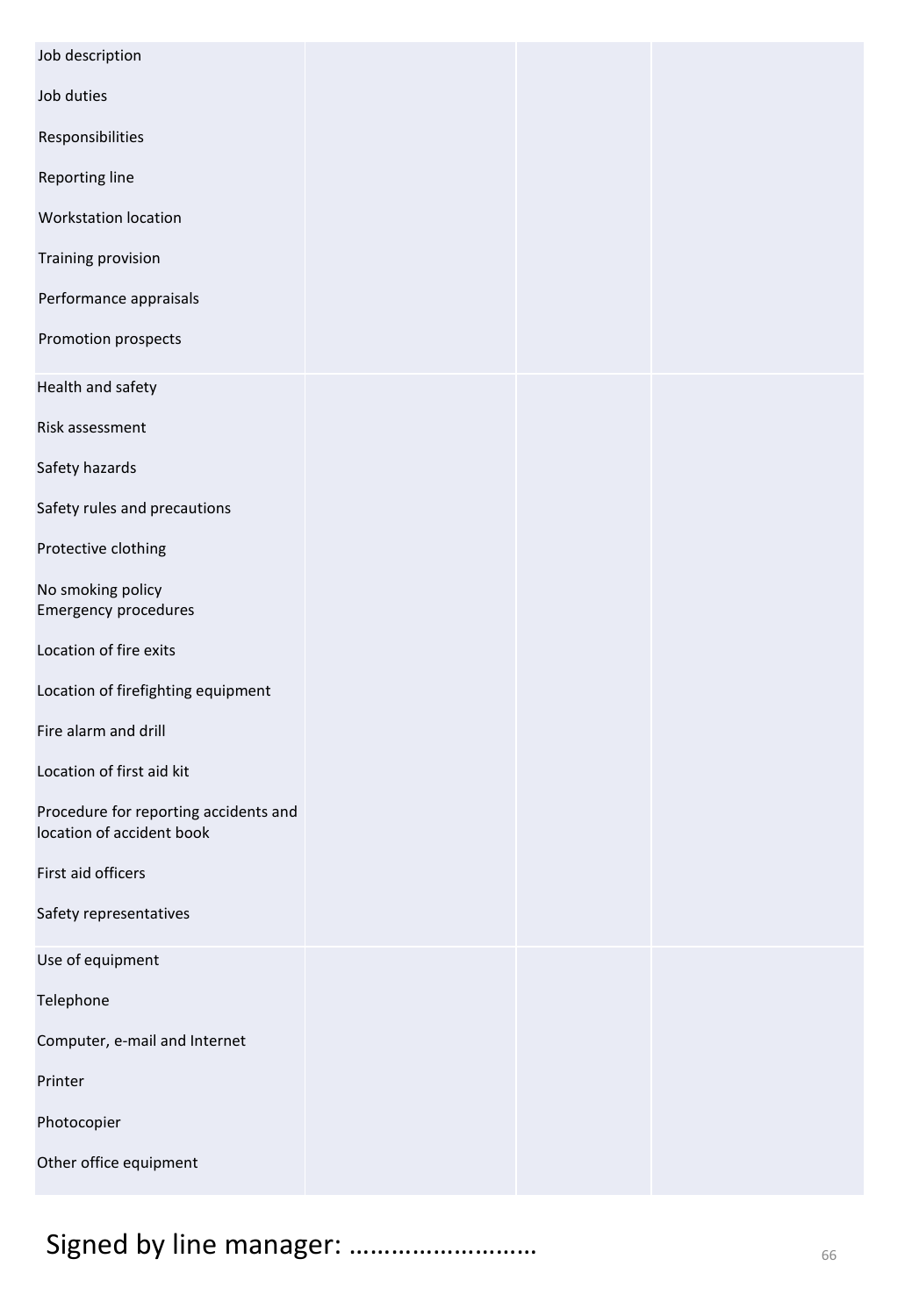### **Guidance note for managers**

Before you begin the induction process, you must ensure that you have read the Company's data protection policy and relevant internal privacy notices. Any personal data collected during induction must be processed in accordance with the procedures and rules set down in these documents.

Inappropriate access or disclosure of personal data will constitute a data breach and should be reported immediately to the Company's Data Protection Officer [Data representative] in accordance with the Company's data protection policy. Reported data breaches will be investigated and may lead to sanctions under the Company's disciplinary procedure.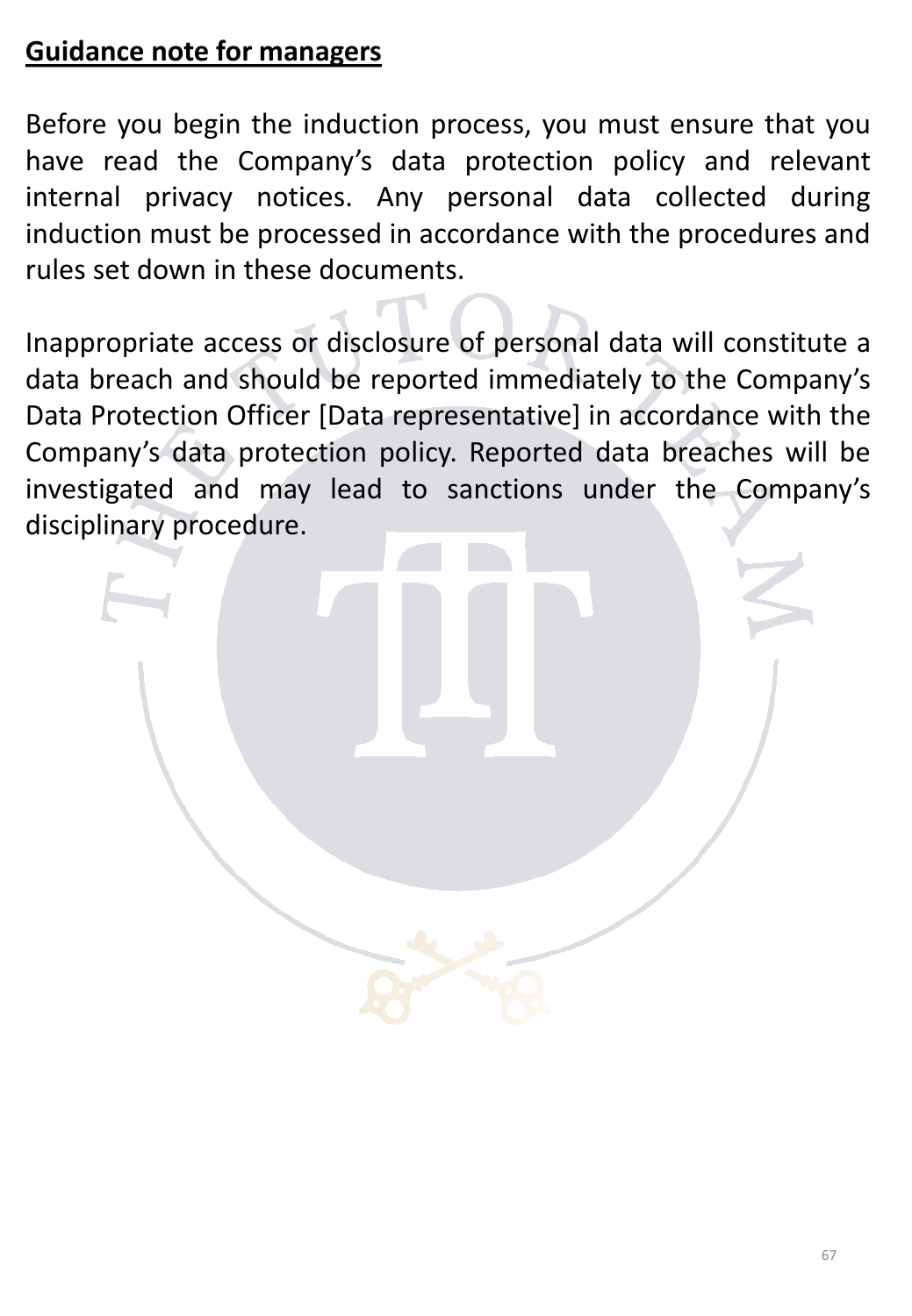### 24 June 2021

Due for Review June 2022

All relevant company policies and procedures are made available to staff in a handbook, and will be available to learners and third parties by request.

### **Aim:**

This policy is to set out the Internal Moderation process with regard to ASDAN qualifications in our centre and links to the Non-Examination Assessment policy.

The aim of this policy is to ensure that:

- Internal moderation practices are valid and reliable and consistent, cover all tutors/assessors and meet the requirements of the awarding organisation
- Internal moderation procedures are fair and open
- Accurate and detailed records are kept of internal moderation decisions

### **Centre Responsibilities:**

- Ensure that all assessment activities are valid, appropriate and fit for purpose
- Apply a strategy that will provide a representative sample across all tutors/assessors
- Create a plan of internal moderation in relation to all assessment activities
- Define, maintain and support effective internal moderation roles, including the provision of training where required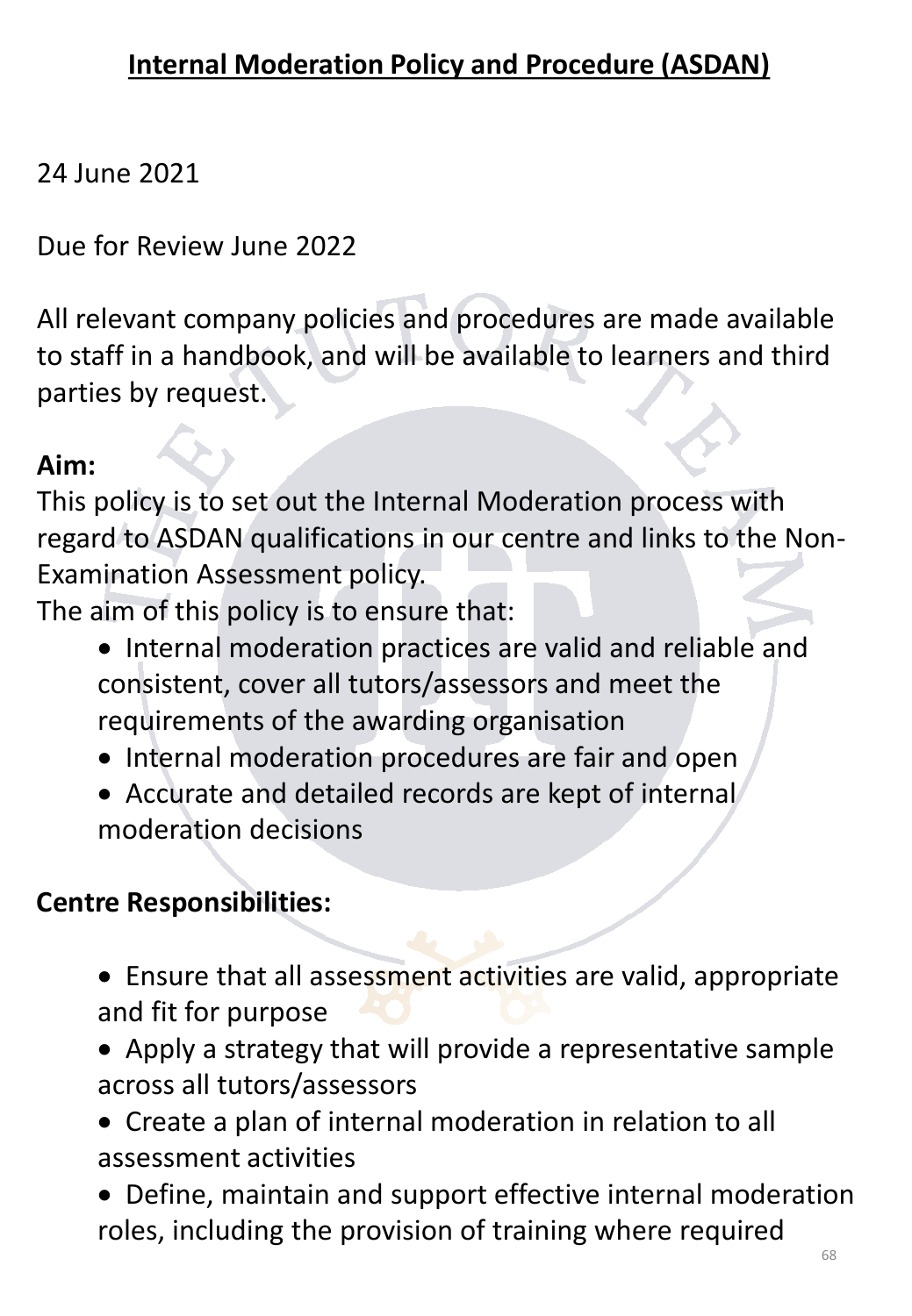- Provide standardised documentation to support internal moderation activity and record-keeping
- Ensure that feedback and outcomes of internal and external moderation support future development of good practice
- Carry out an annual evaluation and review of internal moderation policy and procedures
- Provide support and training to staff

## **Internal Moderation Procedure:**

- Internal Moderator allocated to assessor(s)
- Internal Moderator approves proposed schemes of work/assessments
- Co-ordinator ensures that Internal Moderator and assessor(s) have met
- First round of formative internal moderation conducted by the Internal Moderator. Records of sampling and internal moderation decisions kept. Feedback provided to assessor(s) and stored centrally in the centre portfolio for audit purposes
- Meeting held to discuss issues arising from the first round of internal moderation. Minutes recorded in portfolio.
- Second round of formative internal moderation conducted. Documentation copied as before and stored in the centre portfolio
- Any action noted by the Internal Moderator on the first round checked and signed off
- Meeting held to discuss issues arising from second round of internal moderation, minutes recorded in portfolio
- Third round of internal moderation conducted if necessary documentation stored in centre portfolio
- Any continuing issues addressed and signed off
- 69 • Meeting held to discuss issues arising from third round of internal moderation and plan for external moderation – minutes stored in centre portfolio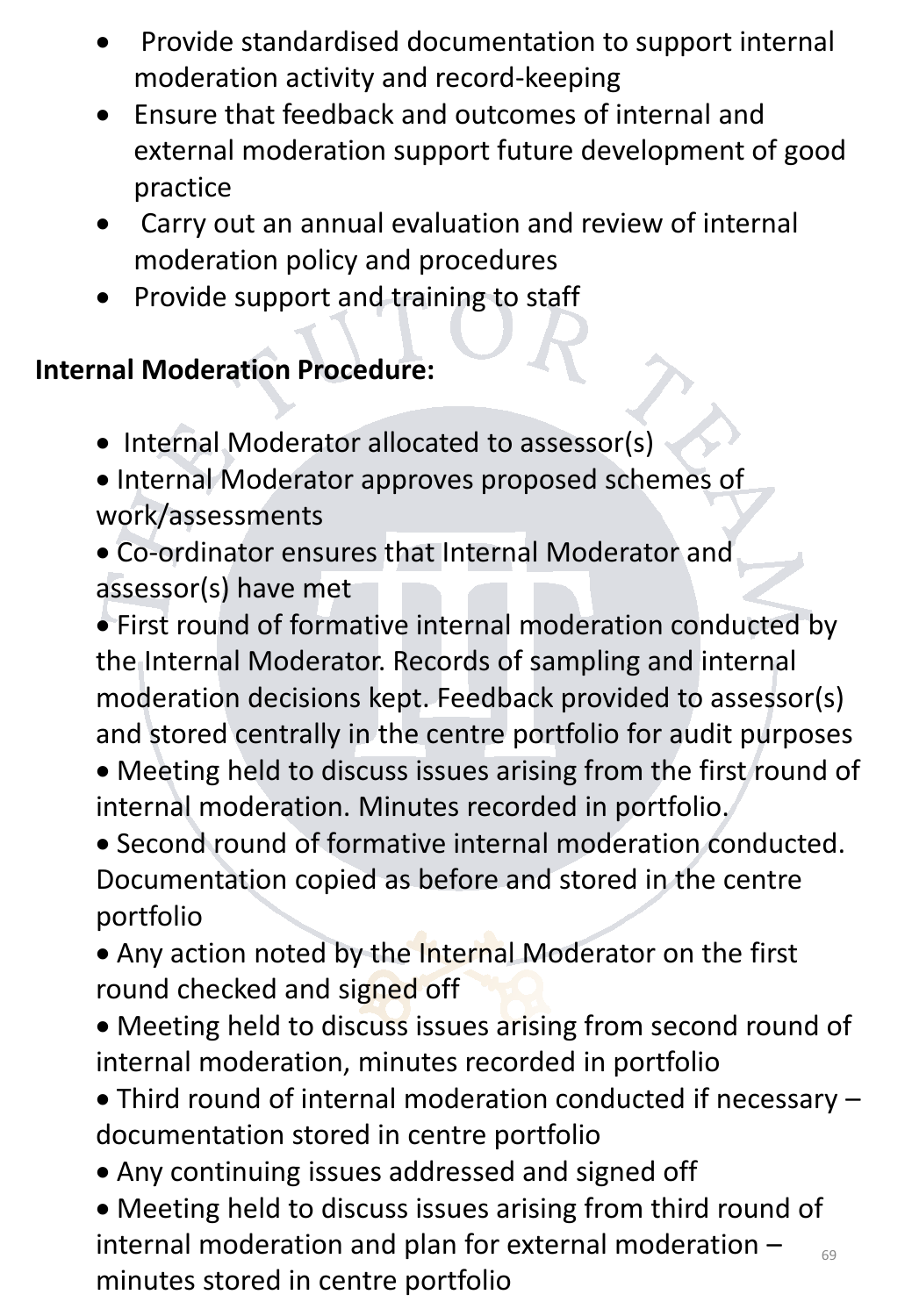• Co-ordinator establishes candidates and units to be put forward for external moderation

- Summative internal moderation conducted to include final checking of portfolios
- Arrangements made for external moderation
- External moderation takes place
- Standardisation meeting arranged to discuss feedback from external moderation and plan put in place to address any issues arising. Minutes stored in centre portfolio



Internal Moderation meeting notes (ASDAN) Date: Present: Signature: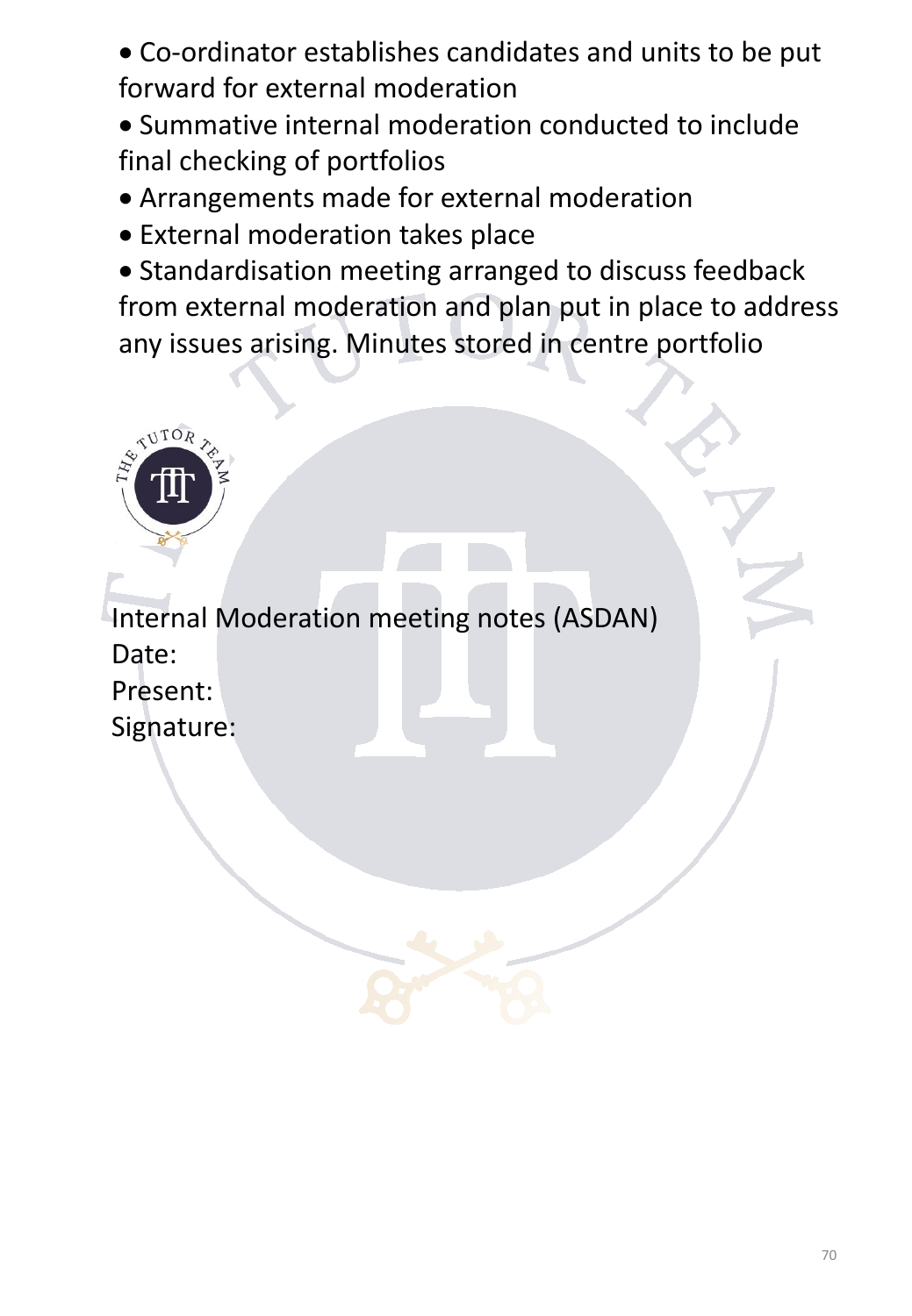### **MALPRACTICE AND MALADMINISTRATION POLICY**

### 23 June 2021

Due for Review June 2022

All relevant company policies and procedures are made available to staff in a handbook, and will be available to learners and third parties by request.

### **1. Introduction & Purpose**

1.1 The Tutor Team has an obligation to its learners, employers, awarding bodies and partner universities to ensure that the qualifications its learners receive are a fair and accurate representation of their work, and of the knowledge and skills attained. The purpose of this policy is to ensure that that the integrity of the qualifications is upheld by taking reasonable steps to prevent malpractice and/or maladministration and by approaching in a consistent manner, all reports of suspected or actual cases of malpractice and/or maladministration, whether carried out by learners or staff.

1.2 This policy has been prepared with reference to "JCQ General and Vocational qualifications Suspected Malpractice in Examinations and Assessments Policies and Procedures" http://www.jcq.org.uk/exams-office/malpractice

1.3 Learners on programmes of study with awarding partners are subject to their academic standards and quality. Cases of suspected malpractice or maladministration to will be referred to the relevant institution's policies and procedures.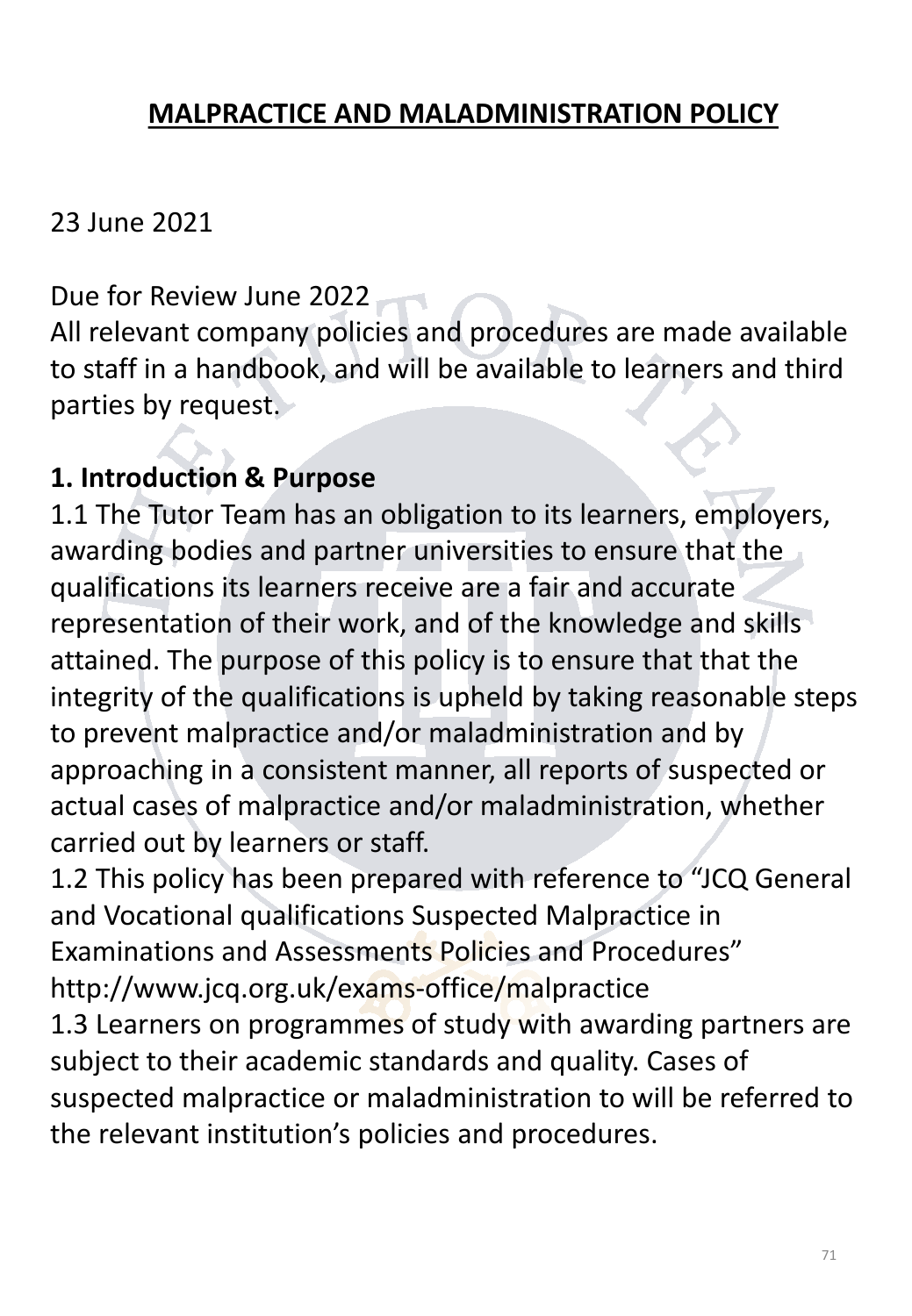## **2. Definitions**

## 2.1 Malpractice

'Malpractice', which includes maladministration and noncompliance, means any act, default or practice which is a breach of the Regulations by which The Tutor Team is required to abide or which compromises, attempts to compromise or may compromise the process of assessment, the integrity of any qualification or the validity of a result or certificate; and/or damages the authority, reputation or credibility of any awarding body or centre or any officer, employee or agent of any awarding body or centre.

2.2 Staff malpractice

Staff malpractice' means: malpractice committed by a member of staff or contractor (whether employed under a contract of employment or a contract for services); or an individual appointed in another capacity by a centre such as a tutor, invigilator, an Oral Language Modifier, a prompter, a reader, a scribe or a Sign Language Interpreter.

2.3 Learner malpractice

'Learner malpractice' means malpractice by a learner in the course of any examination or assessment, including the preparation and authentication of any controlled assessment coursework, the presentation of any practical work, the compilation of portfolios of assessment evidence and the writing of any examination paper.

2.4 Maladministration is defined as any activity or practice which results in non-compliance with an awarding body's administrative regulations and requirements including the application of persistent mistakes or poor administration.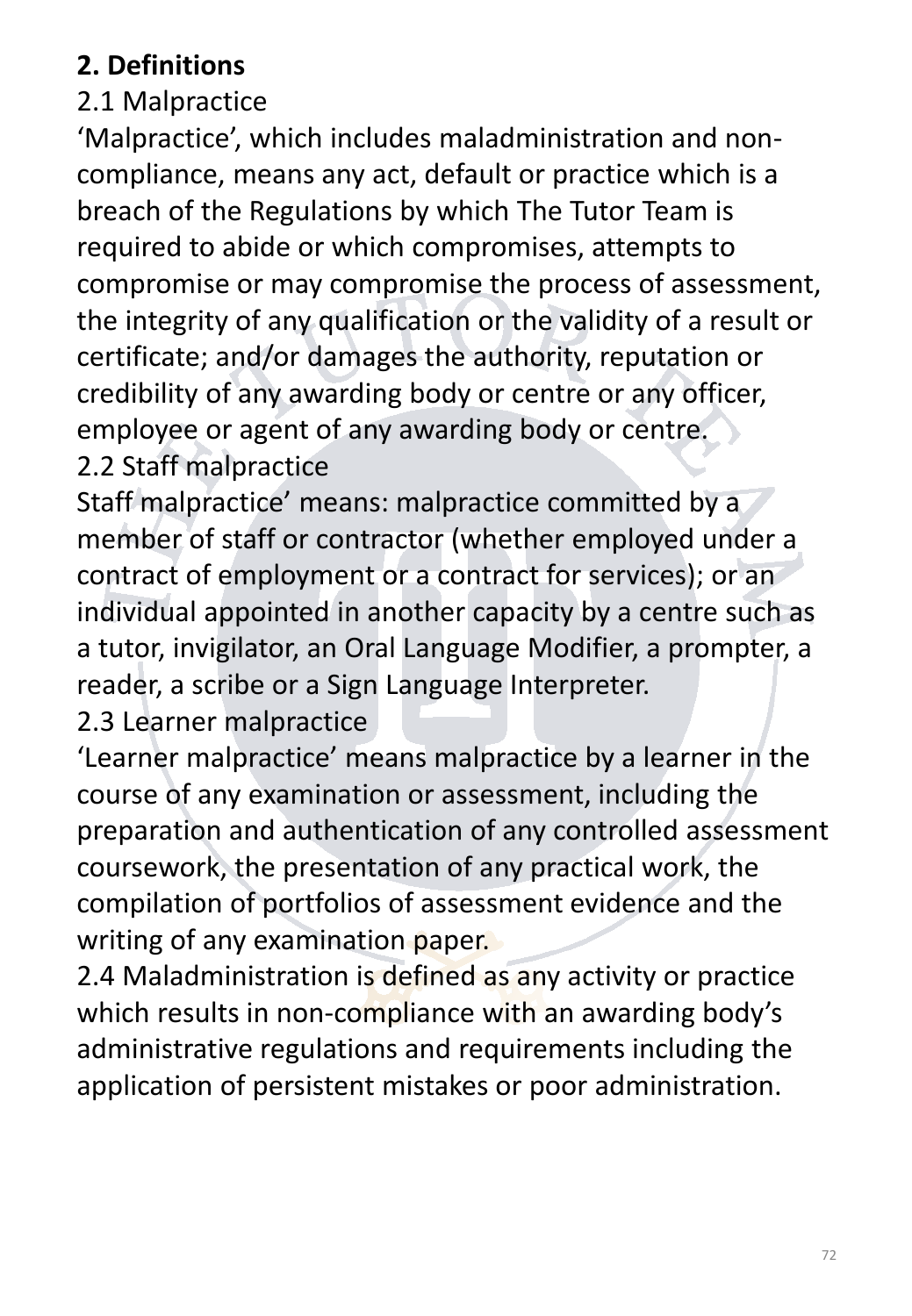## **3. Implementation**

3.1 Suspected malpractice and maladministration will be dealt with under the guidance of "JCQ General and Vocational qualifications Suspected Malpractice in Examinations and Assessments Policies and Procedures" [JCQ exams-office/malpractice](http://www.jcq.org.uk/exams-office/malpractice)

3.2 Incidents of suspected or alleged malpractice or maladministration must be reported so that an investigation can take place.

3.3 Allegations of staff malpractice or maladministration will be dealt with under the terms of the Staff Disciplinary Procedures.

3.5 Allegations of learner malpractice will be dealt with under the terms of the Student Behaviour Policy.

3.6 Depending on the outcome of an investigation, penalties or sanctions may be applied. If applied by the awarding body, a written request for an appeal can be made within two calendar weeks JCQ Appeals Booklet

http://www.jcq.org.uk/exams-office/appeals/jcq- appealsbooklet-effective-from-september-2016 If applied by the The Tutor Team, refer to the appeals process within the relevant policy.

## **4. Responsibilities**

4.1 Head of Centre responsibilities

Promptly notify the appropriate awarding body of suspicions or actual incidents of malpractice or maladministration in line with the requirements of the awarding body malpractice/ maladministration policy. Take all reasonable steps to investigate any suspected incidents of malpractice or maladministration.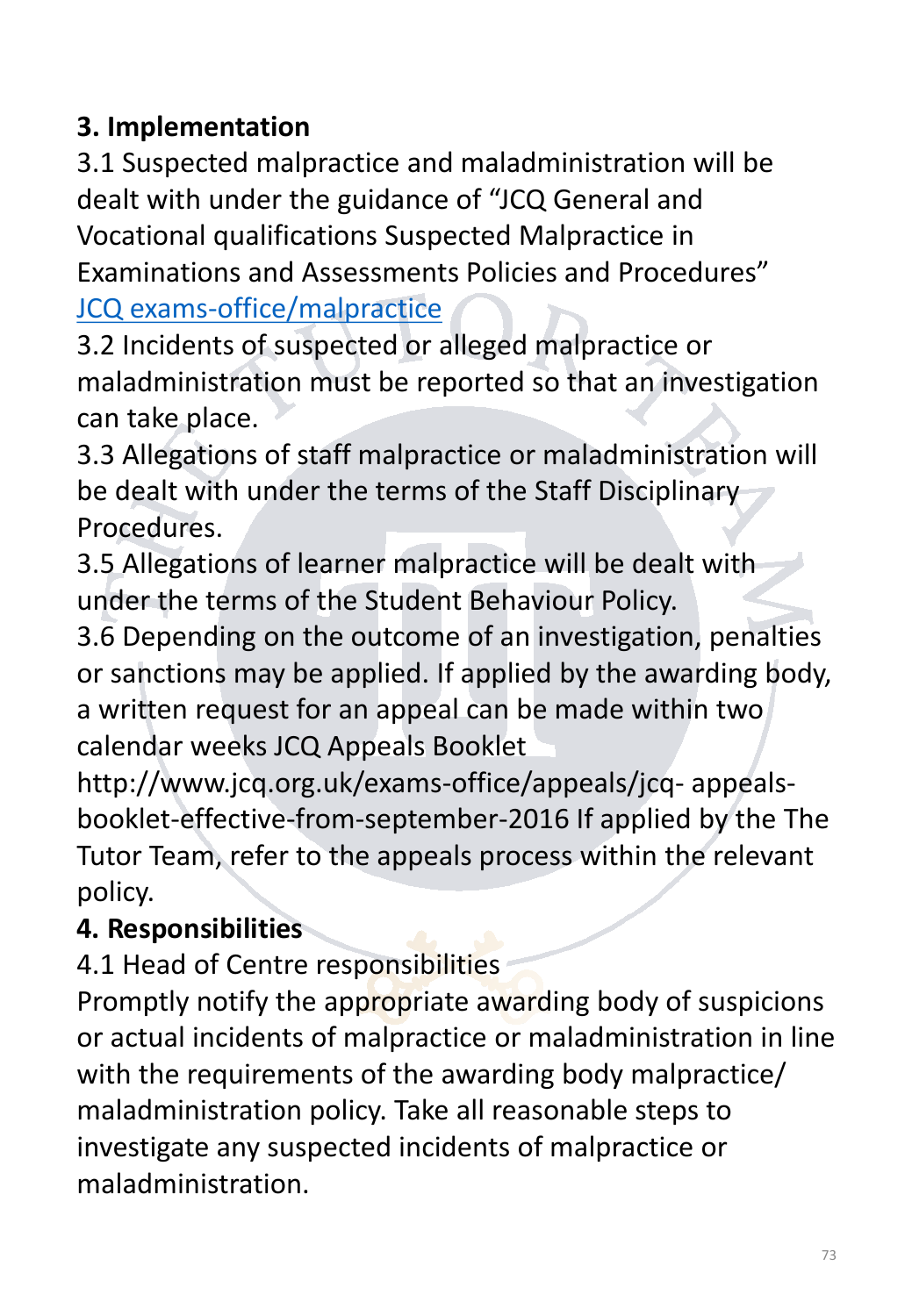4.2 Management responsibilities

Take all reasonable steps to prevent malpractice or maladministration from occurring

Inform staff of their responsibilities under this policy

4.3 Staff responsibilities

Take all reasonable steps to prevent malpractice or maladministration from occurring

Implement assessment practices that reduce the opportunity for malpractice Abide by the specific assessment and administrative requirements for each course and qualification as laid down by the relevant awarding body.

Take seriously any allegations made in a professional capacity and report any suspected incidences of malpractice or maladministration to their line manager or Head of Standards Ensure learners are aware of their responsibilities under this policy

Check the validity of all work submitted for assessment Make learners aware of the procedures for reporting any suspected incident of malpractice or through means such as a candidate coursework information sheet.

4.4 Learner responsibilities

Submit work for assessment that is the learner's own original work

Report any suspected incident of malpractice or maladministration to a member of staff.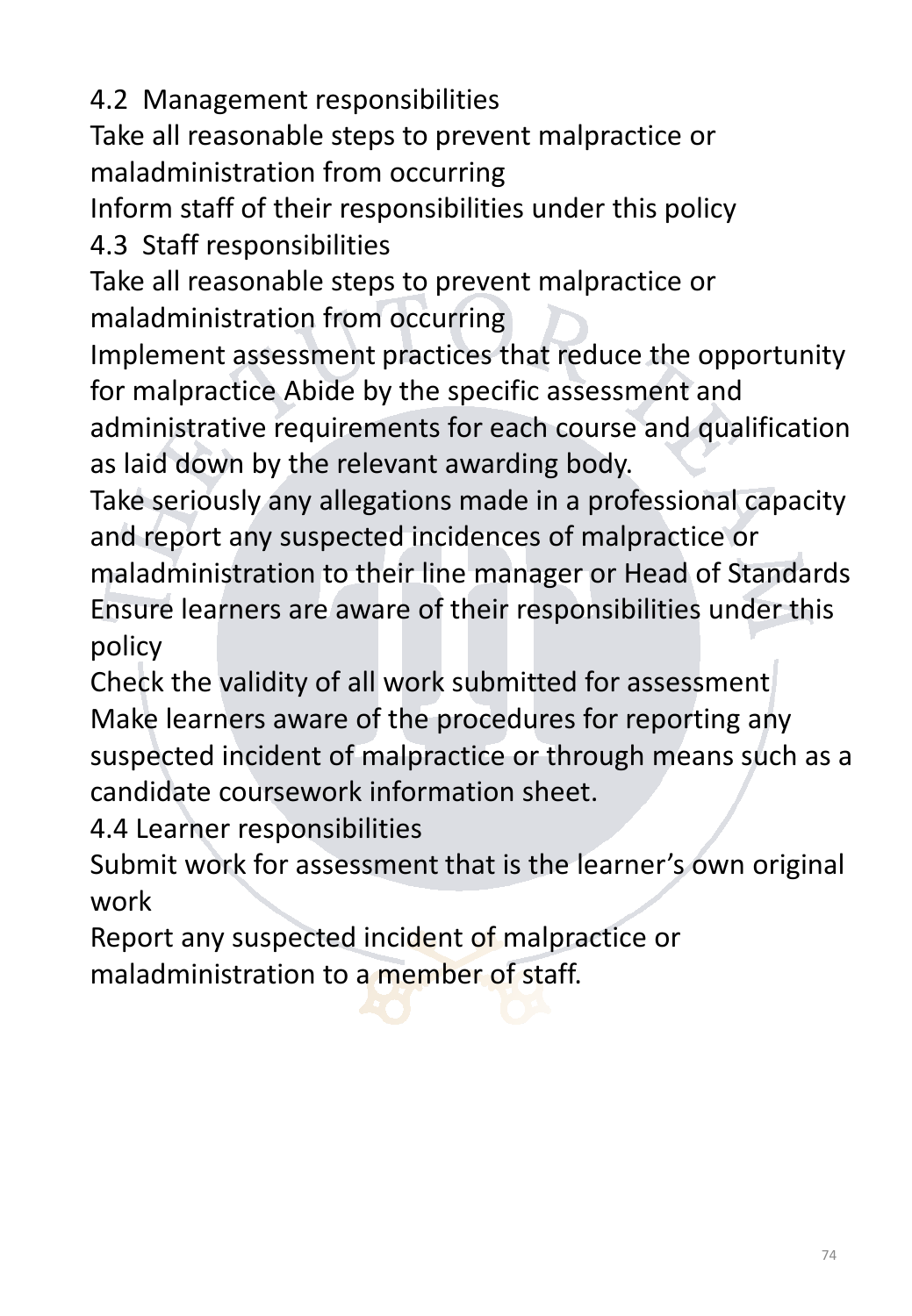## **5.Monitoring, Review and Evaluation**

This policy will be reviewed annually and revised as necessary in response to and including learner feedback, changes in its practices, advice from the regulatory authorities or external agencies, changes in legislation, or trends identified from previous instances of assessment malpractice or maladministration.

In addition, the related procedures may be updated in light of operational feedback to ensure our arrangements for dealing with suspected cases of assessment malpractice and maladministration remain effective.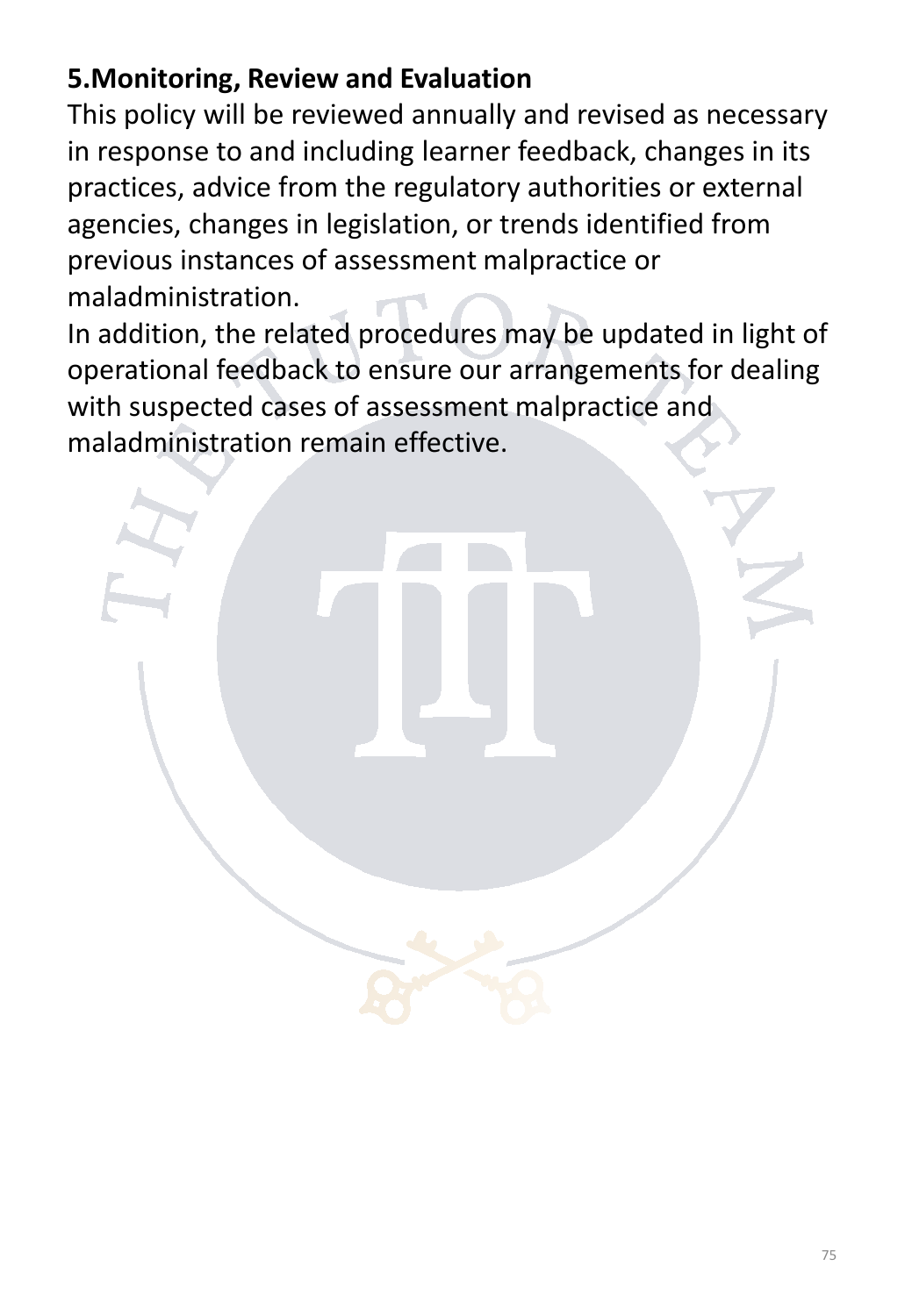# Organization Chart

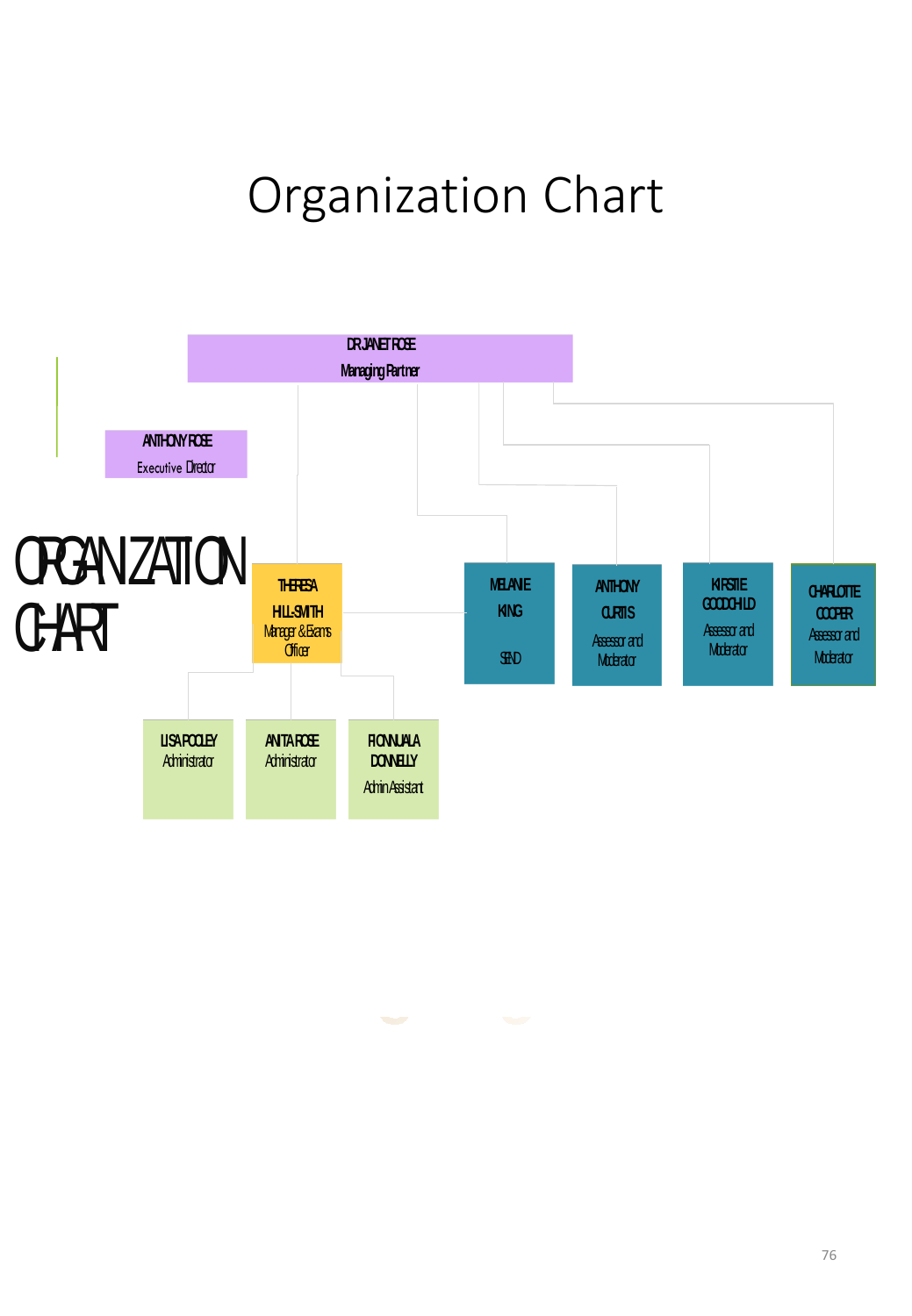## **QUALIFICATION REVIEW PROCESS**

26 June 2021

Due for Review June 2022

All relevant company policies and procedures are made available to staff in a handbook, and will be available to learners and third parties by request.

Reviews will include feedback from staff and candidates. This will be recorded in staff and student surveys and/or minutes of meetings. The Tutor Team understands that ASDAN's qualification review procedures also include the request for feedback from centre staff and candidates.

Feedback on ongoing and completed work will be given to students as part of regular formative assessment.

Following each round of internal moderation, a review meeting may be held, and feedback given to tutors and assessors, and to candidates where necessary.

After external moderation has taken place, a review meeting will be held. Feedback will be given to tutors and assessors and an action plan will be put in place to further develop practice and address any issues arising.

At the end of each academic year, a curriculum review will be held by staff.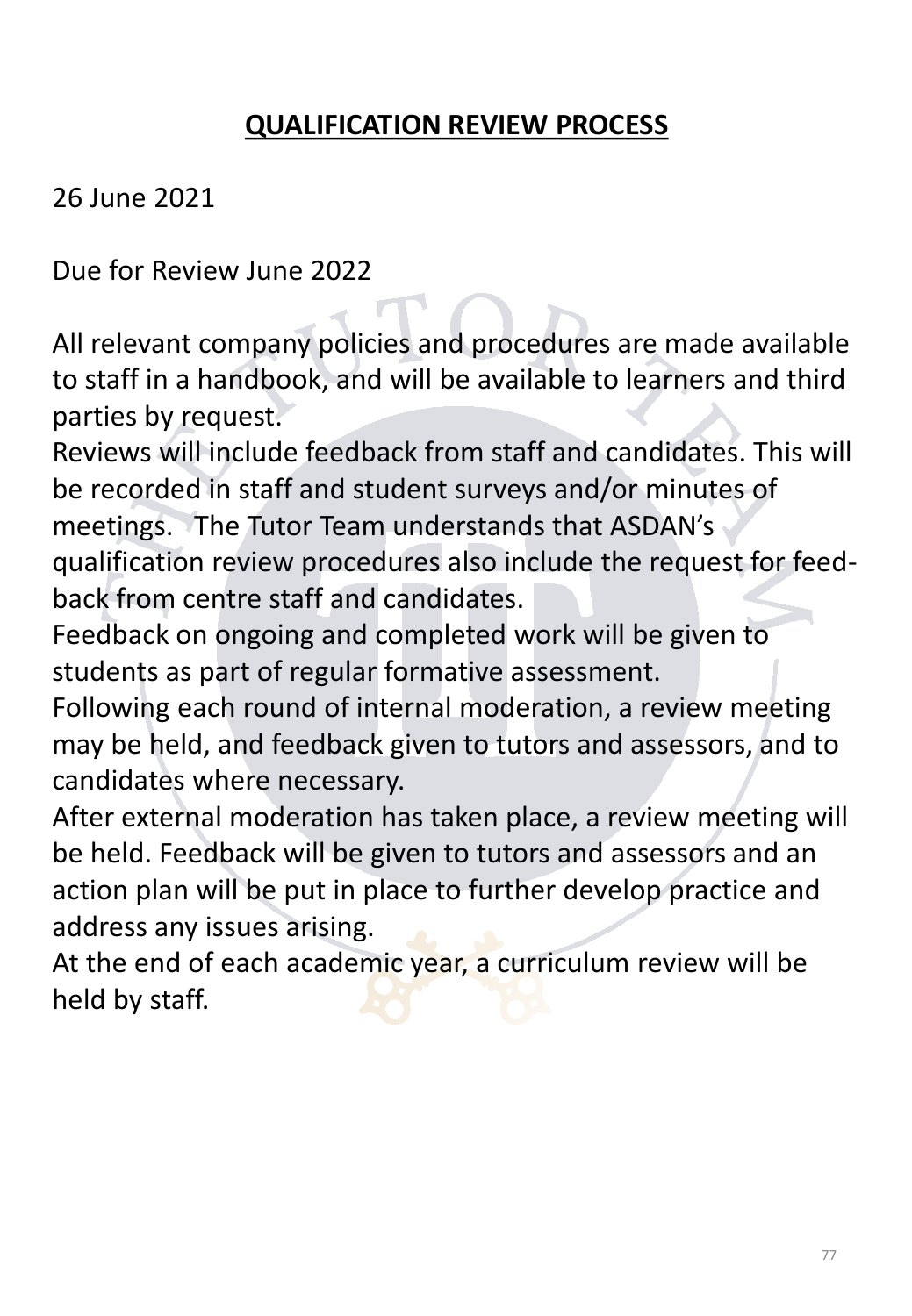### **INDUCTION & RECRUITMENT POLICY**

Date Amended 22 June 2021

Due for Review June 2022

All relevant company policies and procedures are made available to staff in a handbook, and will be available to learners and third parties by request.

This document sets out the Company policy and procedures to be followed where there is a need to recruit a new employee into the Company. The information provided here serves as a guide only, and it is important that line managers keep the senior management of the Company up-to-date regarding future recruitment intentions. In all cases, the guidelines promulgated in the Equal Opportunities Policy are also to be followed.

The following procedure is to be carried out on every occasion where there is a need to recruit a new employee to the Company:

- 1. Complete a Recruitment Authorisation Form (copy attached), and ensure it is discussed with and signed off by a Director of the Company. This form requires a justification for the position as well as:
- budgetary information/financial implications;
- an up-to-date job description and person specification;
- agreed advertisement wording and medium for publication; and
- estimated cost of advertising the post.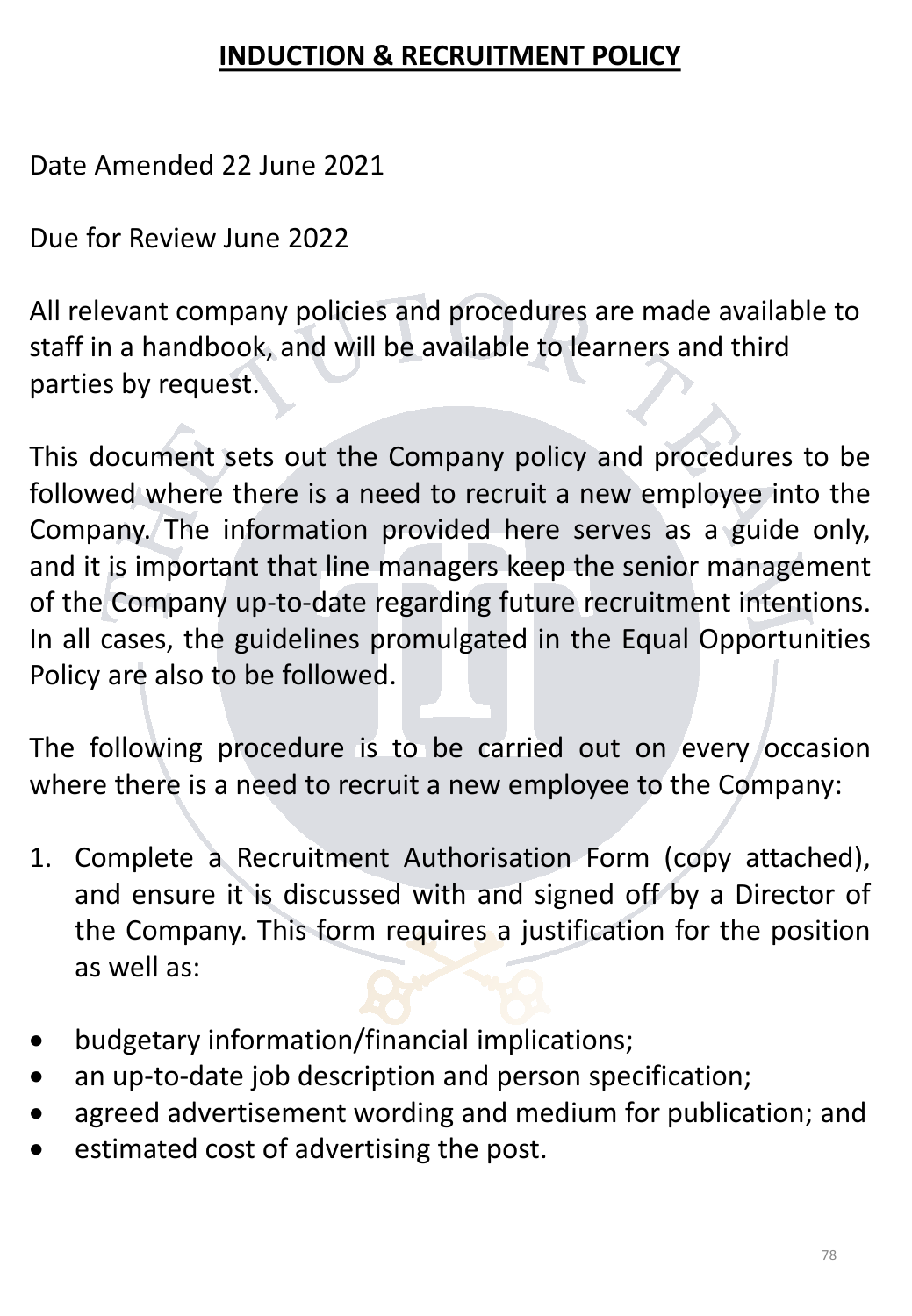Where recruitment is planned to fill a vacancy created by a leaver (other than on redundancy or business re-organisation grounds), approval will normally be granted automatically. If the post is new or upgraded, the Director will need to be satisfied that it can be justified.

1. The form must be forwarded to Theresa Hill-Smith, to arrive no later than Friday lunchtime for consideration the following week. Any forms which are not fully or correctly completed will be returned.

2. Your request will be considered by the senior management of the Company. The outcome will be notified to you in writing. Should your request be turned down, you may find the reasons why by speaking to Theresa Hill-Smith.

If your request has been agreed to, the relevant member of senior management will make contact with you and discuss the best way to fill your vacancy.

All arrangements for interviews, letters, etc will be the responsibility of Theresa Hill-Smith who will update you regularly on progress.

All interviews must be conducted by at least two managers, or one manager and a member of the Human Resources department.

All offers of employment, whether written or verbal, must have the prior approval of a Director of the Company. On no account should a job offer be made during or at the end of an interview.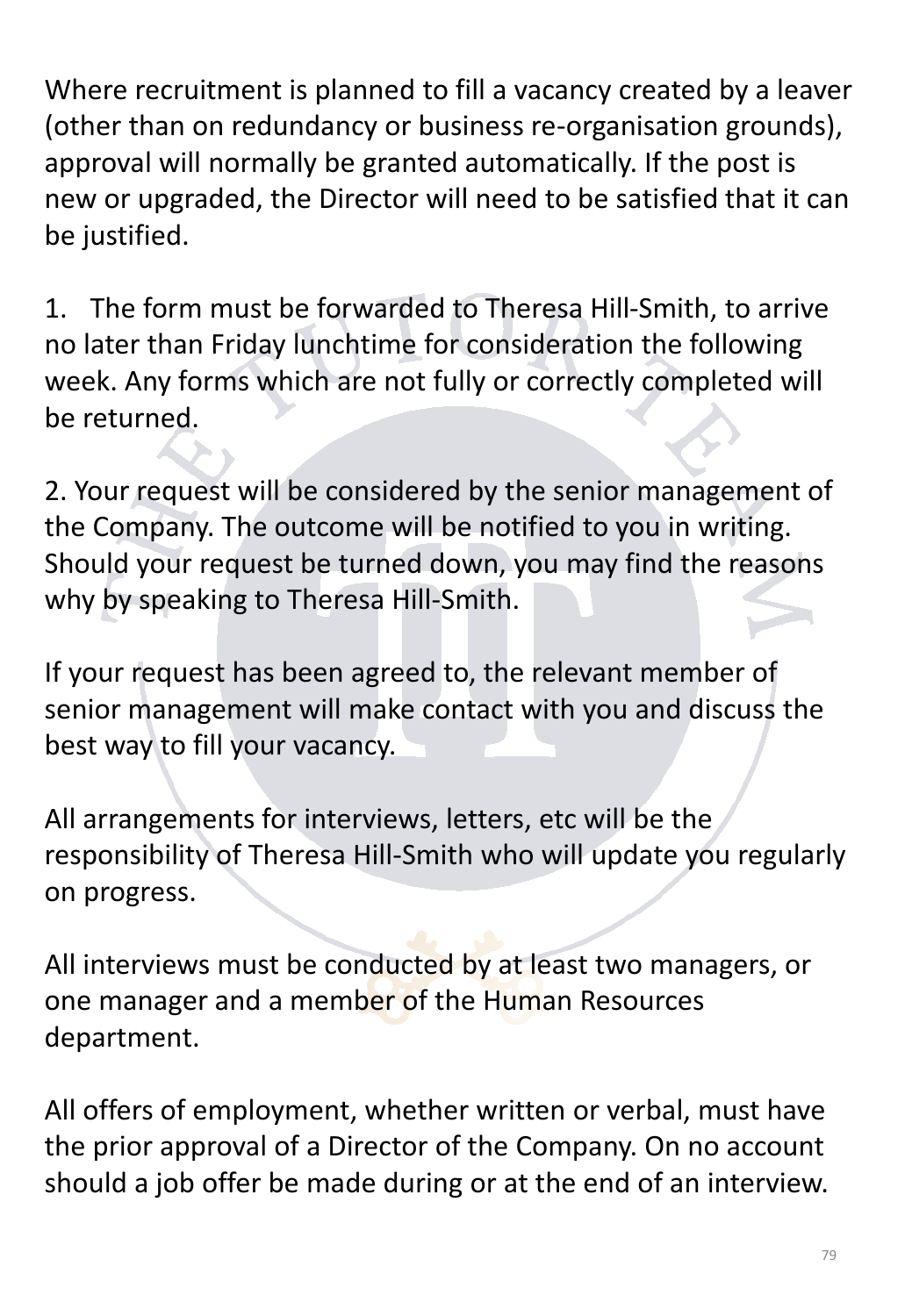It is the Company's policy to seek at least two written references, one of which must be from a previous employer (or, if this is the prospective employee's first job, their school teacher or higher or further education lecturer) and to ask for documentary proof of eligibility to work in the UK. Any offer of employment must be conditional on this documentation being satisfactory to the Company. Before references are taken up, the prospective employee's consent should first be sought.

Where any information is held or likely to be held about the applicant by the Company, the applicant should also be provided with a copy of the Company's job applicant privacy notice. The applicant's personal data should only be processed and retained in accordance with that privacy notice.

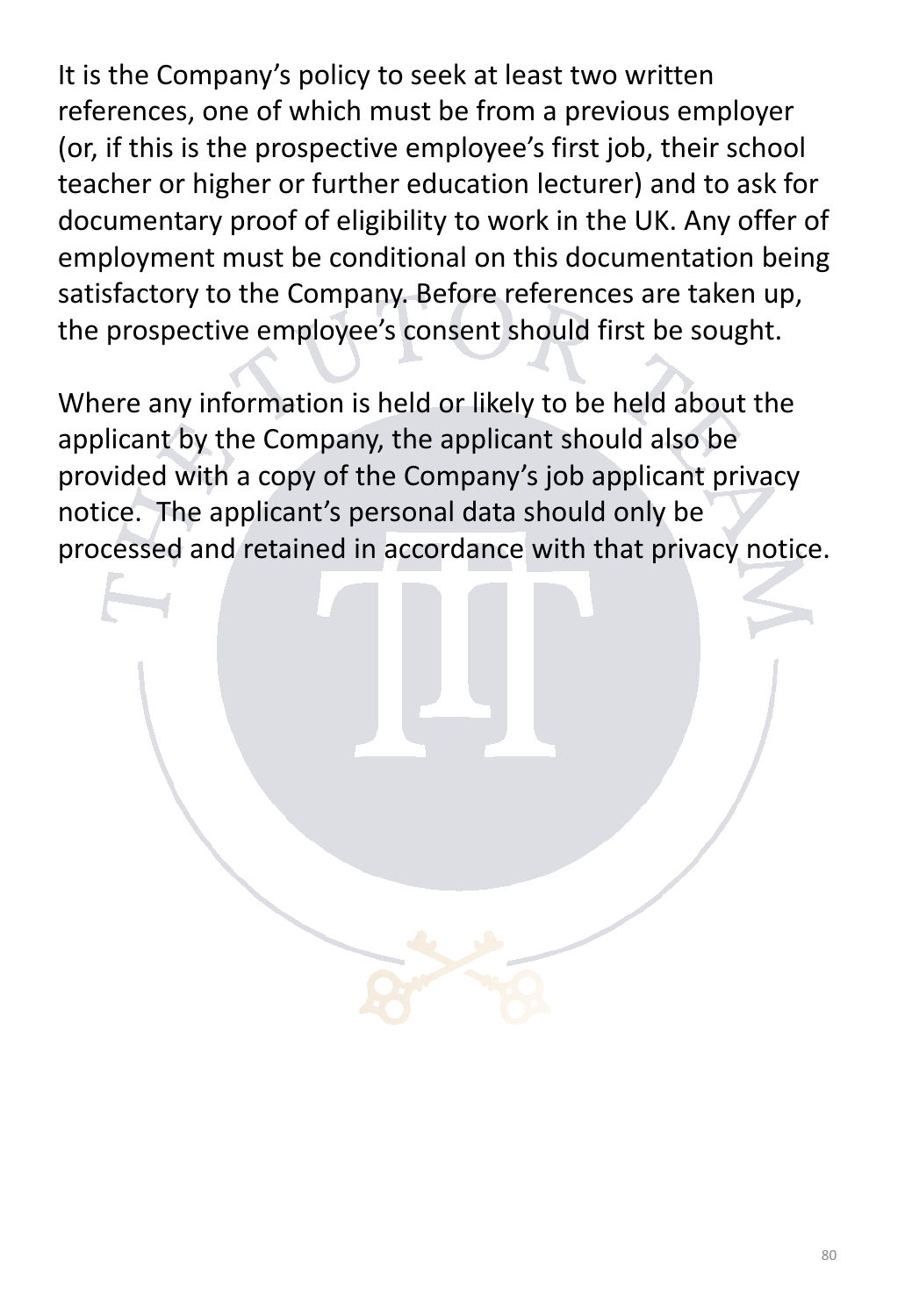#### **COMPANY RECRUITMENT AUTHORISATION FORM**

**Please attach proposed advertisement wording and details of the medium for publication.**

| Name:                                 | Department: |
|---------------------------------------|-------------|
| Job description/ person specification |             |
| Justification                         |             |
| Budget information/implications       |             |
| Director's recommendation             |             |
| YES/NO<br>Final approval<br>Comments  |             |
| Signed:                               |             |
| Date:                                 |             |
| Signed by Director:                   |             |
| Date:                                 |             |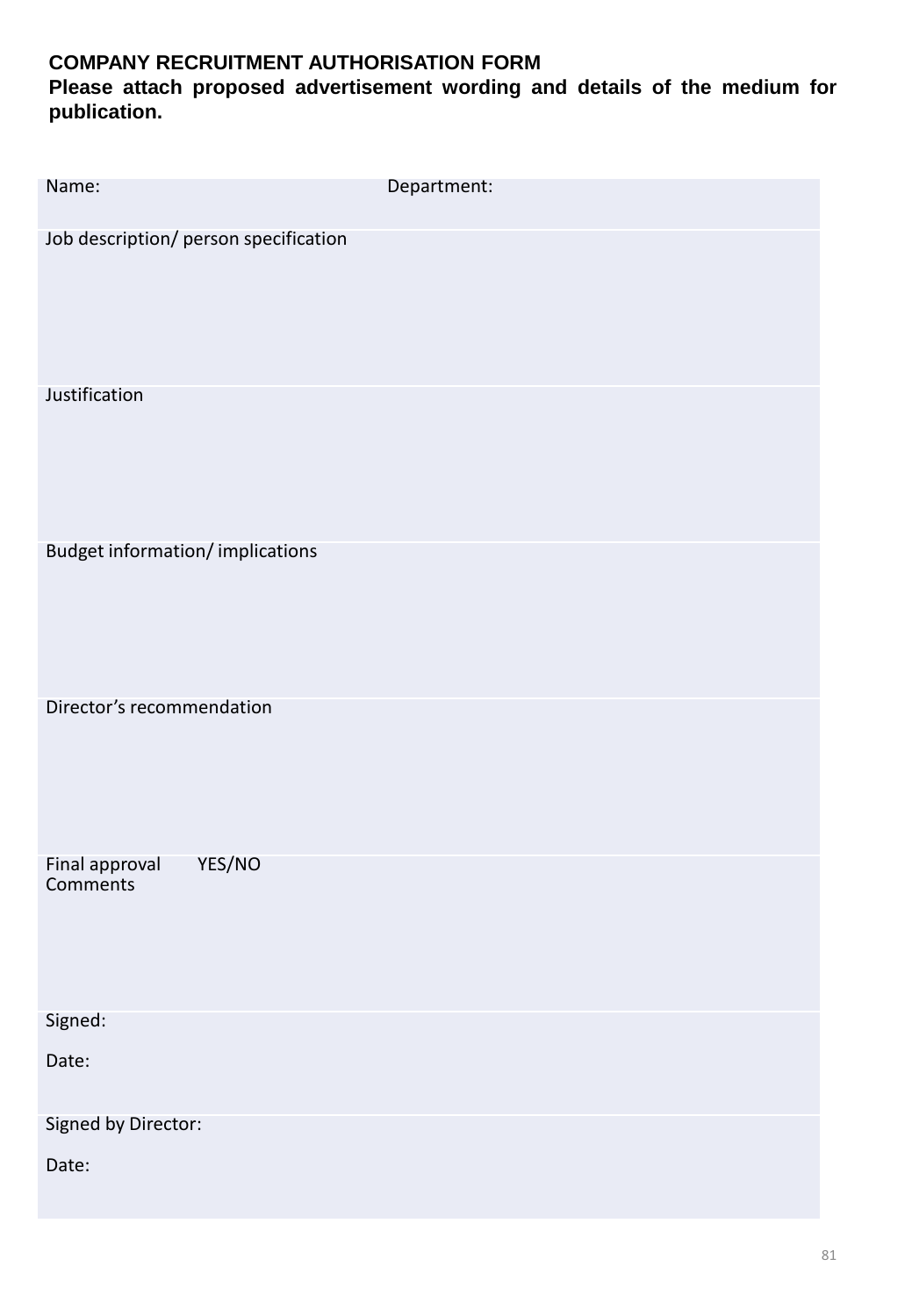#### **WITHDRAWAL POLICY**

24 June 2021 Due for Review June 2022

All relevant company policies and procedures are made available to staff in a handbook, and will be available to learners and third parties by request.

## **1. Cancellation of a booking by the candidate**

If a candidate cancels their booking or part of their booking at any time and for any reason, The Tutor Team Ltd will retain the nonrefundable deposit payment received and offer a partial refund calculated as detailed in points A, B and C respectively (see below).

Cancellation of a booking may result in money being owed to The Tutor Team Ltd.

A candidate will be considered as having cancelled their booking if it transpires that they are unable to attend for their examinations or practical endorsements due to the imposition of local, regional, or international travel restrictions.

If a candidate cancels the booking and withdraws their entries at any point between the date of registration and the entry deadline, as set by The Tutor Team Ltd, the refund available will be calculated as follows:

**The total paid to date by the candidate including the deposit payment minus 20% of the total fee due for the qualification/s or service/s booked**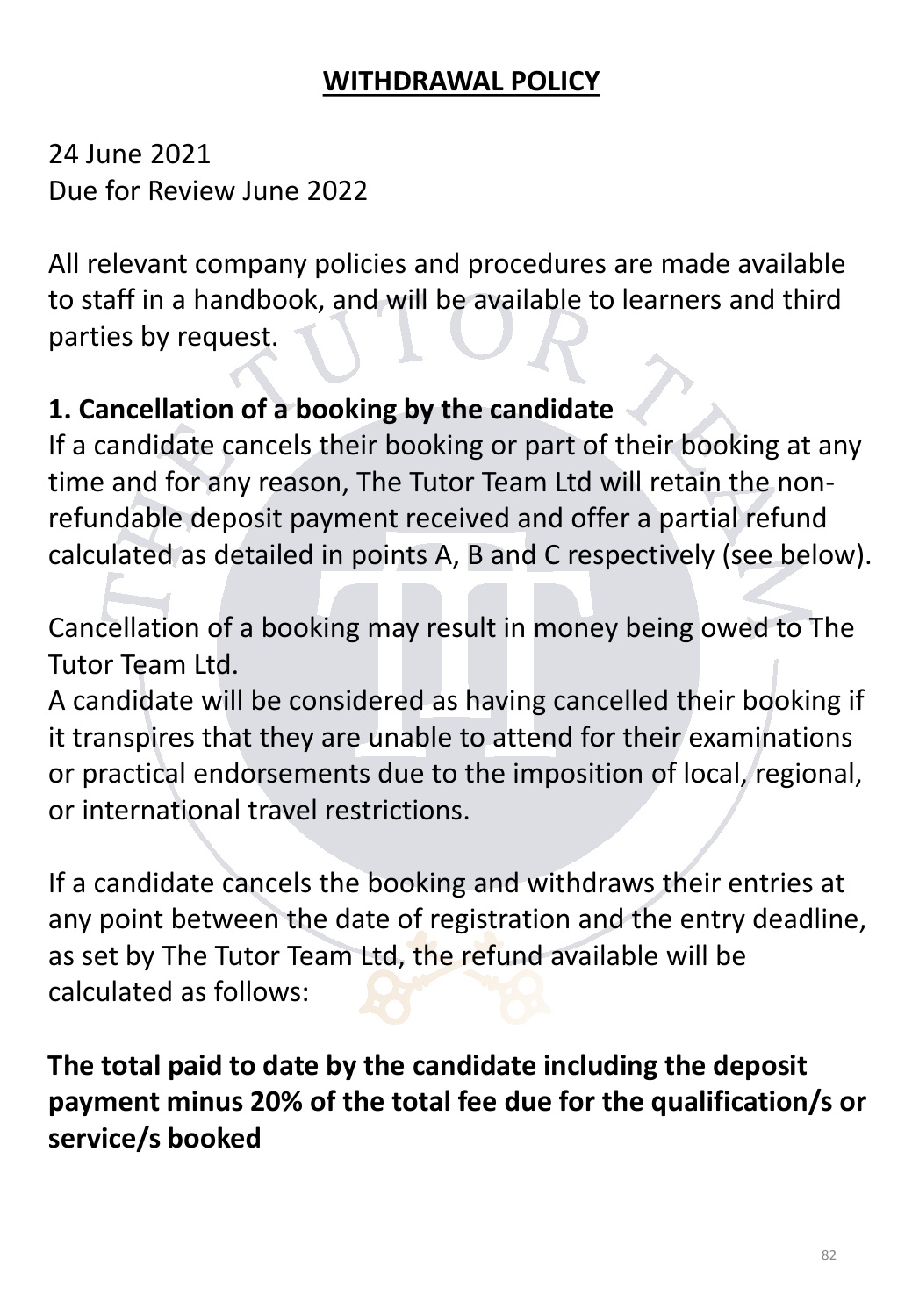## **The total paid to date including the deposit payment minus 75% of the total fee due for the qualification/s or service/s booked.**

If the calculated refund is negative, then this sum will be due to The Tutor Team Ltd immediately. If payment is not received within 28 days of the cancellation date, we reserve the right to refer the matter to an external debt collection agency.

A candidate may receive a full refund against any fees paid in exceptional circumstances, including occasions when they cannot proceed with the qualification due to an acute medical condition arising, unexpected Armed Forces commitments or if they are required for jury service. Any full refund available will be subject to satisfactory written evidence being received by us in support of the refund application.

Any partial refunds made will be final and will only be made on the strict understanding that the candidate or their parents or guardians will not attempt to increase the refunded amount later.

## **2. Cancellation of examinations or associated services by The Tutor Team Ltd**

We reserve the right to cancel one or more services at any time for any reason. If the decision has been made by The Tutor Team Ltd (and not imposed on us) then we will inform the candidates affected immediately and provide a full refund against the fees paid.

83 We will not be liable for any compensation or other claims brought by the candidates, their parents', or guardians due to the cancellation. The Tutor Team Ltd will not accept that the cancellation will have a significant effect on the candidate's lifechances, career-development or their acceptance at a university or any other institution.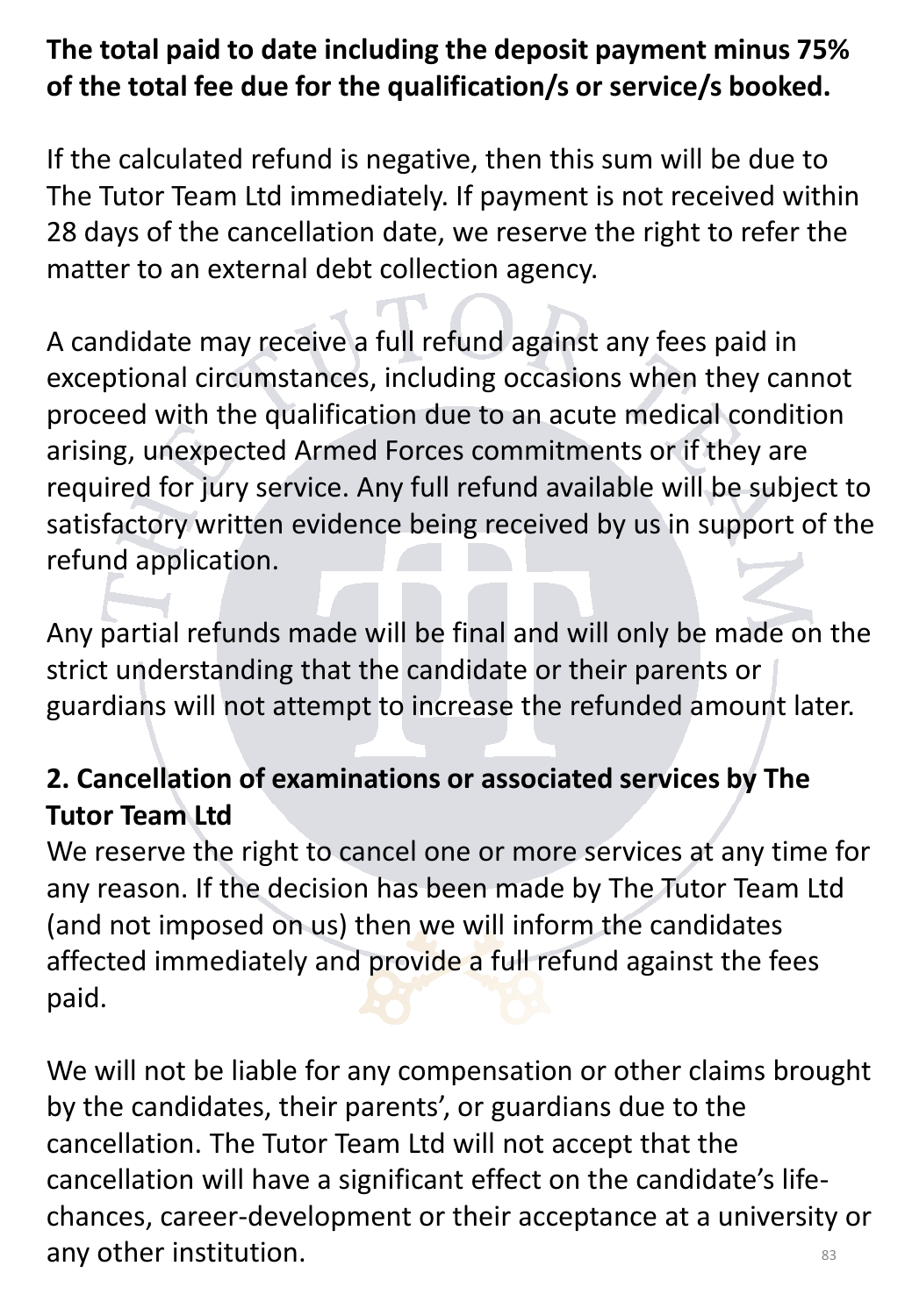## **3. Acts of God, cancellation of examinations and associated services imposed on The Tutor Team Ltd**

Should an Act of God arise, e.g. the advent of the Coronavirus pandemic or any other catastrophic event that prevents us from providing one or more services, we will immediately contact all the candidates affected by email, informing them of the situation. Candidates will have until the date set and specified by us to inform us via email whether they wish to withdraw from all services booked and receive a partial refund as calculated below.

## **The total paid to date by the candidate including the deposit payment minus 50% of the total fee due for the qualification/s or services booked**

If the calculated refund is negative, then this sum will be due to The Tutor Team Ltd immediately. If payment is not received within 28 days of the cancellation date, we reserve the right to refer the matter to an external debt collection agency.

Or they can pursue another option, if available. Other options for written examinations may include deferring the booking to the next or subsequent examination series or entering a centre assessed grades process that may generate qualifications in the current examination series. If available, choosing either the deferral or the centre assessed grades process will result in the full fees for the original booking remaining due. Additional fees may be incurred for the centre assessment grades option (if available) to cover the additional work involved in gathering and reviewing the supporting evidence of the candidate concerned.